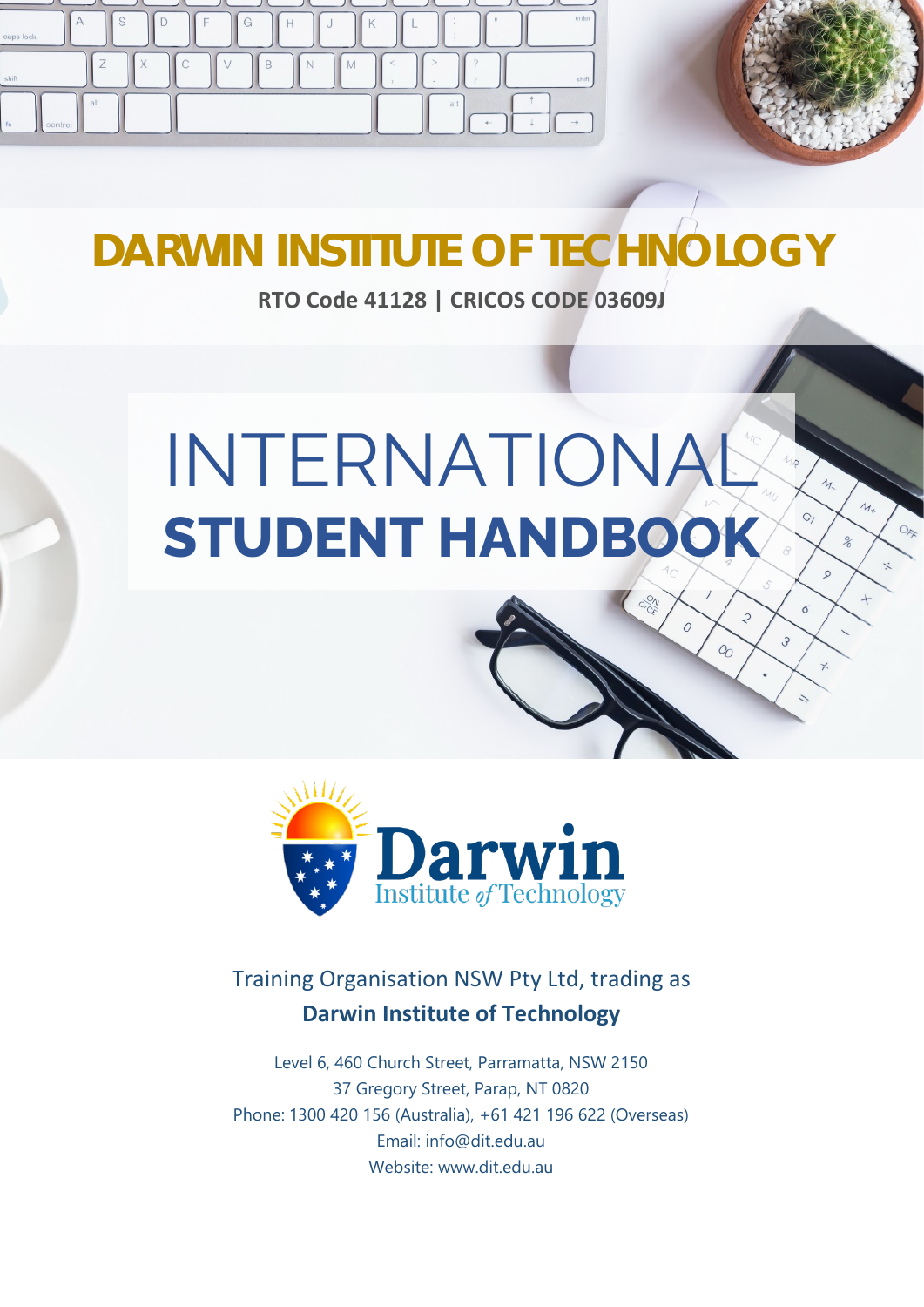# **Contents**

Page 2 of 46 | DIT International Student Handbook V1.2 | Darwin Institute of Technology (DIT) | RTO Code 41128 | CRICOS Provider Code: 03609J<br>37 Gregory Street, Parap, NT 0820, Australia | Level 6, 460 Church Street, Parra E: info@dit.edu.au | W: www.dit.edu.au | Phone:1300 420 156 (from Australia) / +61 421 196 622 (from overseas)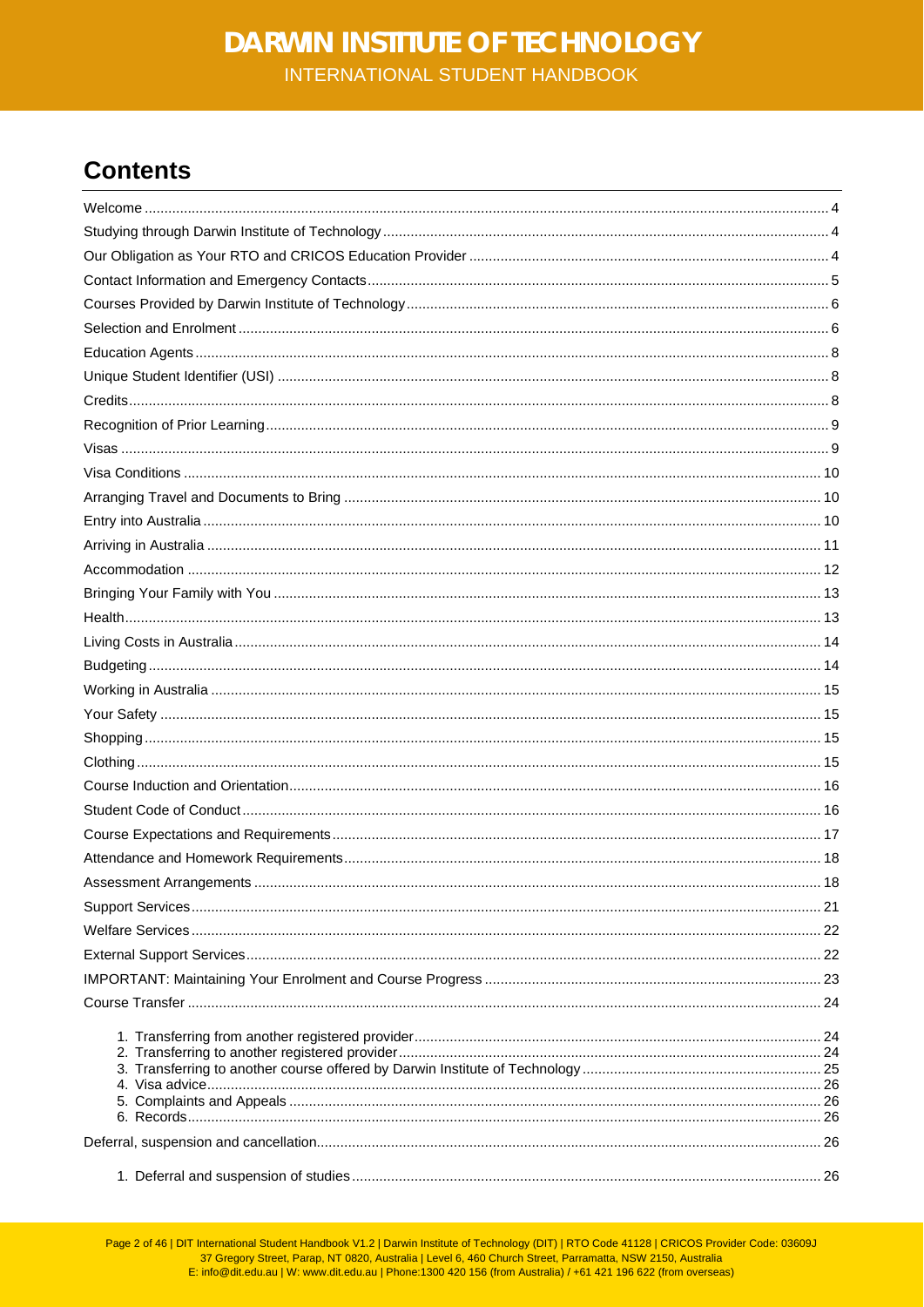# **DARWIN INSTITUTE OF TECHNOLOGY**

INTERNATIONAL STUDENT HANDBOOK

| 10. |  |
|-----|--|
| 11. |  |
| 12. |  |
| 13. |  |
|     |  |
|     |  |
|     |  |
|     |  |
|     |  |
|     |  |
|     |  |
|     |  |
|     |  |
|     |  |
|     |  |
|     |  |
|     |  |
|     |  |
|     |  |
|     |  |
|     |  |
|     |  |
|     |  |
|     |  |
|     |  |
|     |  |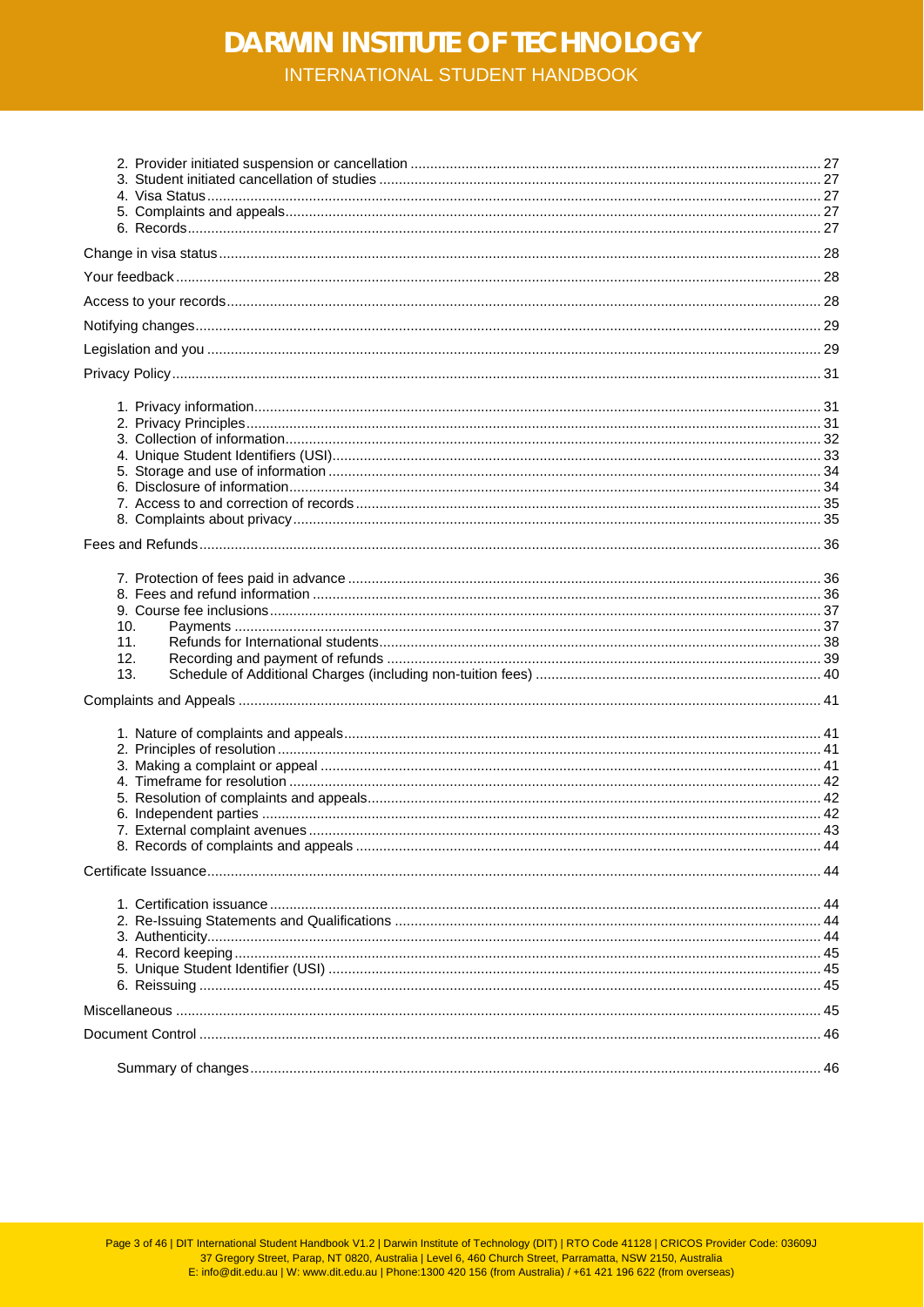### <span id="page-3-0"></span>**Welcome**

Welcome dear learners, we are glad to have you studying with us. Please read this International Student Handbook carefully as it provides you with some essential information that you need to know prior your enrolment and commencement of your classes with us. If you have any question or additional inquiry, please talk to the reception staff or the Student Support Manager in the campus.

The purpose of this Handbook is to provide you with all the information that you need to know about studying with Darwin Institute of Technology (DIT).

The first part of this Handbook provides you with all the information you need to know about applying for a course, your visa and arriving in Australia, including important information such as working in Australia and your accommodation. This handbook also includes all necessary information and policies that you need to know as an international student prior to your enrolment in Darwin Institute of Technology.

### **About Darwin Institute of Technology**

Darwin Institute of Technology was established in early 2015 and is located in Sydney and Darwin. Currently, our Darwin Campus is non-operational due to the COVID-19 crisis. Our Sydney campus is located in Parramatta. The campus is easy to access by public buses and public train network.

### <span id="page-3-1"></span>**Studying through Darwin Institute of Technology**

Studying with Darwin Institute of Technology offers you a great education and training/ teaching experience to prepare you for further studies or a successful career. Our well-located campuses provide a complete and inclusive learning environment.

### <span id="page-3-2"></span>**Our Obligation as Your RTO and CRICOS Education Provider**

As an RTO (*Registered Training Organisation*) and CRICOS (*Commonwealth Register of Institutions and Courses for Overseas Students*) education provider registered with and regulated by ASQA (*Australian Skills Quality Authority*), we have an obligation to ensure the quality of the nationally recognised training and assessment we deliver. We must comply at all times with the Standards for RTOs 2015, which are part of the VET (*Vocational Education and Training*) Quality Framework, as well as the ESOS (*Education Services for Overseas Students*) Act 2000 and the National Code (*National Code of Practice for Providers of Education and Training to Overseas Students*) 2018.

To ensure compliance, we have developed comprehensive and robust internal policies & procedures as well as systems that guide our compliant operations and we must participate in audits with ASQA upon their request. In addition, we must ensure that any third parties that we work with who have any involvement in your recruitment and/or training and assessment comply as well. This includes our training partners, marketing brokers and salespeople wherever applicable.

As an RTO, we have the responsibility to issue your AQF (*Australian Qualifications Framework*) certification documents in line with our *AQF Certification policy* as outlined in this *International Student Handbook*.

If at any time you feel we have not met our obligations as an RTO and CRICOS provider, you have the right to make a complaint following our *Complaints and Appeals Policy* outlined further in this Handbook as well.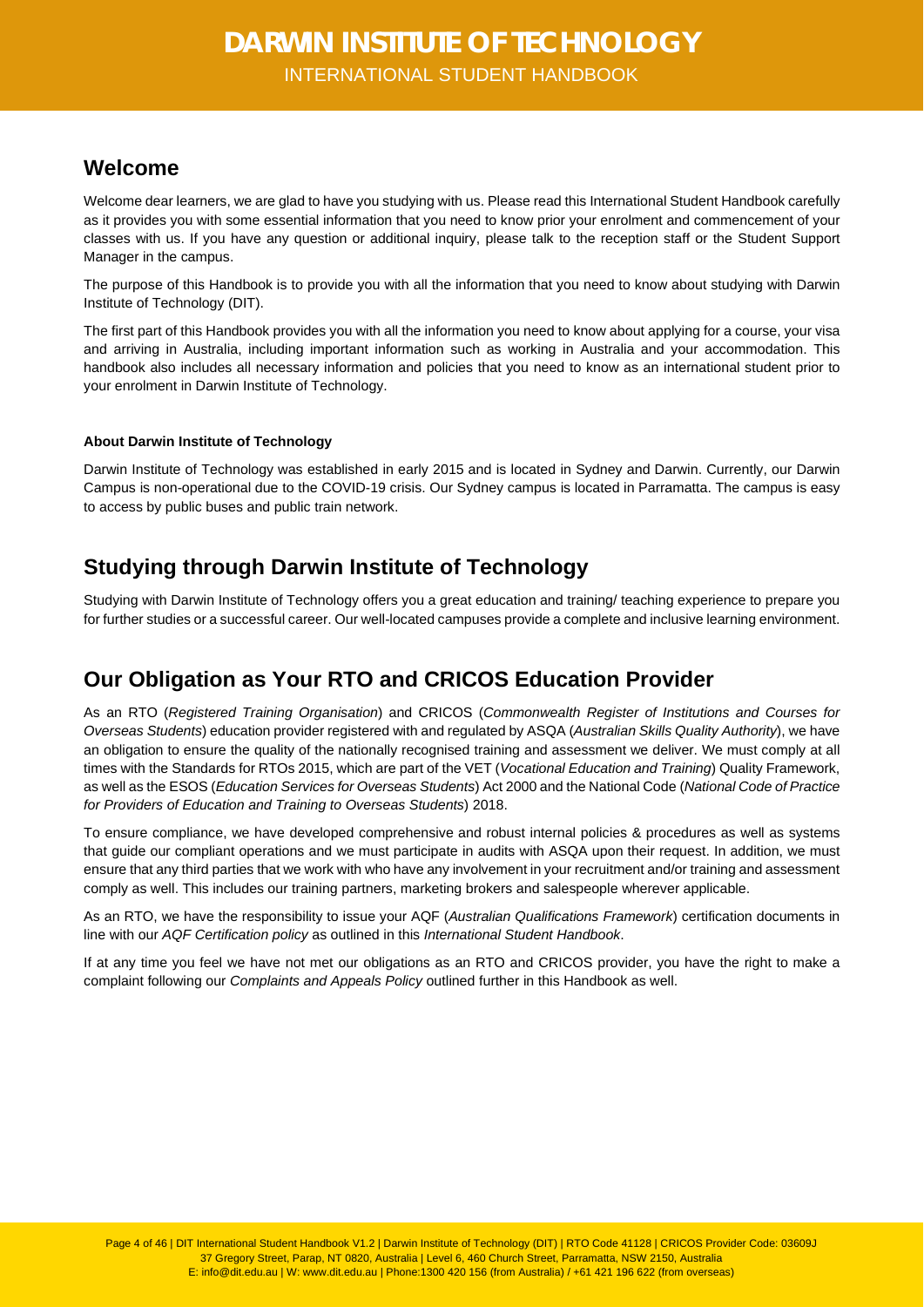### <span id="page-4-0"></span>**Contact Information and Emergency Contacts**

**Darwin Institute of Technology Parramatta Campus**

Address: Level 6, 460 Church St, Parramatta, New South Wales 2150 Telephone: 1300 420 156, +61 421 196 622 Email: [info@dit.edu.au,](mailto:info@dit.edu.au) [ssm@dit.edu.au](mailto:ssm@dit.edu.au)



**Contact Information and Emergency Contacts:** Tel: 1300 420 156, +61 421 196 622 Email: [ssm@dit.edu.au](mailto:ssm@dit.edu.au)

### **Emergency Telephone Numbers:**

Police, Fire, Ambulance – Dial 000

Department of Home Affairs (DHA) Dial 131 881 9 Wentworth Street, Parramatta, NSW 2150 26 Lee St. Sydney, NSW 2000 <https://www.homeaffairs.gov.au/>

### **Transport:**

<http://www.transportnsw.info/>

Local taxi companies:

13Cabs:<https://www.13cabs.com.au/> Airport Taxi:<https://www.airportconnections.com.au/> Legion Cabs:<https://www.legioncabs.com.au/> RSL Cabs[: https://www.rslcabs.com.au/](https://www.rslcabs.com.au/)

### **Local Medical Centres:**

**Parramatta Medical Centre** Shop 2, Entrada Building 20 Victoria Rd, Parramatta NSW 2150 <http://parramedicalcentre.com.au/> (02) 9762 1041

**Regency Medical Centre** 470 Church St, North Parramatta NSW 2151 <https://www.ipn.com.au/> (02) 9630 4555

**Public Facilities ATM:** 

**NAB ATM** BP, 435 Church St, Parramatta, NSW 2150 [www.nab.com.au/](http://www.nab.com.au/) 13 22 65

**RediATM** 435 Church St, Parramatta, NSW 2150 [www.rediatm.com.au/](http://www.rediatm.com.au/) 1300 650 501

Page 5 of 46 | DIT International Student Handbook V1.2 | Darwin Institute of Technology (DIT) | RTO Code 41128 | CRICOS Provider Code: 03609J 37 Gregory Street, Parap, NT 0820, Australia | Level 6, 460 Church Street, Parramatta, NSW 2150, Australia E: info@dit.edu.au | W: www.dit.edu.au | Phone:1300 420 156 (from Australia) / +61 421 196 622 (from overseas)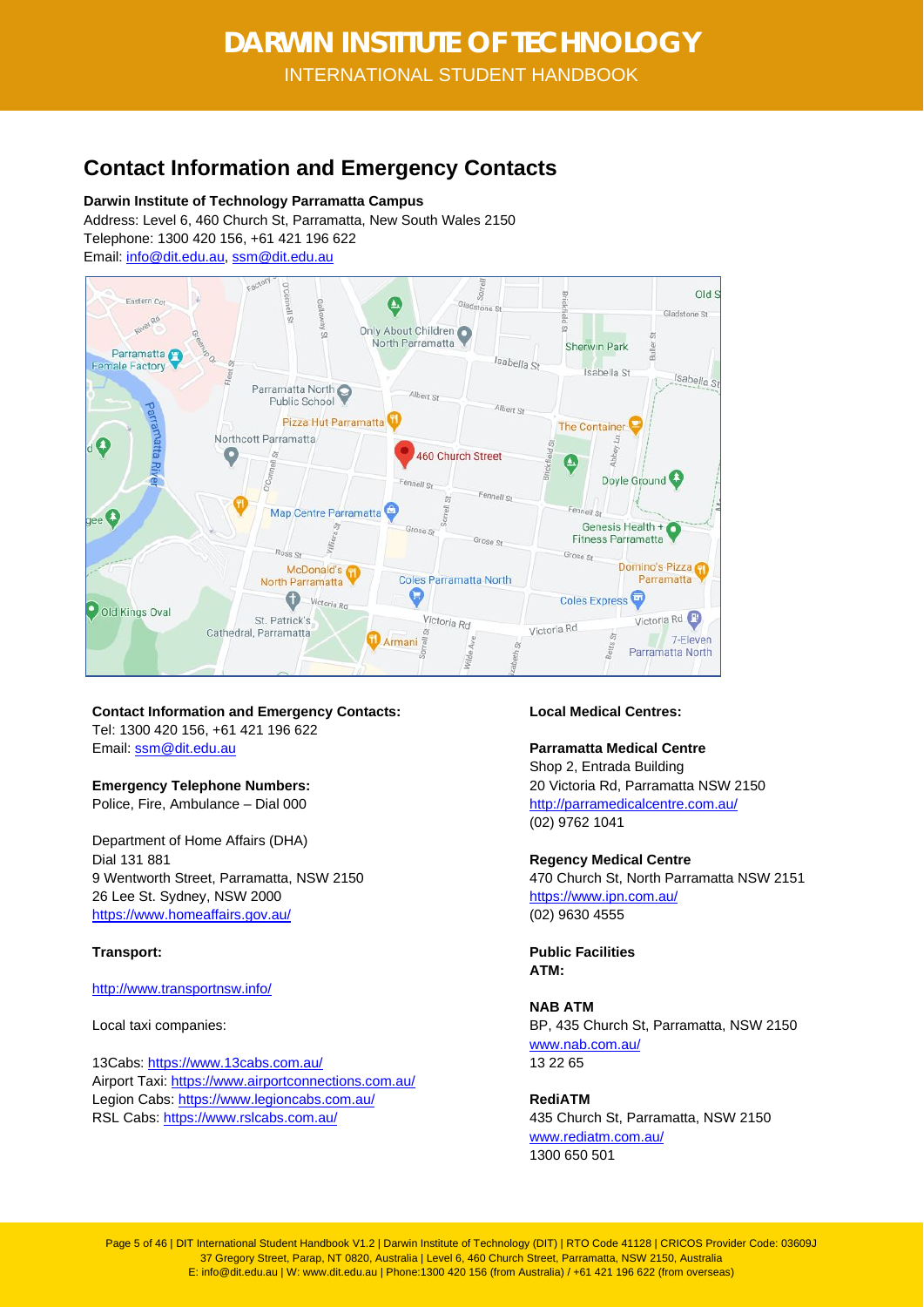### <span id="page-5-0"></span>**Courses Provided by Darwin Institute of Technology**

Darwin Institute of Technology is currently providing the following VET courses to international students in the location specified:

| <b>Course</b>                                                       | Location                                                        |
|---------------------------------------------------------------------|-----------------------------------------------------------------|
| SIT40516 Certificate IV in<br><b>Commercial Cookery</b>             | Sydney Campus: Level 6, 460 Church Street, Parramatta, NSW 2150 |
| SIT50416 Diploma of Hospitality<br><b>Management</b>                | Sydney Campus: Level 6, 460 Church Street, Parramatta, NSW 2150 |
| <b>BSB80120 Graduate Diploma of</b><br><b>Management (Learning)</b> | Sydney Campus: Level 6, 460 Church Street, Parramatta, NSW 2150 |

### <span id="page-5-1"></span>**Selection and Enrolment**

Darwin Institute of Technology accepts applications from all students who meet the entry requirements published in the respective course brochures. Applications are accepted on a first come first served basis but if a course is full, you will be offered a place in a course starting at a later date.

To apply to enrol in a course, you must complete an *Enrolment Form for International Students*, which is available through the web site or from the front desk or through your agent. If you are applying for a course that has entry requirements you will also need to provide the necessary evidence such as verified copies of qualifications, identification including your passport, schooling and evidence of English Language level (within the last 2 years) such as IELTS, PTE or TOEFL.

If you are applying for credit, you should indicate this on your enrolment form and supply certified copies of your transcripts, so we can assess your application for credit. See the section on *Credits* in this Handbook.

Once you have completed your enrolment form and gathered all the necessary evidence, send it to [enrolment@dit.edu.au.](mailto:enrolment@dit.edu.au) You will be contacted to let you know the status of your enrolment application and to confirm your details.

If we require any further details from you, you may be required to attend an interview. Details of the interview will be provided at this stage. You will also be informed about your LLN (Language, Literacy and Numeracy) test process and schedule.

Upon approval of your enrolment, you will be sent further information about the next steps, payment arrangements and how you can get started in your course.

### **Entry requirements**

Entry requirements for the students may vary according to the qualification/s that students applying for enrolment. Please refer to the *Course Brochure* documents for course-specific entry requirements. However, DIT has following general entry requirements that you must meet as an international student prior to your enrolment:

- Be at least 18 years of age.
- Have completed at least the equivalent of year 12 education.
- Participate in a course entry interview to determine suitability for the course and student needs.
- Participate in an LLN (Language, Literacy and Numeracy) assessment\*, if applicable, to determine and demonstrate their readiness and learning capacity to undertake their desired course.
- Have an overall IELTS\*\* score of 5.5 with no individual band score of less than 5.0 (test results must be not more than two (2) years old). English language competence can also be demonstrated through documented evidence of any of the following:
	- − the student was educated in an English-speaking country for at least five (5) years; or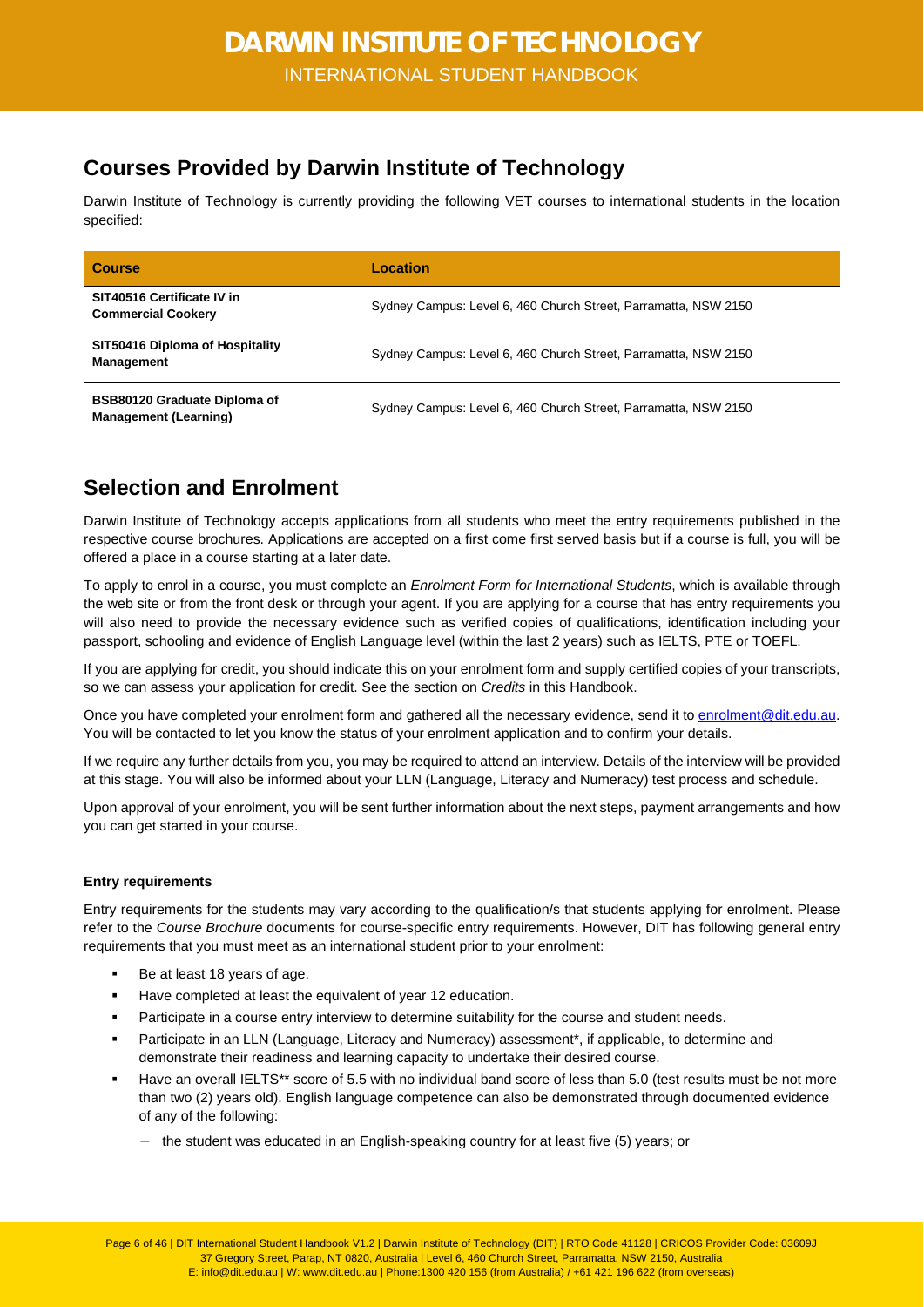- − the student has completed at least six (6) months of a minimum of AQF level 4 course or higher in an Australian RTO within the last two (2) years; or
- − the student has successfully completed an English Placement Test at DIT.

*\* For detail about LLN requirements and assessment process, please refer to the 'LLN (Language, Literacy and Numeracy) Requirements' section below.* 

*\*\* Note that other English language tests such as PTE and TOEFL can be accepted. In that case, students are required to provide their results so that it can be confirmed they are equivalent to minimum IELTS score of 5.5 or higher.*

#### **LLN (Language, Literacy and Numeracy) Requirements**

Darwin Institute of Technology (DIT) requires international applicants to complete a mandatory Language, Literacy and Numeracy (LLN) skills assessment as part of the enrolment process to determine and demonstrate their readiness and learning capacity to undertake their desired course.

This will be applicable when they are applying to enrol into an Australian RTO e.g., Darwin Institute of Technology (DIT) for the first time. LLN assessment will not be required:

- when the student transfers their course; or
- when the student completes a course and enrol into another course in DIT; or
- when the student has completed at least six (6) months of formal education in an accredited institution (school/ RTO/ university) inside Australia within the last two (2) years.

This assessment will occur by appointment after the prospective student's enrolment application has been received and assessed. Applicants will be notified and provided with the details of LLN assessment process, if applicable, as a conditional attachment to their *International Student Letter of Offer and Agreement*. In that case, only a successful completion of the LLN assessment will result in the implementation of that corresponding agreement.

Those responsible for the conduct of this assessment must refer to the *General Assessor Guidance for LLN Assessment* and the LLN section in the *Student Administration Policy & Procedure*.

Darwin Institute of Technology's LLN assessment consists of 5 (five) domains; learning, writing, reading, oral communication and numeracy. Applicants must achieve at least ACSF (Australian Core Skills Framework) level 3 in all domains to fulfill this requirement.

The assessment commences with an LLN assessment which includes learning, writing, reading and numeracy tests. This assessment will be carried out either in paper or through online form.

This assessment is followed by an oral interview, either face-to-face or through an online platform, which is designed to collect information from the learner and also to assess their communication skills. However, all collected information in this domain is included in the Course Entry Interview Form. Therefore, following test scores, if valid in the time of application assessment, will satisfy the LLN oral communication domain requirement:

- IELTS speaking 5.0 or higher
- TOEFL speaking 14 or higher
- PTE speaking 35 or higher

The *General Assessor Guidance for LLN Assessment* includes guidance for the assessor in terms of the desired responses. The assessor will record their findings from the assessment and make any appropriate recommendations with regard to the need of improvement or the learner's suitability for the program. Detailed instructions along with ACSF levels mapping are provided within the assessor guidance document.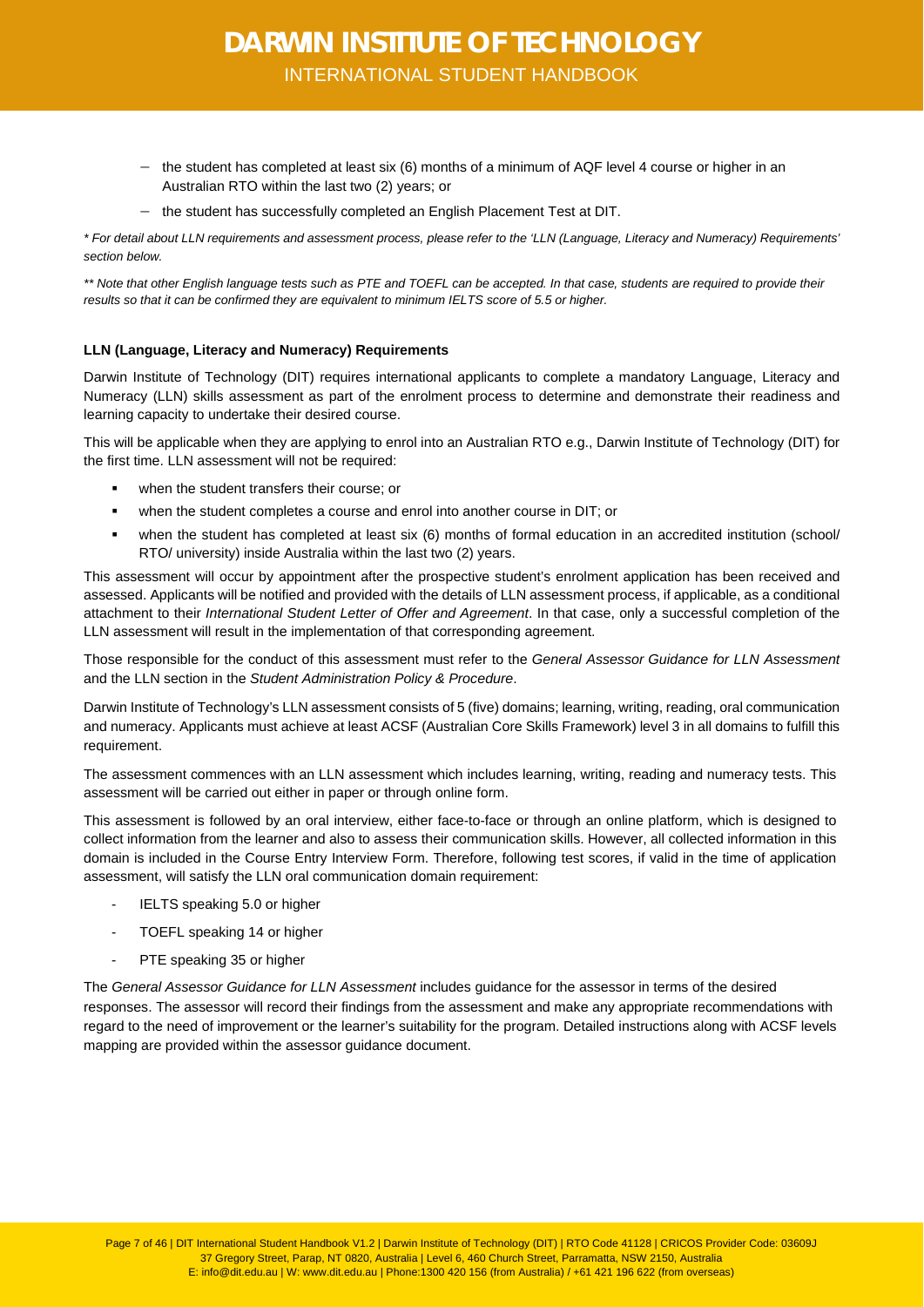### <span id="page-7-0"></span>**Education Agents**

Darwin Institute of Technology uses education agents to assist us in recruiting students. We have agreements with all of our Education Agents that ensure that all agents act in an ethical and honest manner, in the best interests of our key target group, international students, and to ensure that the reputation of the Australian international education sector is upheld.

<span id="page-7-1"></span>For details about education agent matters, please refer to DIT's *Education Agent Policy & Procedure*.

# **Unique Student Identifier (USI)**

### **Unique Student Identifier (USI)**

A Unique Student Identifier (USI) is a reference number made up of numbers and letters that creates a lifetime record for an individual of all the nationally recognized training that has been completed. Under the Unique Student Identifiers Act 2014, all RTOs must ensure they have a valid USI for any student that enrols in nationally recognised training from 2015. This means (unless you have an exemption issued by the USI registrar) that as a student you must either:

- Provide us with your USI; or
- **Provide us with permission to access or create your USI on your behalf.**

For information about exemptions for individuals please review this webpage: [https://www.usi.gov.au/training](https://www.usi.gov.au/training-organisations/training-organisation-requirements/exemptions-individuals/how-apply)[organisations/training-organisation-requirements/exemptions-individuals/how-apply](https://www.usi.gov.au/training-organisations/training-organisation-requirements/exemptions-individuals/how-apply)

If you are providing us with permission to access or create your USI, we will need a valid form of identification. The ID that you provide for this purpose will be destroyed once we have used it for this purpose.

If you would like to create your own USI, please visit[: http://www.usi.gov.au/Students/Pages/default.aspx](http://www.usi.gov.au/Students/Pages/default.aspx)

We are unable to issue an AQF Qualification document or a Statement of Attainment unless we have a valid USI or a notice of exemption from the registrar.

### <span id="page-7-2"></span>**Credits**

A credit is formal recognition of the previous studies you have completed for the purpose of reducing the units or modules that you are required to complete in the course you are enrolled in with us.

Darwin Institute of Technology can grant you credit towards your course for units of competency or modules that you have already completed with another RTO or authorised issuing organisation. We can also grant you credit for subjects or units you have completed where equivalence can be established between the unit/ module in your course, and the subject or unit you have completed.

There is no charge to apply for credit.

To apply, fill in the *Credit Application Form* and submit it as part of your enrolment. You can apply for credit at any time however it is best you do this as part of your enrolment so that credits are known upfront, and you are not required to do any work that you otherwise may have needed to do.

Make sure you attach certified copies of transcripts from your previous study. In some cases, we may ask for additional information about the subject or unit you previously studied so we can determine equivalence. Your credit application may be returned to you if you don't provide the required information.

In some cases, credits may lead to a reduction in the course fees as there is less work involved in offering your course. This will be advised to you in writing.

You will be advised in writing of the outcome of your credit application.

For details about credit, please refer to DIT's *Course Credit Policy & Procedure* and *Training and Assessment Policy*.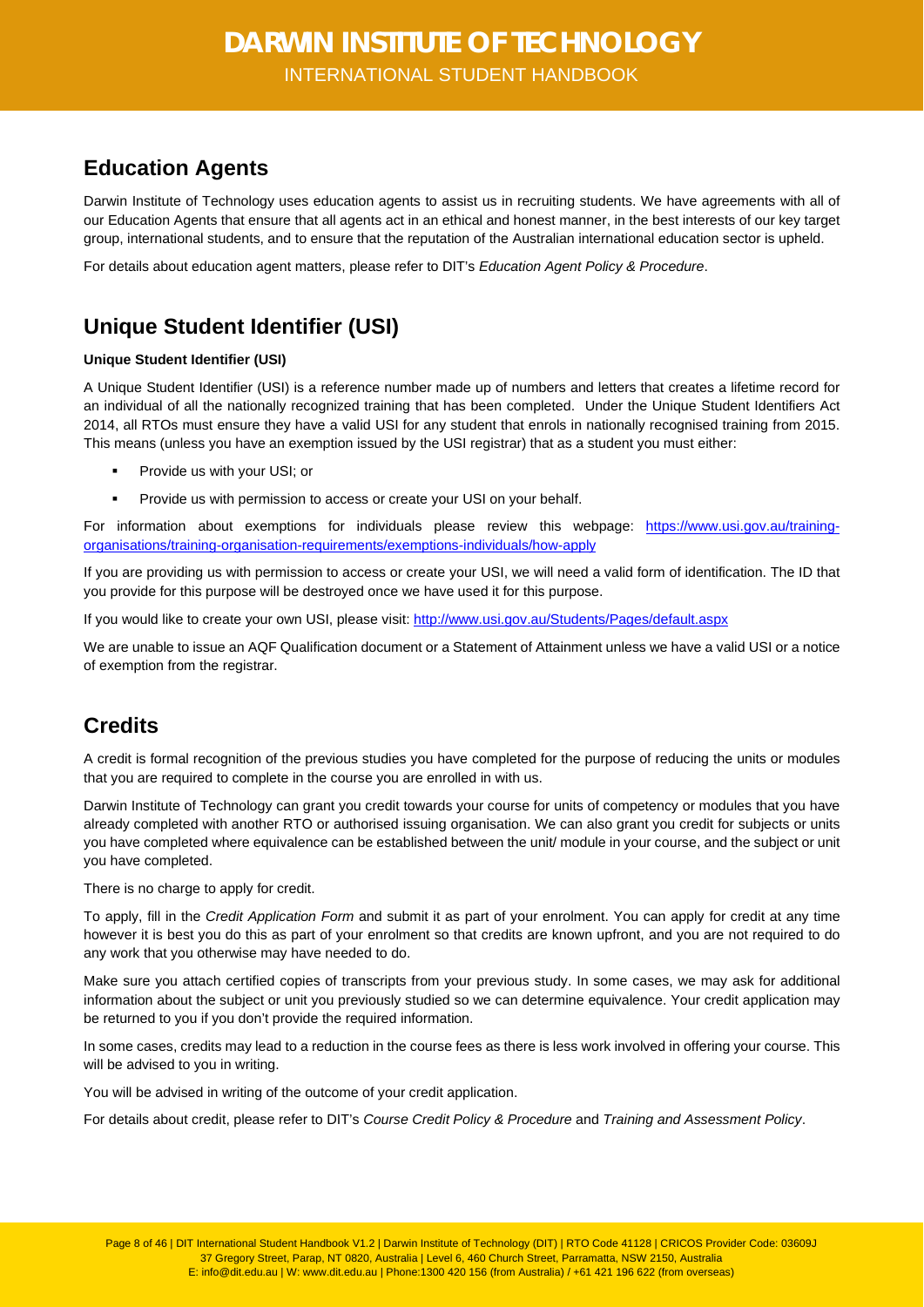### <span id="page-8-0"></span>**Recognition of Prior Learning**

Recognition of Prior Learning (RPL) is a process where skills and knowledge that you have gained through work and life experience and other unrecognised training can be formally recognised.

Darwin Institute of Technology has a process that has been structured to minimise the time and cost to applicants and provides a supportive approach to students wishing to take up this option. You should ideally apply for RPL at the time of enrolment, but you may also apply up to 2 weeks into your course.

If you think RPL is a suitable option for you, the first step is to contact your trainer/assessor and/or our office and have a conversation about whether or not RPL might be suitable for you. Suitability is often determined on how much experience you have in a certain area, your work history and previous training. If RPL is determined as a possibility for you, you will be provided with an *RPL Kit* that will guide you in working through each unit to determine relevant skills and experience and identify whether you would be able to provide the required evidence.

A trainer/assessor will be available to assist you throughout this process.

To apply for RPL, you will need to fill in a part of the kit and return it with an *RPL Application Form*. Your application will then be assessed for suitability, and you will then be contacted by an assessor to progress with the RPL process.

From here, usually the RPL process involves gathering evidence to demonstrate skills, knowledge and experience, responding to questions, completing tasks and depending on the area, observation of your work skills in your workplace.

Fees are applicable for Recognition of Prior Learning, and you will be advised of these fees upon contacting us. For more information about RPL, please refer to DIT's *Training and Assessment Policy*.

### **Reduction of Course Duration as a result of credit or RPL (Recognition of Prior Learning)**

If credit or RPL is granted after the acceptance of a place in a course or on commencement of studies and will affect the duration of studies, Darwin Institute of Technology will provide you with a new Confirmation of Enrolment Letter (CoE) including the new duration.

### <span id="page-8-1"></span>**Visas**

Once you receive your electronic *Confirmation of Enrolment* (CoE), you will need to apply for your visa. Information about applying for a visa can be found at: https: <https://immi.homeaffairs.gov.au/visas/getting-a-visa/visa-finder/study>

This document explains the process for application, evidence that you must provide (including a valid passport), information on student visa conditions, permission to work, Overseas Student Health Cover and charges associated with the visa application. You may wish to use a registered migration agent to assist you with the process of applying for a course to arrival at Darwin Institute of Technology and including assistance with visas

Ensure that you allow enough time between lodging your application and the start of your course, as applying for a visa can be a lengthy process.

If your visa is not approved, you will receive a full refund for the fees except the enrolment fee that you have paid as per DIT's *Fees and Refunds Policy & Procedure*.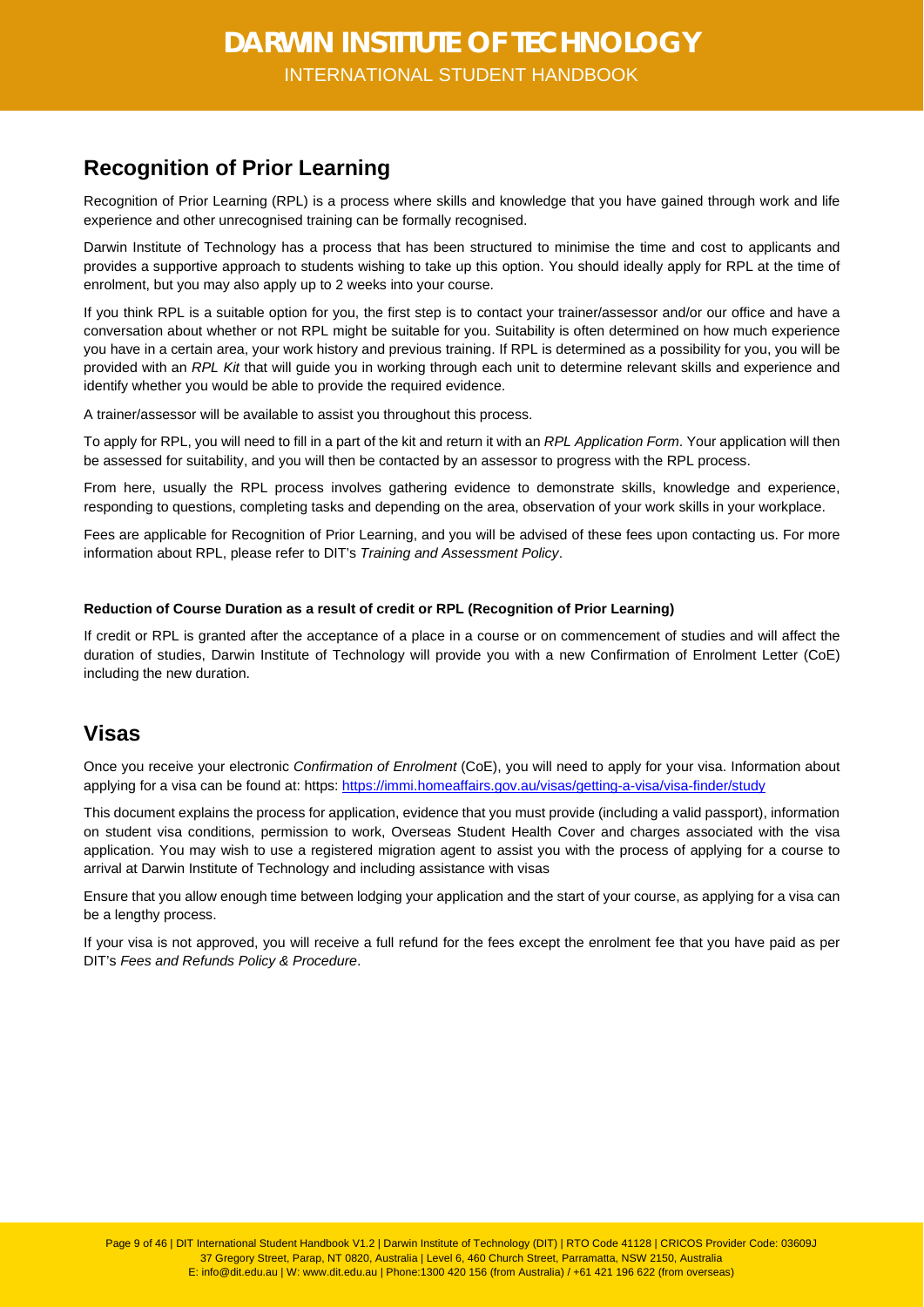### <span id="page-9-0"></span>**Visa Conditions**

If you are granted a visa, you must abide by its conditions. Failure to comply with these conditions may result in the cancellation of your visa. See more information at the following link: [https://immi.homeaffairs.gov.au/visas/getting-a](https://immi.homeaffairs.gov.au/visas/getting-a-visa/visa-finder/study)[visa/visa-finder/study](https://immi.homeaffairs.gov.au/visas/getting-a-visa/visa-finder/study)

Conditions include (but are not limited to) that you must:

- Satisfy attendance and/or course progress requirements and maintain a valid enrolment for your chosen course of study.
- Only work if you have been given permission to do so as part of your visa grant.
- Maintain approved Overseas Student Health Cover (OSHC) while in Australia
- Notify your training provider of your Australian address, contact details and any subsequent changes of address and contact details within 7 days.
- Complete the course within the duration specified in the CoE.
- If you are a student visa holder under 18 years of age who is neither being accompanied nor staying with a relative who is at least 21 years of age, you must not change your accommodation, support and general welfare arrangements without the written approval of your education provider.
- Remain with the principal education provider for 6 months of your principal course unless you are issued with a letter of release from the education provider to attend another institution.

### <span id="page-9-1"></span>**Arranging Travel and Documents to Bring**

Costs of travelling to Australia are not included in your course fees and you will need to arrange and pay for your travel to Australia. You should plan to arrive in Sydney at least 2 weeks before your course orientation to give you time to settle in.

The nearest International Airport is Sydney International Airport.

You will need to prepare a folder of official documents to bring with you to Australia including:

- Valid passport including a valid student visa
- Your Confirmation of Enrolment (CoE)
- Insurance policies
- Original or certified copies of documents such as your birth certificate, medical records and educational qualifications as advised by Darwin Institute of Technology at the time of confirmation of enrolment.

If you are travelling with your family, you will need to include their documents as well. Keep all documents secured in your carry-on luggage. In case you lose the originals, make copies that can be left behind with family and sent to you.

### <span id="page-9-2"></span>**Entry into Australia**

When you arrive in Australia, you will need to show your passport and incoming passenger card at the Customs and Immigration checkpoints. You may be asked questions about your stay before your passport is stamped and handed back

Once you have passed through the Immigration checkpoint, you should collect your bags ensuring that you check your baggage and check that nothing is missing or damaged. If something is missing or you notice damage, go to the baggage counter and advise them of your problem. Staff at the baggage counter will help you to find missing baggage or lodge a claim for damage to your belongings.

Once you have your luggage you will go through customs where your luggage may be checked. Australia has strict quarantine laws to stop people from bringing in certain food and plant items. You should declare any items that you are bringing in on the form given to you on the plane. If customs officers decide that the item you are bringing in are not safe,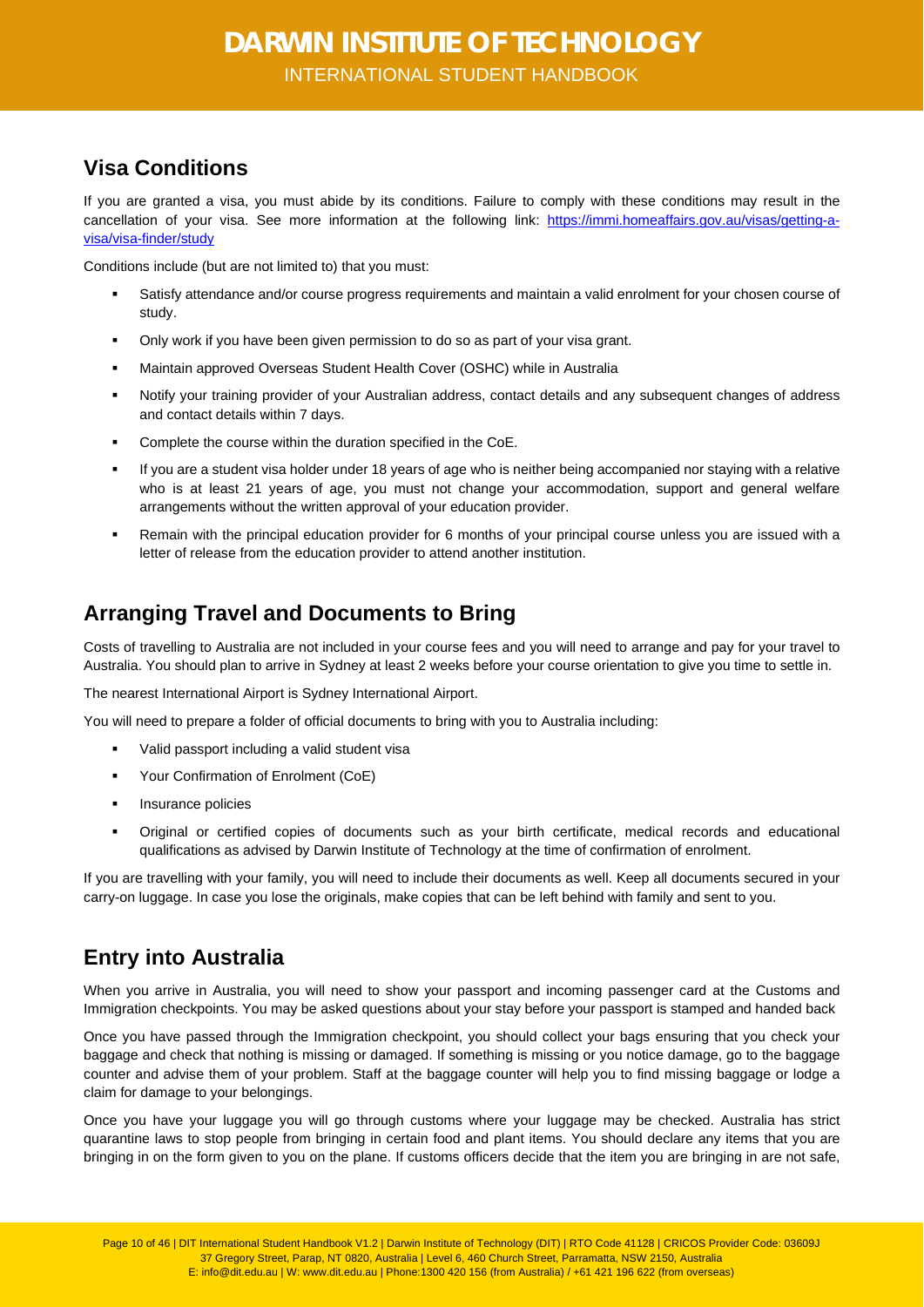they will be confiscated and destroyed. If you fail to declare or dispose of any quarantine items, or make a false declaration, you may receive a fine or be prosecuted. All international mail is also screened and checked by customs.

If you want further information, visit the Biosecurity Division of Australia's Department of Agriculture, Water and the Environment: [https://www.agriculture.gov.au/biosecurity/.](https://www.agriculture.gov.au/biosecurity/) More information can also be found here: [https://info.australia.gov.au/information-and-services/business-and-industry/primary-industry/biosecurity-inspection-and](https://info.australia.gov.au/information-and-services/business-and-industry/primary-industry/biosecurity-inspection-and-quarantine/)[quarantine/.](https://info.australia.gov.au/information-and-services/business-and-industry/primary-industry/biosecurity-inspection-and-quarantine/)

### <span id="page-10-0"></span>**Arriving in Australia**

#### **Getting from the airport to your accommodation location**

This sub-section includes information about getting from the airport to accommodation e.g. public transport options, taxi or any airport pick up arrangement.

### **Train**

Airport Link is a convenient way to reach the centre of Sydney. Trains run approximately every 10 minutes and the journey to the city takes only 13 minutes. The international and domestic rail stations link directly to the City Circle Line, which means most city destinations are within a short walk of stations. You require an Opal Card to travel via Sydney's train, bus and ferry system. You can get an Adult or Child/Youth Opal Card from the Airport Train Station and various convenience stores inside the terminal. Train Ticket fares and other details are available a[t https://www.opal.com.au/.](https://www.opal.com.au/)

More details are available on: [https://www.sydneyairport.com.au/airport-guide/arriving/international/transport-options](https://www.sydneyairport.com.au/airport-guide/arriving/international/transport-options-international#train-transport-options-parking-and-transport/)[international#train-transport-options-parking-and-transport/.](https://www.sydneyairport.com.au/airport-guide/arriving/international/transport-options-international#train-transport-options-parking-and-transport/)

#### **Taxis**

Each terminal has its own sheltered taxi rank with supervisors on hand during peak times to ensure a smooth flow of taxis for travellers.

Taxi Rank Locations, Taxi Fares and few Taxi companies are available on

[https://www.sydneyairport.com.au/info-sheet/by-taxi-and-rideshare/.](https://www.sydneyairport.com.au/info-sheet/by-taxi-and-rideshare/)

The Sydney CBD is a short 20 minutes ride away and will cost about \$50-\$60 one-way.

Parramatta is 50 minutes ride away and will cost about \$90 - \$120 one-way.

#### **Keeping in contact**

Before you leave home, you should provide your family and friends, and your education provider in Australia, with details of your flights to Australia and where you will be staying when you arrive. (Do not change these details without informing them.) Once you have arrived in Australia, you should then let your family and friends know that you have arrived safely. For safety reasons, always let someone know where you are.

#### **Arranging your finances**

The currency of Australia is the Australian Dollar. Ideally, you should convert your money into Australian dollars before you arrive but if you haven't you will need to change some as soon as you arrive – you will usually be able to do this at the airport.

Once you have arrived in Sydney you can also change more money into Australian dollars at any bank or currency exchange. Note, however, that banks are not open on the weekend and while airport currency exchanges are generally open, the rate is usually not as good as with a bank.

You should not carry large sums of money with you and it is best to only have the money that you will need for the first few days and then arrange to have the rest of the funds transferred to you in Australia.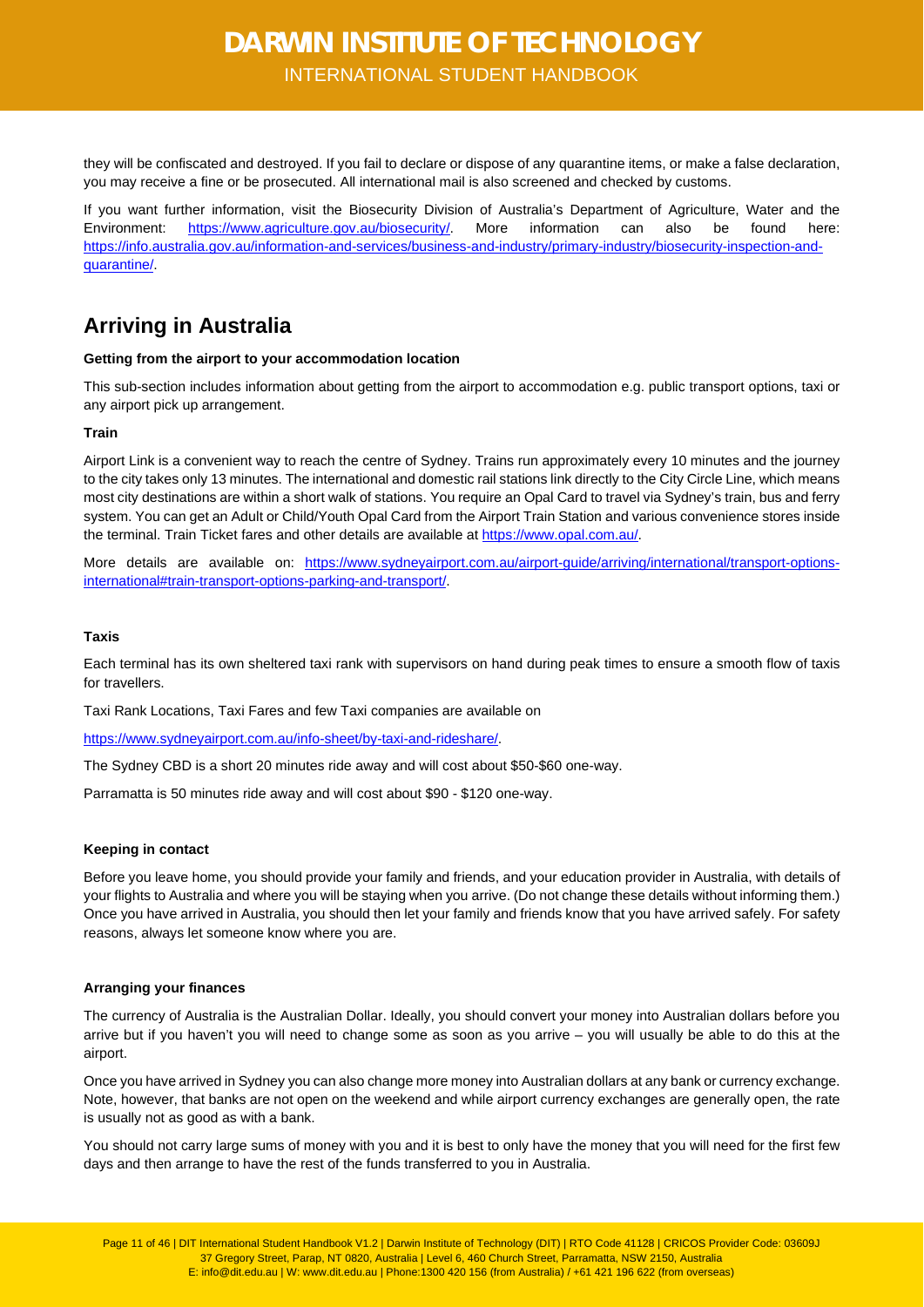The amount you will need to bring with you will depend on whether you have already paid for your accommodation before you arrive. Think about how much money you will need to last you for a couple of weeks.

Find out more about money matters by visiting[: https://www.studyinaustralia.gov.au/English/Live-in-Australia/Living-costs/.](https://www.studyinaustralia.gov.au/English/Live-in-Australia/Living-costs/)

### <span id="page-11-0"></span>**Accommodation**

It is best to book temporary accommodation before you arrive and look for long-term accommodation once you get to Australia. Temporary accommodation could be a hotel or hostel. Temporary accommodation can be found through:

<https://www.hostelworld.com/hostels/Sydney>

<https://www.yha.com.au/hostels/nsw/sydney-surrounds/sydney-central-backpackers-hostel/>

You can also stay with a family in their home. For more information, you may search online for the following organisations:

- Oz Homestay
- Aussie Families Homestay Care
- Homestay Network
- **EXEC** Meridian Homestay Services
- Global Experience
- Australian Homestay Network

There is a range of long-term accommodation options for international students in Sydney:

#### **Private rental**

A private rental is where you sign a lease for a whole apartment or house. The lease will include the rent payable, the bond (a refundable amount once you leave the rental), the length and type of tenancy, and other conditions and rules.

#### **Share house**

A share house is when you share a private rental with friends or housemates. All tenants are listed on the lease and pay their own share of rent and bond.

#### **Boarding or homestay**

Boarding or homestay is when you rent a room in a home and live with the homeowners. This is a private agreement between you and the homeowner.

It is important to remember that as an international Student, you have the same renting rights as local residents. Review the information below about renting and tenants' rights: [https://www.fairtrading.nsw.gov.au/help-centre/youth-and](https://www.fairtrading.nsw.gov.au/help-centre/youth-and-seniors/youth/international-students#Renting)[seniors/youth/international-students#Renting](https://www.fairtrading.nsw.gov.au/help-centre/youth-and-seniors/youth/international-students#Renting)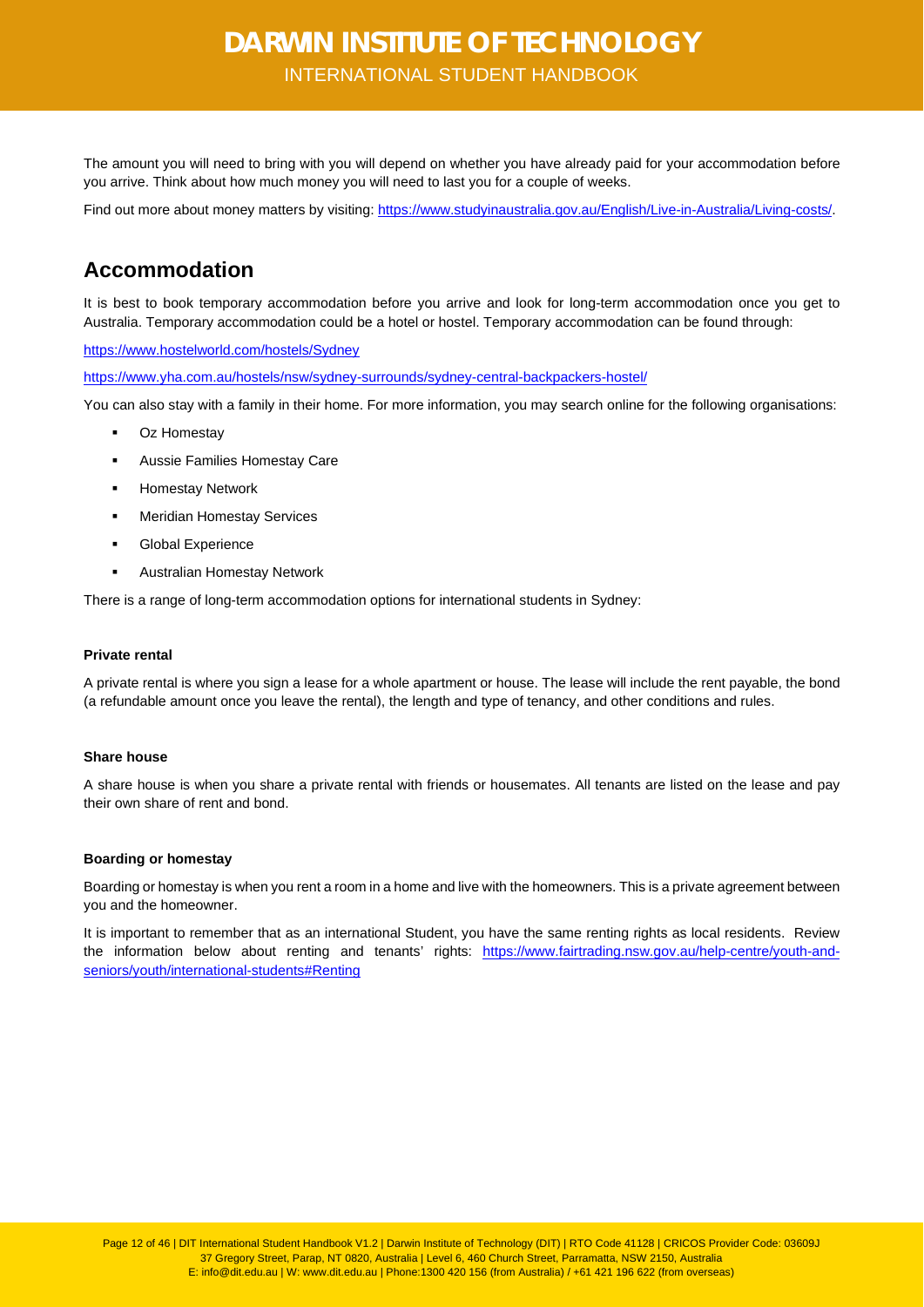### <span id="page-12-0"></span>**Bringing Your Family with You**

If you intend to bring your family with you, they will also need to have a visa and be covered by health insurance. Family members include your partner (married or de facto) and your children under 18 years of age. You will need to provide proof of your family relationships with official documents including birth certificates and marriage certificates. For more details: <https://immi.homeaffairs.gov.au/visas/getting-a-visa/visa-listing/student-500>

Where you have dependent children that need to attend childcare or school, you should be aware of the following costs:

Typical childcare costs in Sydney are as follows

- Centre-based childcare \$70-\$192 per day
- Family day care \$7.50-\$16.80 per hour dependent on location and service
- Nannies \$17-\$25 per hour live in \$17-\$35 per hour live out (+agency fee)
- Au pairs (living in your home) \$200-\$300 per week (+agency fee)

#### Find out more at:

#### <https://www.careforkids.com.au/>

For school-age children, cost of their tuition fees will vary according the visa subclass they hold. For more details, please visit[: https://www.deinternational.nsw.edu.au/how-to-apply](https://www.deinternational.nsw.edu.au/how-to-apply) and

[https://www.deinternational.nsw.edu.au/\\_\\_data/assets/pdf\\_file/0017/16406/16406-Process-for-Dependants-of-](https://www.deinternational.nsw.edu.au/__data/assets/pdf_file/0017/16406/16406-Process-for-Dependants-of-International-Students.pdf)[International-Students.pdf.](https://www.deinternational.nsw.edu.au/__data/assets/pdf_file/0017/16406/16406-Process-for-Dependants-of-International-Students.pdf)

You should also be aware that the above costs for childcare and schooling are in addition to living costs as outlined in the section on living costs.

### <span id="page-12-1"></span>**Health**

### **Emergencies**

For emergencies such as fire, ambulance or police, phone 000. When you dial 000, you will be asked whether you want fire, ambulance or police and why you want this assistance. You will also be asked for your name and address and telephone number.

Australia police protect people and properties, detect and prevent crime, and preserve peace for everyone. They are not connected to the military or politics. The police can help you feel safe.

#### **Fire**

The fire brigade extinguishes fires, rescues people from fires in cars and buildings, and helps in situations where gas or chemicals become a danger. As soon as a fire starts call 000 no matter how small or large the fire may be.

#### **Ambulance**

Ambulances provide immediate medical attention in an emergency and emergency transportation to hospital. To access an ambulance, call 000.

#### **Medical assistance**

Emergency medical treatment is available 24 hours a day at the emergency or casualty department of a public hospital, or at some medical centres. Public and private hospitals are listed in the White Pages telephone directory under 'Hospitals' and you can also find them by searching on the internet. If you need to go to hospital, remember to bring your health insurance card and any medicines you are currently taking. For anything other than an emergency, seek medical help from a general practitioner (GP) or local medical centre.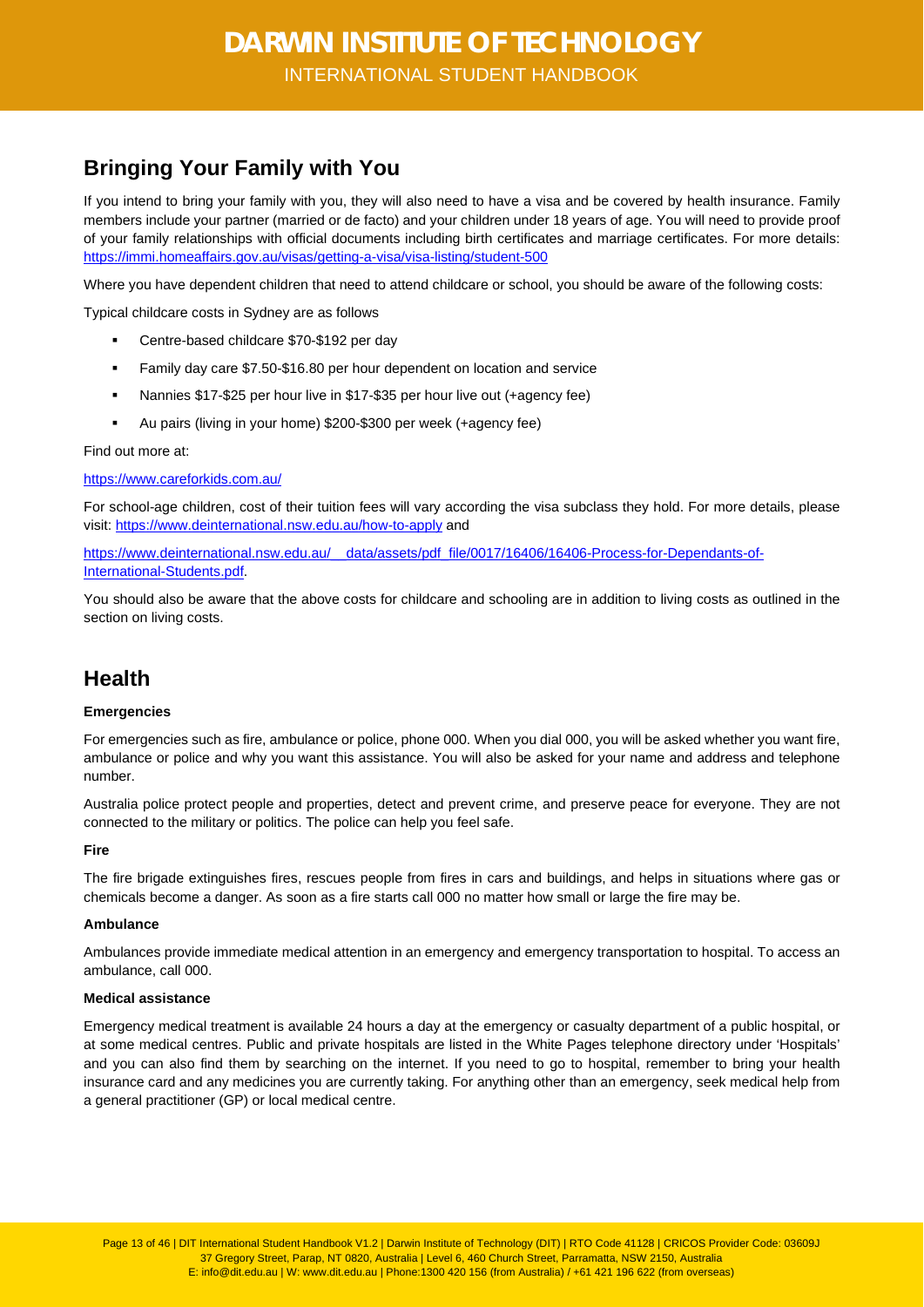### **Overseas Student Health Cover**

Australia has a special system of health cover for international students called Overseas Student Health Cover (OSHC). You will need to buy OSHC before you come to Australia to cover you from when you arrive. The Department of Home Affairs (DHA) requires you to maintain OSHC for the duration of your time on a student visa in Australia.

You can choose to take out OSHC with a provider recommended by us, or with the Australian OSHC provider of your choice. There are currently (at the time of writing in 2020) six providers of OSHC in Australia. Visit these websites to find detailed information on what they cover and to decide which provider is right for you.

- Allianz Global Assistance OSHC:<https://www.oshcallianzassistance.com.au/>
- Australian Health Management (AHM) OSHC:<https://www.ahmoshc.com.au/>
- **BUPA OSHC:<https://www.bupa.com.au/health-insurance/oshc>**
- CBHS International Health OSHC:<https://www.cbhsinternationalhealth.com.au/overseas-students-oshc>
- Medibank OSHC:<https://www.medibank.com.au/overseas-health-insurance/oshc/>
- **NIB OSHC:<https://www.nib.com.au/overseas-students>**

Your OSHC will help you pay for any medical or hospital care you may need while you're studying in Australia, and it will contribute towards the cost of most prescription medicines, and an ambulance in an emergency.

For more information on what your OSHC insurance covers, as well as what to do if you need treatment, refer to the Department of Health's (DoHA) Frequently Asked Questions in their website[: https://www.health.gov.au/](https://www.health.gov.au/)

OSHC does not cover dental, optical or physiotherapy. If you want to be covered for these treatments you will need to buy additional private health insurance, such as:

- Extra OSHC provided by some OSHC providers; or
- International travel insurance; or
- General treatment cover with any Australian private health insurer. You can find a list of these providers and search for the one that suits you best at<https://www.privatehealth.gov.au/dynamic/insurer>

### <span id="page-13-0"></span>**Living Costs in Australia**

Migration regulations in Australia require international students to show evidence that they can contribute to the cost of living and studying in Australia. This helps to ensure students are better able to make the most of their studies and have a safe and enjoyable experience in Australia.

While international students are able to supplement their income with money earned through part-time work in Australia, the 'living costs' requirement helps to support the success of students in their studies by ensuring that they don't have to rely on such work to meet all their expenses.

Students must demonstrate that the funds they are relying upon to meet the costs of studying in Australia will be genuinely available to them during their stay in Australia.

The following web site includes information about average living costs in Australia: <https://www.studyinaustralia.gov.au/english/live-in-australia/living-costs>

Carefully review the information at the web site link noting that the figures provided are average only and that costs can vary significantly depending on where you live in Australia. You should be prepared in case your living costs are greater than the indicated figures.

### <span id="page-13-1"></span>**Budgeting**

Once you've settled in, you should ideally work out a budget that covers costs including clothing, food, accommodation, transport and entertainment, travel costs and childcare, if applicable.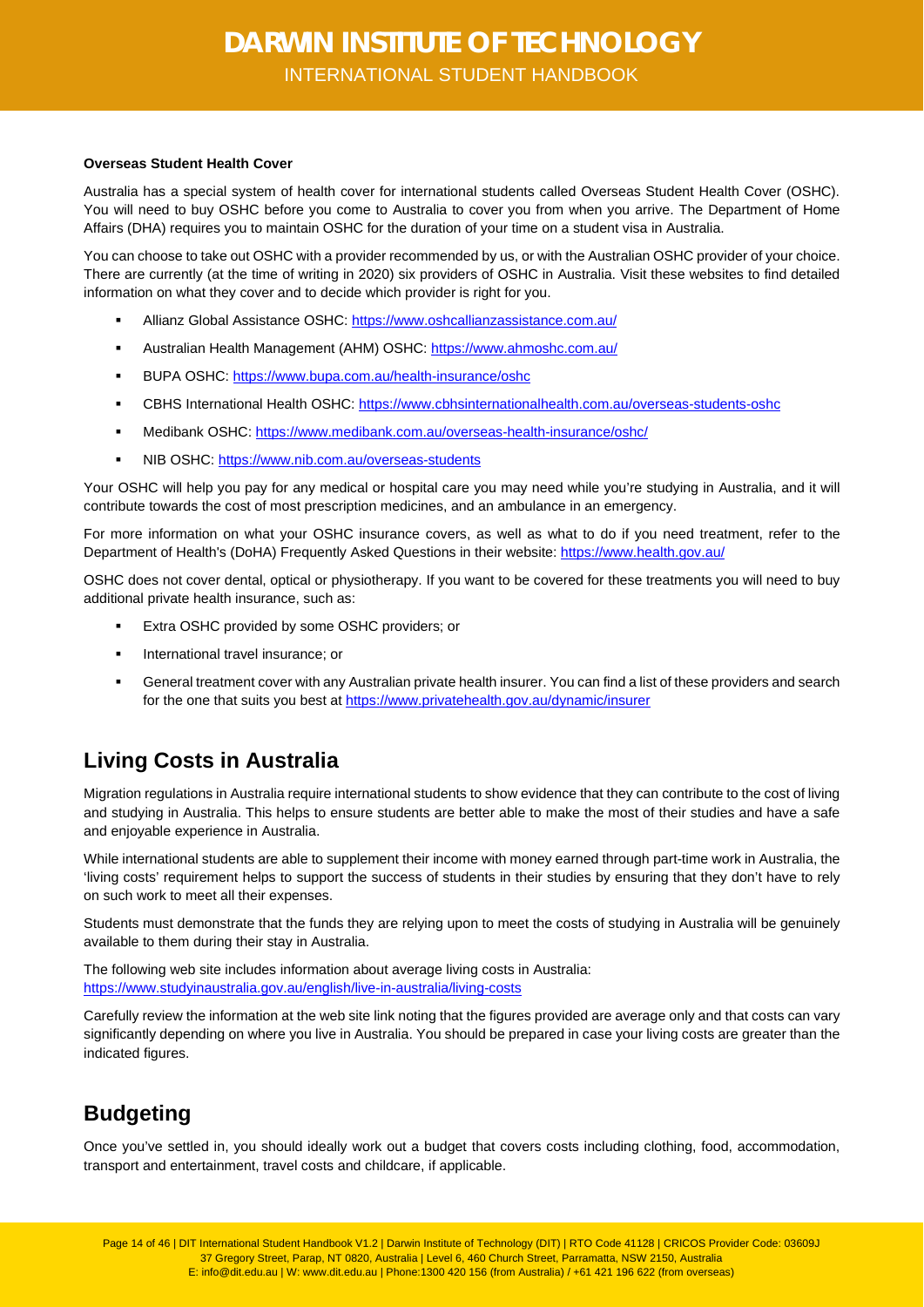INTERNATIONAL STUDENT HANDBOOK

Costs associated with living in Australia are included at: [https://www.studyinaustralia.gov.au/english/live-in-australia/living](https://www.studyinaustralia.gov.au/english/live-in-australia/living-costs)[costs](https://www.studyinaustralia.gov.au/english/live-in-australia/living-costs)

It is important to be aware of how much money you spend and where you are spending it. Sticking to a budget will ensure you are on top of where your money goes. Read more about budgeting at: [https://moneysmart.gov.au/student-life-and](https://moneysmart.gov.au/student-life-and-money)**[money](https://moneysmart.gov.au/student-life-and-money)** 

### <span id="page-14-0"></span>**Working in Australia**

Most student visa holder can work up to 40 hours a fortnight (2 weeks) during term time and as many hours as you like during holidays. Before you undertake any paid work, you need to make sure your visa allows you to work. Find out more at[: https://immi.homeaffairs.gov.au/visas/getting-a-visa/visa-finder/study](https://immi.homeaffairs.gov.au/visas/getting-a-visa/visa-finder/study)

You should also visit the following website to find out more about working in Australia, including your employment rights and conditions[: https://www.studyinaustralia.gov.au/English/Live-in-Australia/work](https://www.studyinaustralia.gov.au/English/Live-in-Australia/work)

If you require any further information about your workplace rights and obligations, for example, resolving a workplace dispute, visit the Fair Work Ombudsman site at [www.fairwork.gov.au](http://www.fairwork.gov.au/)

### <span id="page-14-1"></span>**Your Safety**

Australia is a safe country. However, it's always best to take precautions. Read the information at the following web site about personal safety tips: [https://www.studyinaustralia.gov.au/english/live-in-australia/health-and-safety/transport-and](https://www.studyinaustralia.gov.au/english/live-in-australia/health-and-safety/transport-and-personal/transport-personal-safety)[personal/transport-personal-safety](https://www.studyinaustralia.gov.au/english/live-in-australia/health-and-safety/transport-and-personal/transport-personal-safety)

You should also review the section in this Handbook about health and safety and remember to listen carefully to all of the information provided to you at your orientation.

If an incident occurs that has a significant impact on your well-being, please speak to us immediately at the contact numbers provided. An incident may be both physical and/or psychological. If you need emergency assistance, please call 000 without any delay.

### <span id="page-14-2"></span>**Shopping**

All Australian major town centres and capital cities have shopping facilities with opening hours generally 9.00am to 5.30pm seven days a week, with late night shopping until 9.00pm on Thursdays or Fridays. Some supermarkets are open 24 hours a day seven days a week.

Mainstream grocery stores in Australia include Coles, Woolworths, Foodworks, IGA and Aldi. Major department stores in Australia include Myer and David Jones, Big W, Kmart and Target.

### <span id="page-14-3"></span>**Clothing**

While there are no set rules on clothing in Australia, however many workplaces, restaurants, clubs and bars have a dress code. Australian people generally dress in modern clothing influenced by personal taste, status, place of work, lifestyle and location.

The cost of clothing in Australia can vary. There are a number of quality variety stores such as K-Mart and Big W where you can find low cost clothing and shoes of all varieties. Department and specialty stores such as Myer and David Jones carry more expensive higher end clothing labels.

For more information about the cost of living, visit the Study in Australia website at: <https://www.studyinaustralia.gov.au/English/Live-in-Australia/living-costs>

Page 15 of 46 | DIT International Student Handbook V1.2 | Darwin Institute of Technology (DIT) | RTO Code 41128 | CRICOS Provider Code: 03609J 37 Gregory Street, Parap, NT 0820, Australia | Level 6, 460 Church Street, Parramatta, NSW 2150, Australia E: info@dit.edu.au | W: www.dit.edu.au | Phone:1300 420 156 (from Australia) / +61 421 196 622 (from overseas)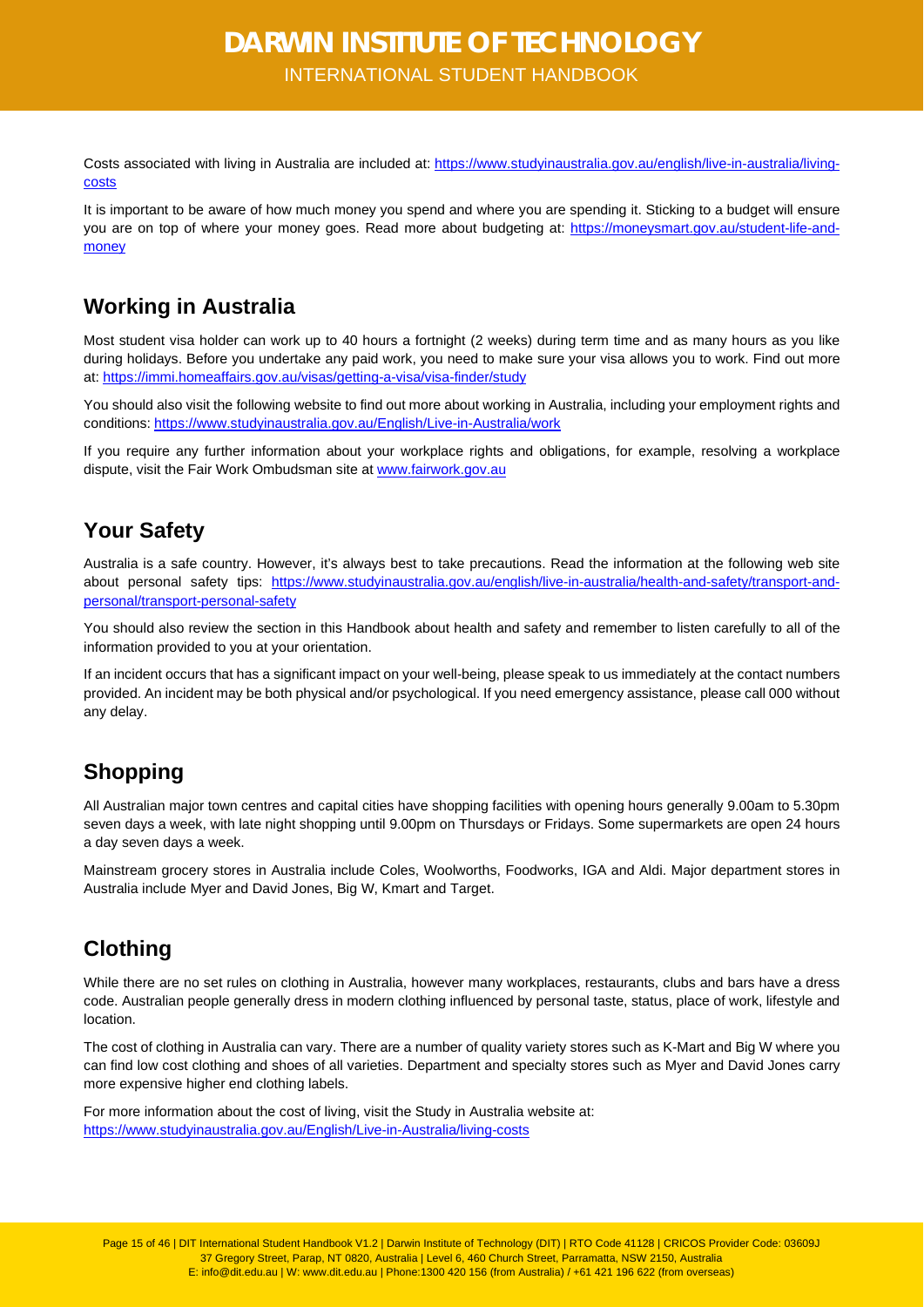### <span id="page-15-0"></span>**Course Induction and Orientation**

At the start of your course, you will be provided with an orientation. The orientation will provide you with specific details about your course requirements, important dates and will be an opportunity to meet your trainer and the other students in your course.

As an international student you will also be provided with information on:

- details of internal and external support services available to assist in the transition into life and study in Australia. Such services include welfare services, accommodation services, academic and career advice, IT support, and student learning assistance, English language support and social inclusion activities.
- **EXEC** legal, emergency and health services
- safety and awareness relevant to life in Australia
- information on how to see assistance for and report an incident that impacts significantly on your well-being, including critical incidents
- **EXEC** facilities and resources
- organisational policies and procedures including course progress, attendance monitoring, deferral, suspension and cancellation, course transfer and complaints and appeals.
- any student visa conditions relating to course progress and attendance.

The induction will also provide you with important information about health and safety requirements including emergency evacuation procedures, critical incidents and incident reporting (see section in this handbook on health and safety), as well as a range of other important matters relating to your rights and responsibilities as a student.

The induction also provides an opportunity for you to ask any questions you might have about studying with us. During this induction, we also make sure that we have all the required forms and paperwork filled in.

At your induction you will receive your first set of learning materials so that you can start on your learning journey.

<span id="page-15-1"></span>General housekeeping arrangements are also discussed as stated in the section below.

### **Student Code of Conduct**

#### **Student Rights**

All students have the right to:

- Be treated fairly and with respect by all students and staff.
- Learn in a supportive environment which is free from harassment, discrimination and victimisation.
- Learn in a healthy and safe environment where the risks to personal health and safety are minimised.
- Have their personal details and records kept private and secure according to our Privacy Policy.
- **Access the information Darwin Institute of Technology holds about them.**
- Have their complaints and appeals dealt with fairly, promptly, confidentially and without retribution.
- **Make appeals about procedural and assessment decisions.**
- Receive training/teaching, assessment and support services that meet their individual needs.
- **Be given clear and accurate information about their course, training/teaching and assessment arrangements and** their progress.
- Access the support they need to effectively participate in their training/teaching program.
- Provide feedback to Darwin Institute of Technology on the client services, training/teaching, assessment and support services they receive.

Page 16 of 46 | DIT International Student Handbook V1.2 | Darwin Institute of Technology (DIT) | RTO Code 41128 | CRICOS Provider Code: 03609J 37 Gregory Street, Parap, NT 0820, Australia | Level 6, 460 Church Street, Parramatta, NSW 2150, Australia E: info@dit.edu.au | W: www.dit.edu.au | Phone:1300 420 156 (from Australia) / +61 421 196 622 (from overseas)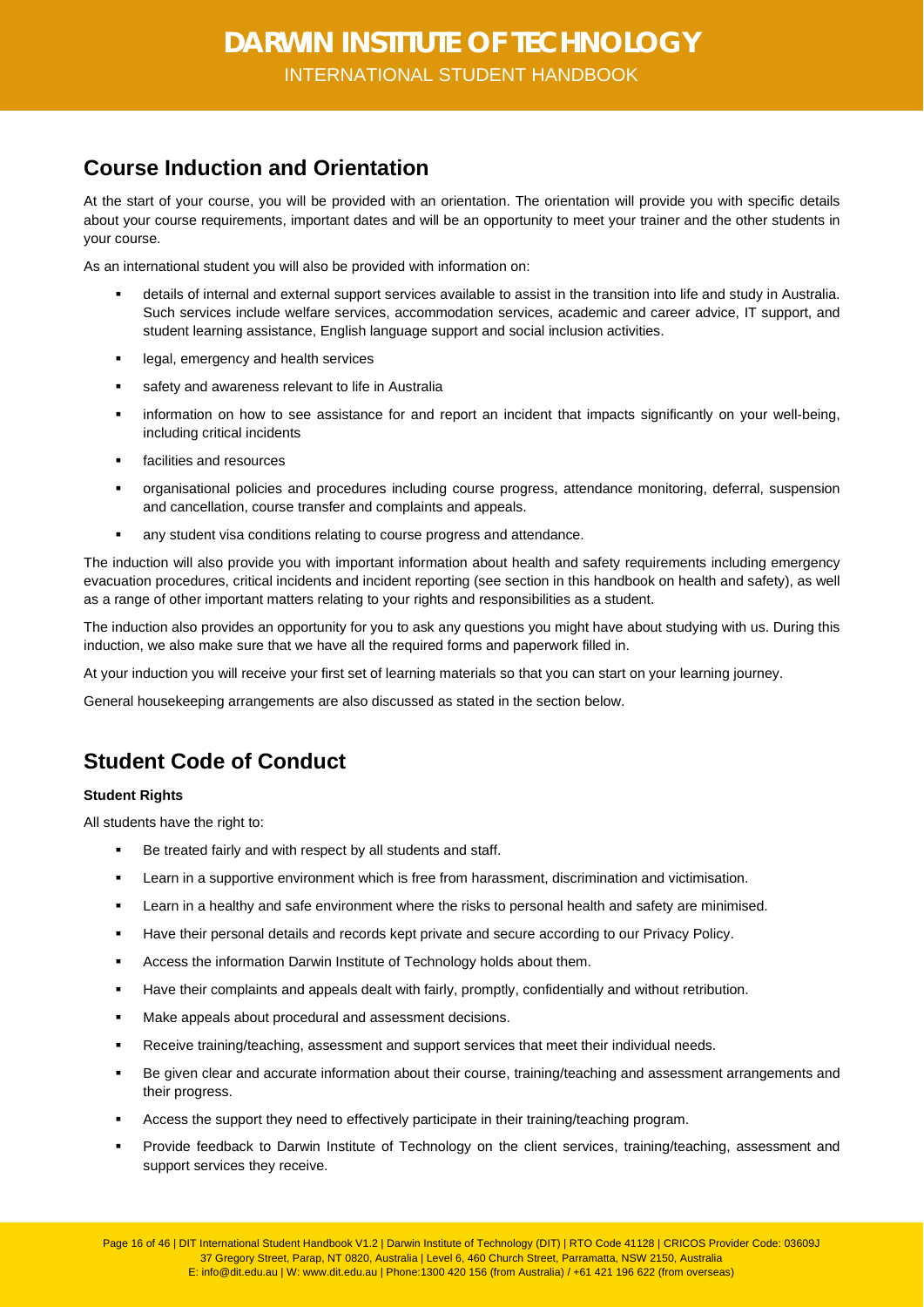Be informed of any changes to agreed services, and how it affects them as soon as practicable.

#### **Student Responsibilities**

All students, throughout their training/teaching and involvement with Darwin Institute of Technology, are expected to:

- Treat all people with fairness and respect and not do anything that could offend, embarrass or threaten others.
- Not harass, victimise, discriminate against or disrupt others.
- **Treat all others and their property with respect.**
- Respect the opinions and backgrounds of others.
- **Follow all safety policies and procedures as directed by staff.**
- Report any perceived safety risks as they become known.
- Not bring into any premises being used for training purposes, any articles or items that may threaten the safety of self or others.
- Notify us if any of their personal or contact details change.
- **Provide relevant and accurate information to Darwin Institute of Technology in a timely manner.**
- Approach their course with due personal commitment and integrity.
- Complete all assessment tasks, learning activities and assignments honestly and without plagiarism or infringing on copyright laws.
- Hand in all assessment tasks, assignments and other evidence of their work with a completed and signed cover sheet.
- Make regular contact with their Trainer/Assessor.
- **Prepare appropriately for all assessment tasks, visits and training/teaching sessions.**
- Notify Darwin Institute of Technology if any difficulties arise as part of their involvement in the program.
- Notify Darwin Institute of Technology if they are unable to attend a session for any reason at least 12 hours prior to the commencement of the activity.
- Make payments for their course within agreed timeframes, where relevant.

### <span id="page-16-0"></span>**Course Expectations and Requirements**

#### **VET Students**

The training and assessment offered by Darwin Institute of Technology focuses on providing you with knowledge and skills required to the standard of performance required in the workplace. This is known as competency-based training and assessment. Each of the components of your course is a "Unit of Competency". You may either be studying one or a few units of competency or a set of units that make up a total qualification. Each unit of competency is linked to specific skills and knowledge required in the workplace.

Some of our courses are delivered in clusters. This means groups of similar units have been packaged together and to avoid repetition. You will receive training and assessment for all units in a cluster at the same time.

Our *Course Brochure* includes the details of how we deliver the training to you as well as the assessment methods that will be used to assess whether you have reached the required standard of performance. Generally, our courses may involve classes, workplace component and homework.

Assessment methods vary from course to course but usually include written questions, projects, written assignments, and practical observations.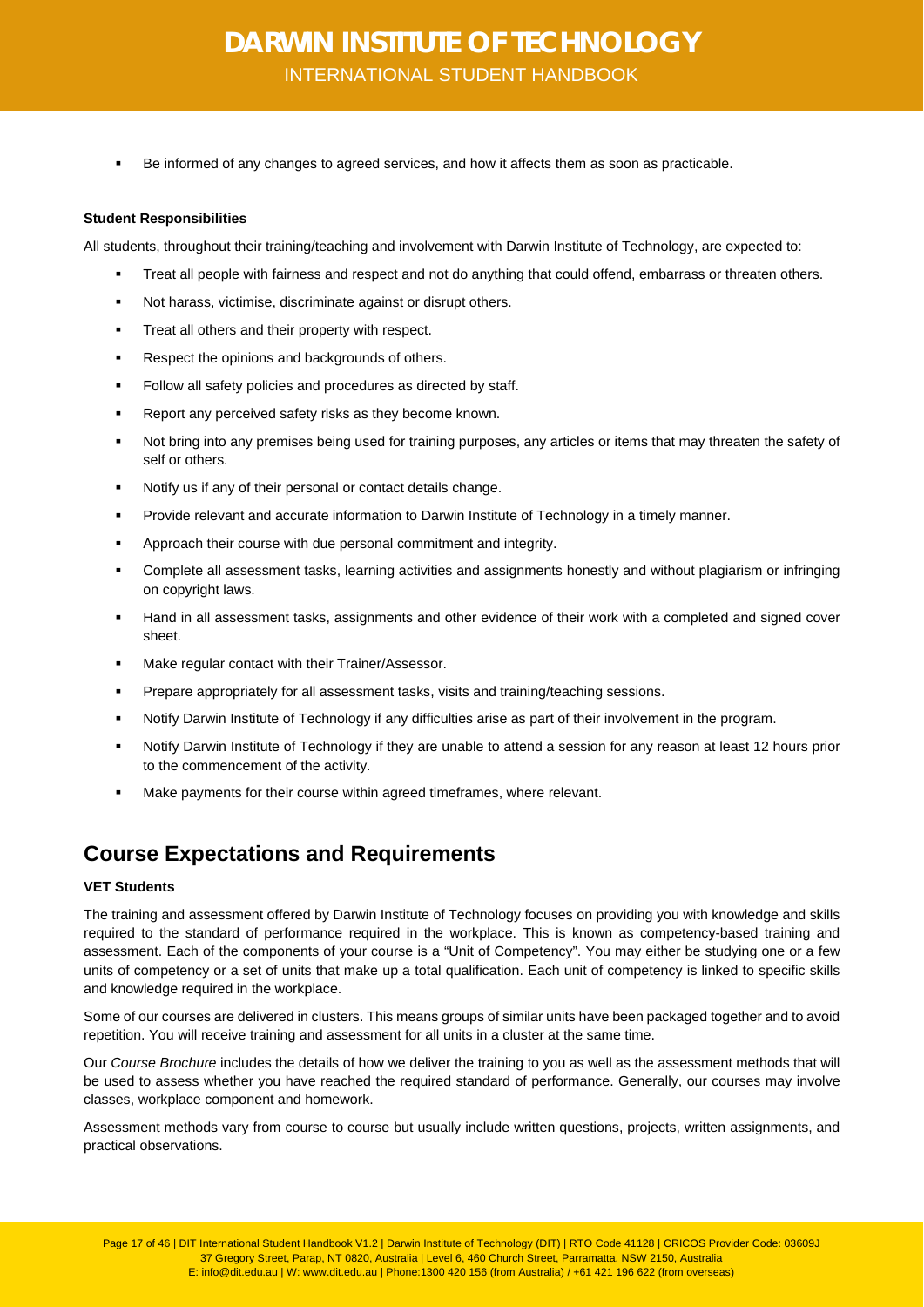#### **Workplace Arrangements (Commercial Cookery and Hospitality students)**

If you are studying a commercial cookery or hospitality qualification, you are required to do a work placement component as part of your course as outlined in the respective course brochures. In that case, you will be completing the minimum requirement of the workplace hours in an approved commercial kitchen or hospitality organisation setting as supervised professional experience. The work placement assists with developing workplace skills.

Darwin Institute of Technology will assist all students to obtain work placements. However, students may also find their own work placement. *Work placement agreement* and *Practical Placement Agreement* will be signed with participating organizations/workplace providers and a facilities (site and menu) check will take place prior to the agreement being signed.

During these allocated and mandatory work placement hours in the approved setting, students will exercise the required tasks to address all performance criteria under the units of competency in real-life setting under the supervision of authorised person. Trainers/ Assessors will visit them a number of times to observe and record learners' performance during work placement, to provide on-job training, support, suggestions as well as to conduct observations and record for assessment purposes.

### <span id="page-17-0"></span>**Attendance and Homework Requirements**

It is an expectation that you attend every class so as to not fall behind from the course progress. Please notify your trainer or teacher at least 30 minutes prior to class if you are unable to attend for some reason. As an international student, you are required to attend minimum 20 hours of training and assessment activities per week to meet your visa conditions.

There will also be an expectation that you complete a certain amount of homework each week in order to finish learning, training and assessment tasks required for completion of your course. Your trainer or teacher will guide you on what to do during this time and how much is expected. This is also outlined in your respective *Course Brochure*.

### <span id="page-17-1"></span>**Assessment Arrangements**

### **General assessment policy**

- At the beginning of each unit or cluster or topic, the trainer or teacher will go through the arrangements for assessment with the learners and they will be given all the details about the assessment requirements.
- At this time, the learner will:
	- Be provided with detailed assessment instructions for each task/requirement, which includes the criteria that they will be assessed against.
	- Be informed of relevant due dates or timing of assessments to be conducted
- The trainer or teacher will go through all of the arrangements with the learner and they can ask the trainer any questions they have.

### **Submitting the assessments**

- The student must submit written assessment tasks with a completed and signed Assessment Task Cover Sheet. The cover sheet asks them to make a declaration that the work is their own. Written tasks will not be accepted without a signed cover sheet.
- Assessments should be submitted directly to the trainer/assessor or teacher.
- The student must keep a copy of all tasks that they submit, as DIT is not able to return copies because the college must keep them as evidence in the student's file.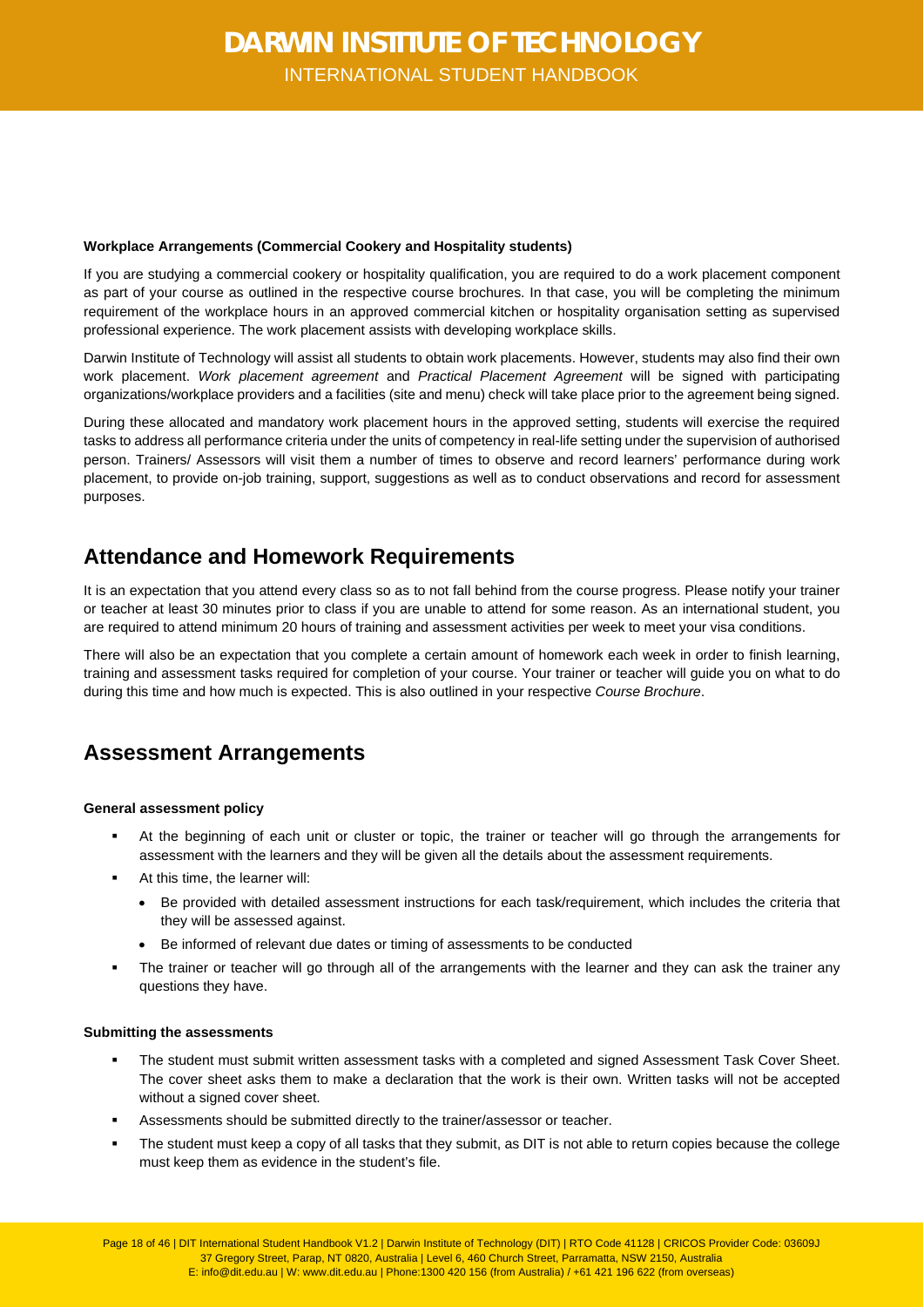Written work will be marked within the time advised to the students by their trainer or teacher. The assessor will provide the learners with written feedback and confirm the outcome of the assessment task.

#### **Assessment outcomes**

- Each assessment task will be given an outcome of either Satisfactory (S) or Not Satisfactory (NS). The student must complete all tasks for a unit satisfactorily to achieve an overall outcome of Competent (C) for a unit. If one or more of their tasks are assessed as Not Satisfactory, they will be given an overall outcome for the unit of Not Yet Competent (NYC). They can have 1 further attempt to complete the task and achieve a satisfactory outcome. They will be given a timeframe for their resubmission and advised what they must include in their re-submission.
- If, after the second attempt, they are still assessed as Not Satisfactory for a task, the will need to complete additional training and assessment to support them in achieving a Competent outcome. This will incur an additional fee for students as identified in the fees and charges information.

#### **Reasonable adjustment in assessment**

- Some students may need modifications to assessments due to disability, illness or special considerations this is called reasonable adjustment.
- Reasonable adjustment can involve:
	- Making training and assessment resources and methods more accessible e.g. providing learner workbooks in an audio format or on different coloured paper.
	- Adapting physical facilities, environment and/or equipment e.g. setting up hearing loops.
	- Making changes to the assessment arrangements e.g. more time allowed for assessments.
	- Making changes to the way evidence for assessment is gathered e.g. written questions asked orally
- Students are encouraged to speak to your assessor if they think that they may need an adjustment made. Note these adjustments are made at the discretion of their assessor based on their identified needs.

#### **Appealing assessment decisions**

 If a student does not agree with any assessment decision, they can lodge an assessment appeal. Please refer to the Complaints and Appeals section in this handbook for information about how to lodge an appeal.

#### **Assessment principles**

- DIT has an assessment system that ensures assessment:
	- is conducted in accordance with the Rules of Evidence and the Principles of Assessment.
	- is conducted in line with the requirements of the relevant Training Package or VET accredited course.
	- requires the student to demonstrate all the skills and knowledge outlined in the components of the relevant unit of competency/s.
	- requires the student to demonstrate the ability to perform tasks in a variety of situations, adapt to different contexts and environments and perform tasks to an appropriate level expected by a workplace.
	- considers' the students' dimensions of competency when making all assessment decisions.
- To ensure no students are disadvantaged, where required assessors will make reasonable adjustments to assessment tasks or processes to accommodate individual needs and record these adjustments.
- DIT has a plan for, and implements, systematic validation of assessment practices and judgments.

#### **Assessment documentation**

 Assessment documentation has been developed for all units of competency in each course. These documents are available in the internal resource depository and include: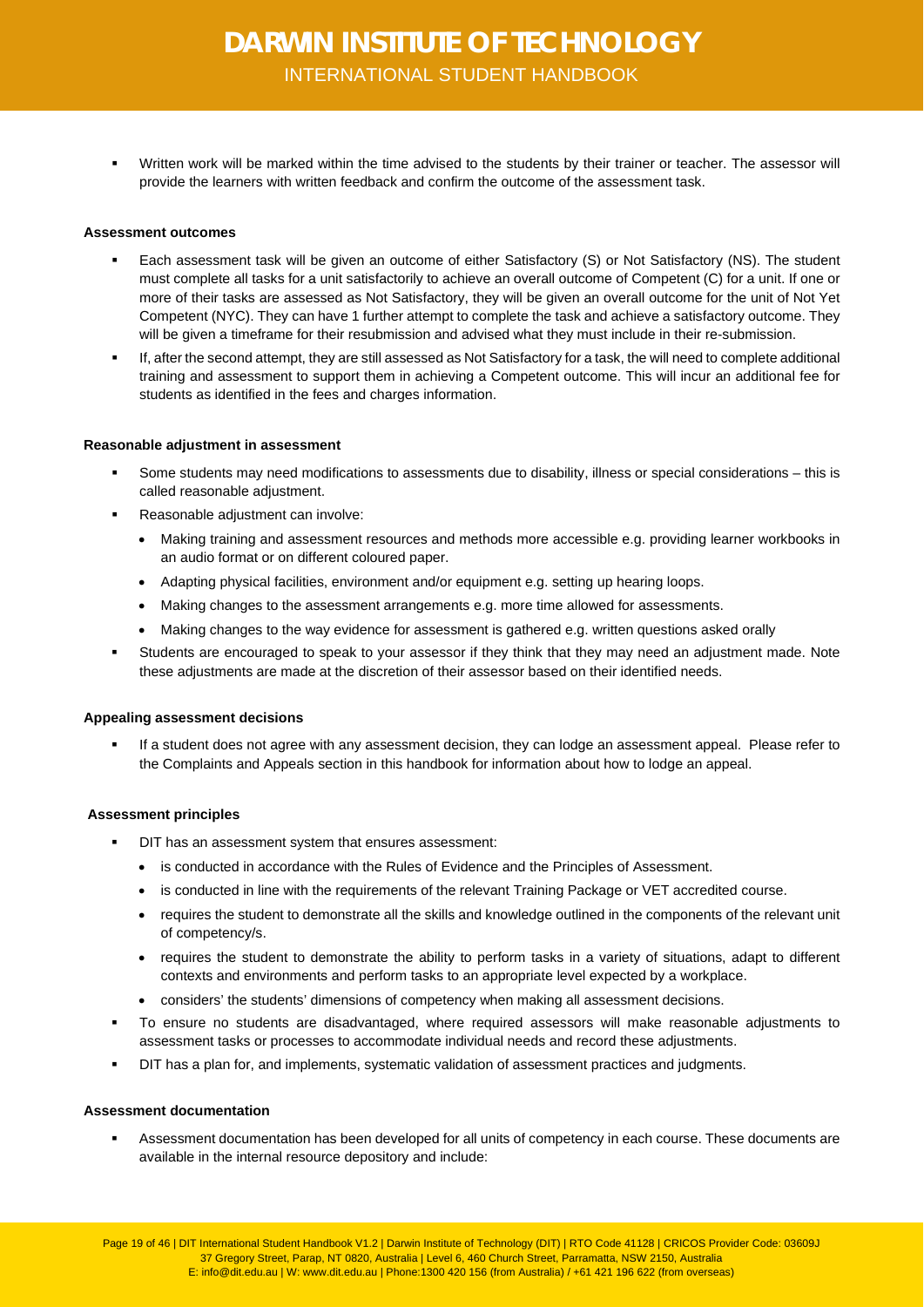- Detailed instructions to the student about the tasks they must complete
- Marking guide: benchmark answers and decision-making rules for the assessor
- Learner guide: detailed plan for the student's training and assessment activities
- Recording tools for the assessor
- Mapping documents showing how the assessment tasks relate to the requirements of the Unit of Competency.
- In some cases, DIT may group units of competency together to form a module or cluster of integrated assessments. In this case, assessment requirements may relate to a group of units rather than one unit, however this will be made clear in the *Training and Assessment Strategy* and *Course Brochure*.

### **Record keeping**

- DIT will comply with the requirements of ASQA's General Direction: Retention requirements for completed assessment requirements available at [https://www.asqa.gov.au/resources/generaldirections/retention](https://www.asqa.gov.au/resources/generaldirections/retention-requirements-completed-student-assessment-items)[requirements-completed-student-assessment-items](https://www.asqa.gov.au/resources/generaldirections/retention-requirements-completed-student-assessment-items)
- This means that assessments and all corresponding evidence will be kept on file for at least 6 months from the date on which the judgement of competence for the student was made.

#### **Assessment appeals**

 Students have the right to make an appeal against an assessment decision in accordance wit Darwin Institute of Technology's *Complaints and Appeals Policy and Procedure*.

#### **Academic Misconduct: plagiarism, cheating, contract cheating and collusion**

- Students are expected to complete all assessments ethically: without plagiarism, collusion or cheating
- Any students suspected of unethical behaviour will be managed through the disciplinary procedures which may require the student to attend disciplinary meetings, submit their assessment again (reassessment fees may apply), or for repeated acts may be asked to withdraw from the course.
- Refer to DIT's *Deferral, Suspension and Cancellation Policy and Procedure* and *International Student Handbook* for disciplinary procedures.

#### **Possible types of academic misconduct**

- Plagiarism
	- Plagiarism is the action or practice of taking and submitting or presenting the thoughts, writings or other work of another person as though it is your own work.
	- Plagiarism includes, but is not limited to any of the following, when presented as original material and without full and appropriate acknowledgement of the source(s):
		- The whole or part of a written work from any source such as books, journals, newspaper articles, lecture notes, current or past student work, another person's work, information from a website or database;
		- The close paraphrasing of another person's work;
		- The use of audio, visual, graphic and photographic work, animations, code.
	- Plagiarism also includes the preparation, production, submission or presentation of assignments or other work in conjunction with another person or other people when that work should be the student's own independent work.
	- Plagiarism also includes the reuse of a student's assessment that has been used in other assessments.
- **Cheating** 
	- Cheating is the attempt to deliberately circumvent examination or assessment rules or regulations.
	- Examples may include, but are not limited to:
		- Bringing of unauthorised material into an examination or assessment task;

Page 20 of 46 | DIT International Student Handbook V1.2 | Darwin Institute of Technology (DIT) | RTO Code 41128 | CRICOS Provider Code: 03609J 37 Gregory Street, Parap, NT 0820, Australia | Level 6, 460 Church Street, Parramatta, NSW 2150, Australia E: info@dit.edu.au | W: www.dit.edu.au | Phone:1300 420 156 (from Australia) / +61 421 196 622 (from overseas)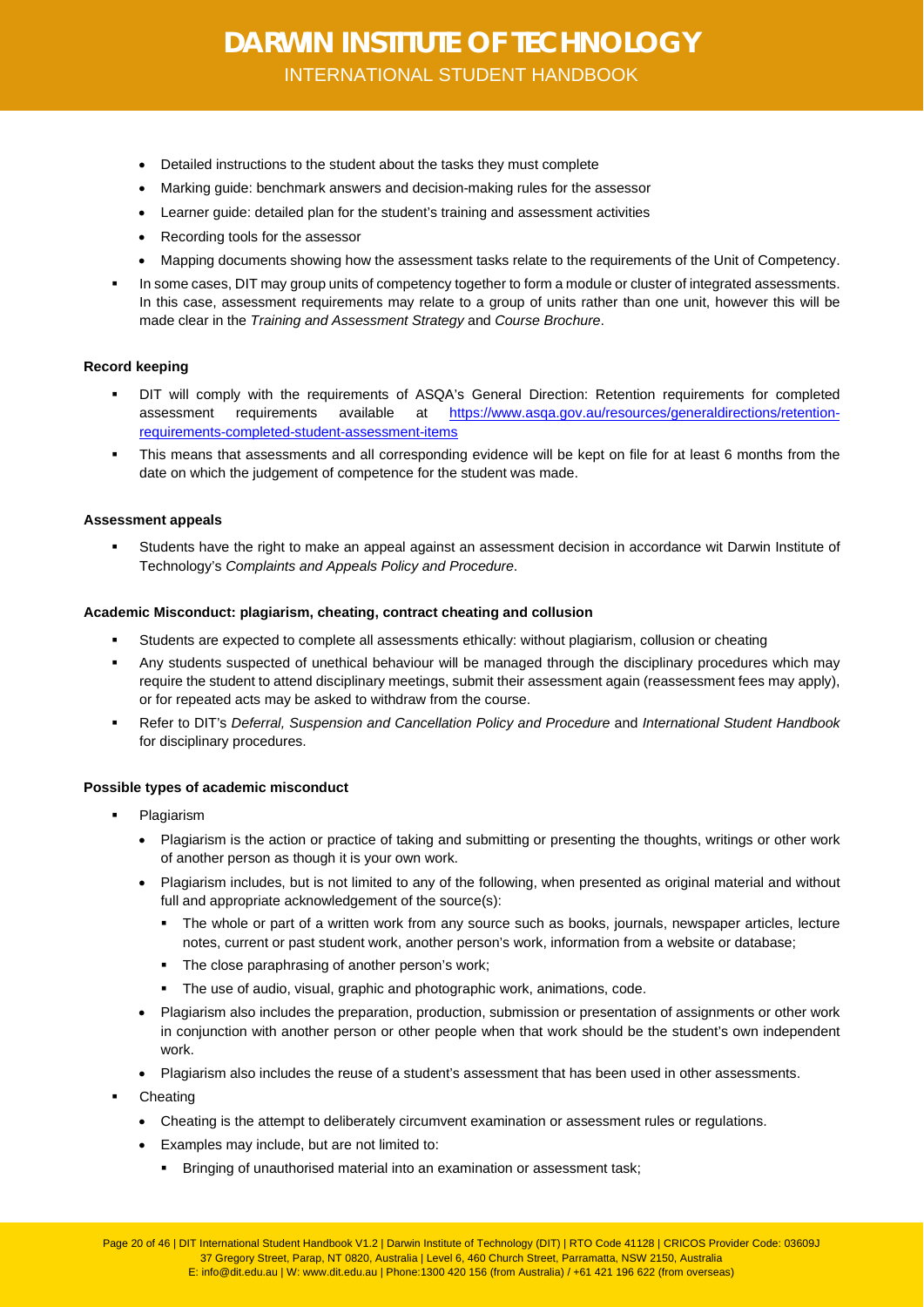- Accessing material illicitly during examinations or assessment task;
- Disguising work in a deliberate attempt to conceal its origins;
- Fabricating information.
- Contract cheating
	- Contract cheating occurs when a student requests, commissions or offers for another party to procure or complete on their behalf, academic work that is likely to result in their use for the purpose of cheating, misrepresentation and/or plagiarism.
	- Contract cheating occurs when a student seeks help with their academic work:
		- through another party that produces academic work for a fee to the student; and/or
		- through another party who has offered to help.
- Collusion
	- Collusion (unauthorised collaboration) involves working with others without permission to produce work which is then presented as work completed independently by the student.
	- Collusion is a form of plagiarism. Students should not knowingly allow their work to be copied.

#### **Work placements**

- Where a student is required to attend practical placement, DIT will:
	- Provide support to the student as per the relevant qualifications *Training and Assessment Strategy*
	- Monitor the placement to ensure that both the host workplace and the student are meeting their oobligations under the *Work Placement Agreement* & *Practical Placement Agreement*.
	- Monitor progress and attendance of students in accordance with DIT's *Course Progress and Attendance Monitoring Policy and Procedure*.
	- Ensure the host workplace is engaged in the process of training and assessment for the students attending their placement and have an opportunity to provide feedback on the student's performance, the course and DIT to the assessor.
	- Ensure that the assessor records their feedback in the *Assessment Record Tool* and the Admin team collect it at the end of the term for student evidence.

### <span id="page-20-0"></span>**Support Services**

We are committed to ensuring that you get all the support you need to be successful in your studies.

Services that we can offer to you include:

- One to one support from our trainers/assessors to assist you with your studies.
- **•** One to one support from the Head of Administration relating to any student concerns.
- Referral to relevant external services such as English language support and counselling.

If you ever feel any need of support during your enrolment in Darwin Institute of Technology, please contact the Administrative Student Support Officer, Academic Student Support Officer or Head of Administration in the following details:

Darwin Institute of Technology Address: Level 6, 460 Church Street Parramatta, NSW 2150 Telephone: 1300 420 156, +61 421 196 622 Email: [ssm@dit.edu.au](mailto:ssm@dit.edu.au) o[r info@dit.edu.au](mailto:info@dit.edu.au)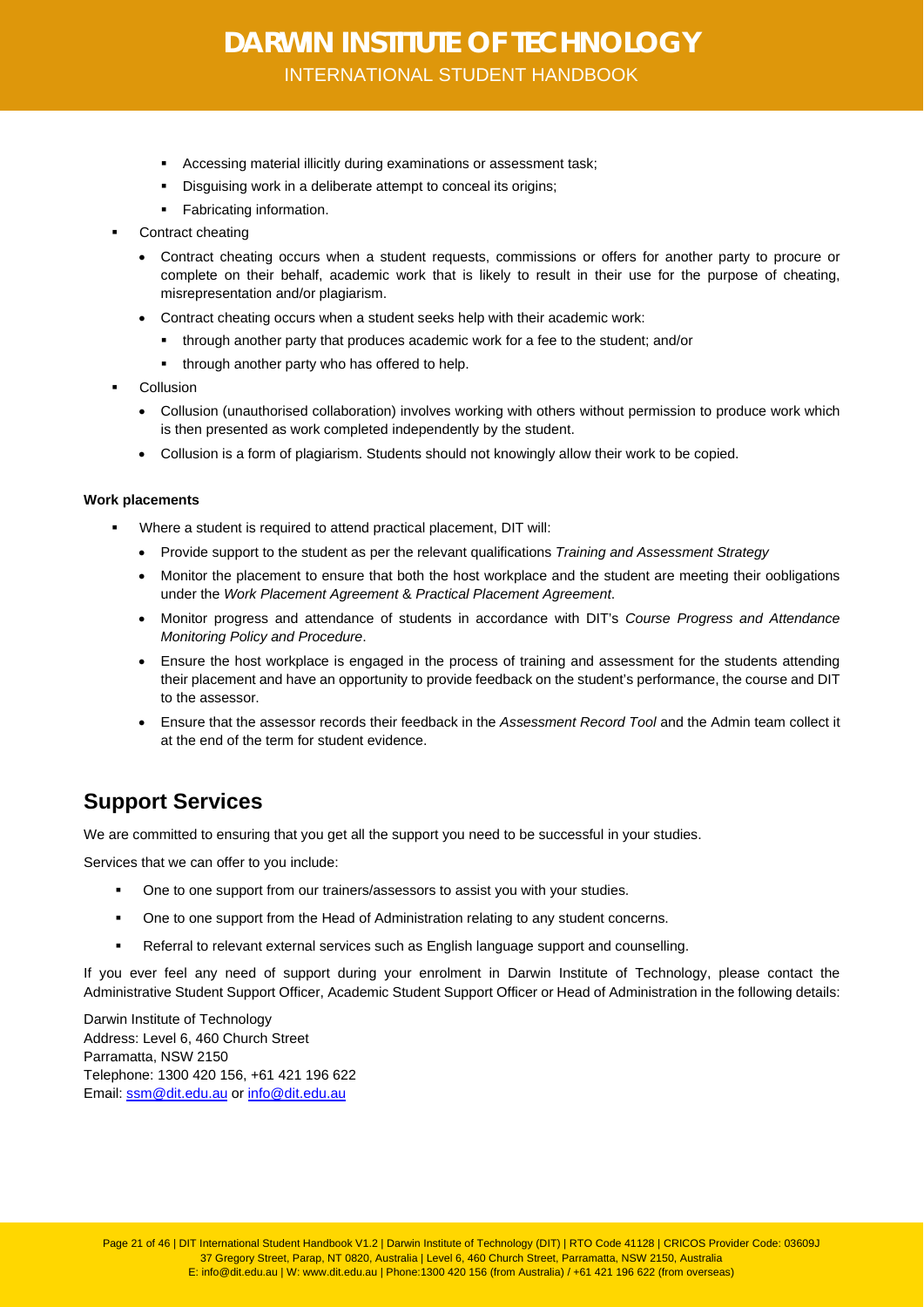### <span id="page-21-0"></span>**Welfare Services**

We can also offer you a range of welfare services.

These services may include, through direct provision or referral, information/advice about accommodation, counselling, crisis services, disabilities and equity issues, financial matters, legal issues, medical issues, mental health, peer mentoring, programs promoting social interaction, religious and spiritual matters, and stress-management. It may also include advice on academic and study issues.

Internal welfare services will be provided at no additional cost to the student. However, where a student is referred to an external provider, the student will be responsible for meeting the costs of the provider. Darwin Institute of Technology does not charge for such referrals to the provider

Darwin Institute of Technology has a memorandum of understanding with a counsellor and English language provider to whom we can refer you.

Contact us for further details about welfare services we can offer.

### <span id="page-21-1"></span>**External Support Services**

For students requiring additional support with their studies, work or life, Darwin Institute of Technology provides the following referrals to community organisations who may be able to assist you. Please note that some of these services may attract a fee which is payable by you.

### **Reading and Writing Hotline**

Telephone: 1300 655 506

Website[: https://readingwritinghotline.edu.au/](https://readingwritinghotline.edu.au/)

The Hotline can provide you information about:

- Classes close to you
- Help by mail or computer
- Teachers and other people who can help
- Websites and books that can help you to learn

### **Lifeline**

Telephone: 13 11 14

Anyone can call Lifeline. The 13 11 14 service offers a counselling service that respects everyone's right to be heard, understood and cared for. They also provide information about other support services that are available in communities around Australia. If you feel that you might need telephone counselling, you can call about anything that might be troubling you.

### **Beyond Blue**

Anyone can call Beyond Blue for immediate support with any problems or concerns.

Call 1300 224 636 24 hours a day 7 days a week, also visit the web site a[t www.beyondblue.com.au](http://www.beyondblue.com.au/)

### **Redfern Legal Centre**

<http://rlc.org.au/our-services/international-students>

The Redfern Legal Centre gives free, confidential legal advice to international students living in New South Wales.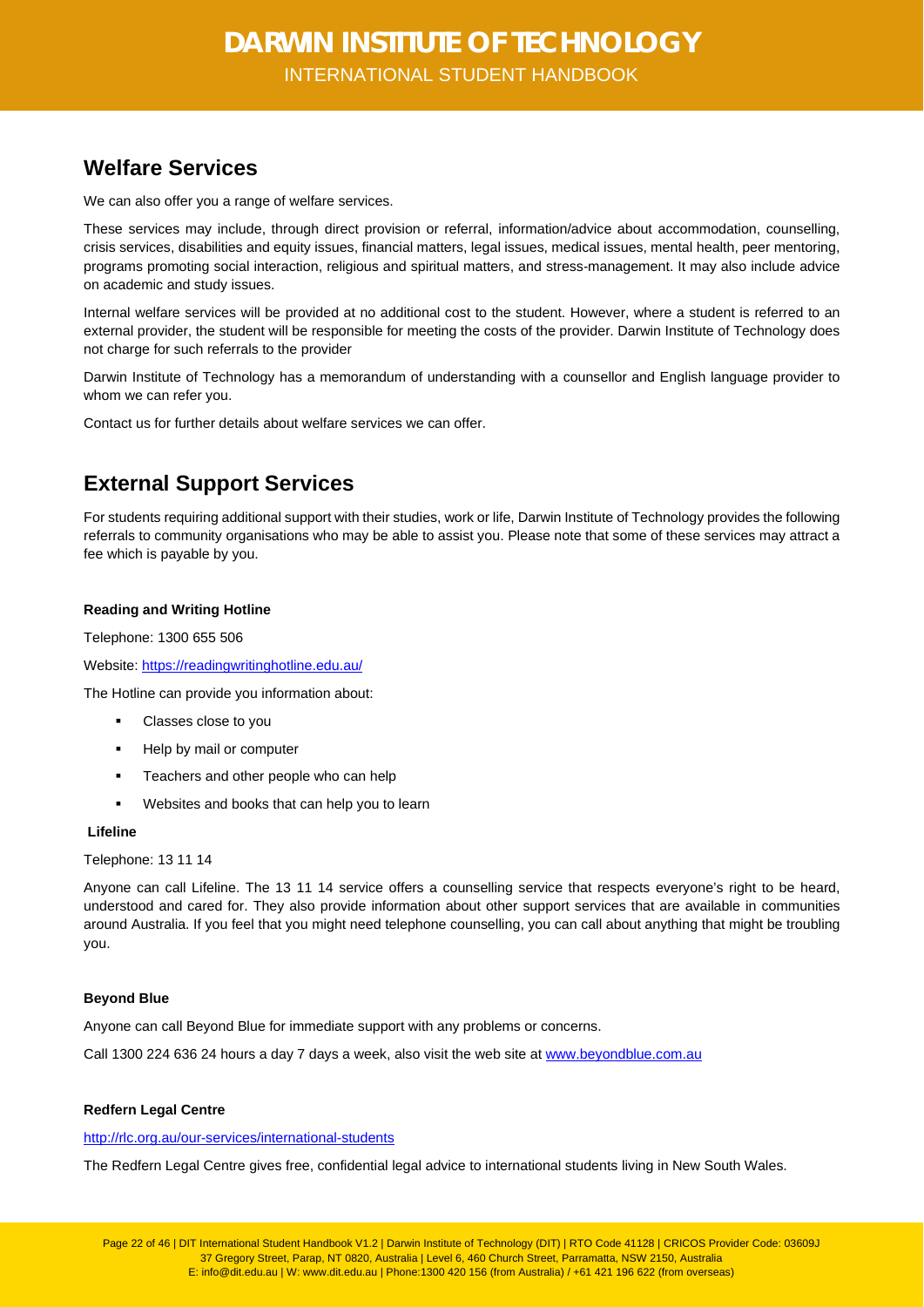#### **Fair Work Australia**

Telephone: 1300 799 675

Website[: https://www.fairwork.gov.au/](https://www.fairwork.gov.au/)

Fair Work Australia is the national workplace relations tribunal. It is an independent body with power to carry out a range of functions relating to minimum wages, employment conditions, termination of employment and other workplace matters.

#### **Reach Out**

#### Website[: https://au.reachout.com/](https://au.reachout.com/)

Reach Out is a web-based service that inspires young people to help themselves through tough times, and find ways to boost their own mental health and wellbeing. Their aim is to improve young people's mental health and wellbeing by building skills and providing information, support and referrals in ways they know work for young people.

### <span id="page-22-0"></span>**IMPORTANT: Maintaining Your Enrolment and Course Progress**

You must meet course progress requirements in order to satisfy the conditions of your visa. These course progress requirements will be clearly explained to you during the orientation program, as well as throughout your course. Moreover, to maintain satisfactory attendance, you must attend at least 80% of your classes.

Darwin Institute of Technology will assist you to meet course progress requirements by monitoring your progress and providing you with the relevant support at an early stage. Darwin Institute of Technology uses a range of methods to monitor course progress including review of participation in tuition activities and satisfactory completion of assessment tasks. Where we consider you are at risk not meeting course progress requirements, we will issue you with a first warning letter inviting you attend a meeting to discuss why you are not meeting course progress requirements and support that you required. Agreed actions will be documented in an *Intervention Plan* that both you and the respective administrative/ academic staff member will sign.

If your progress still continues to be unsatisfactory, you will be sent a second warning letter inviting you to another meeting to discuss why you are still not meeting satisfactory course progress requirements and to discuss new or revised actions to assist you in meeting requirements.

Following this and where you continue not to meet course progress requirements, we will send you a notice of intention to report you to the Department of Home Affairs (DHA) which will include the reasons for the intention to report. You will have 28 days to appeal this decision. Please note that DHA will make the final decision on whether your visa will be cancelled because of your unsatisfactory course progress.

You may appeal Darwin Institute of Technology's decision to report you to DHA by following our Complaints and Appeals Policy and Procedure. We will report you to the DHA if the complaints and appeals process upholds the original decision or if you do not access the complaints and appeals process within 28 calendar days.

### **Understanding Your Course Progress**

According to the national regulatory body, satisfactory course progress means the student has:

- participated in the training as set out in the training and assessment strategy, including (where the strategy requires) participating in scheduled classes, course-related information sessions, supervised study sessions, and mandatory and supervised work-based training
- completed all required assessment up to that point of time.

Please refer to[: https://www.asqa.gov.au/resources/fact-sheets/overseas-student-attendance](https://www.asqa.gov.au/resources/fact-sheets/overseas-student-attendance)

Therefore, a combination of more than 80% attendance and more than 50% assessment competency will demonstrate regular course progress and anything less than that will trigger intervention by DIT. If a student fails to achieve competency in all units of the term, they will require to recover through late submission in the following term. Failing to do so will also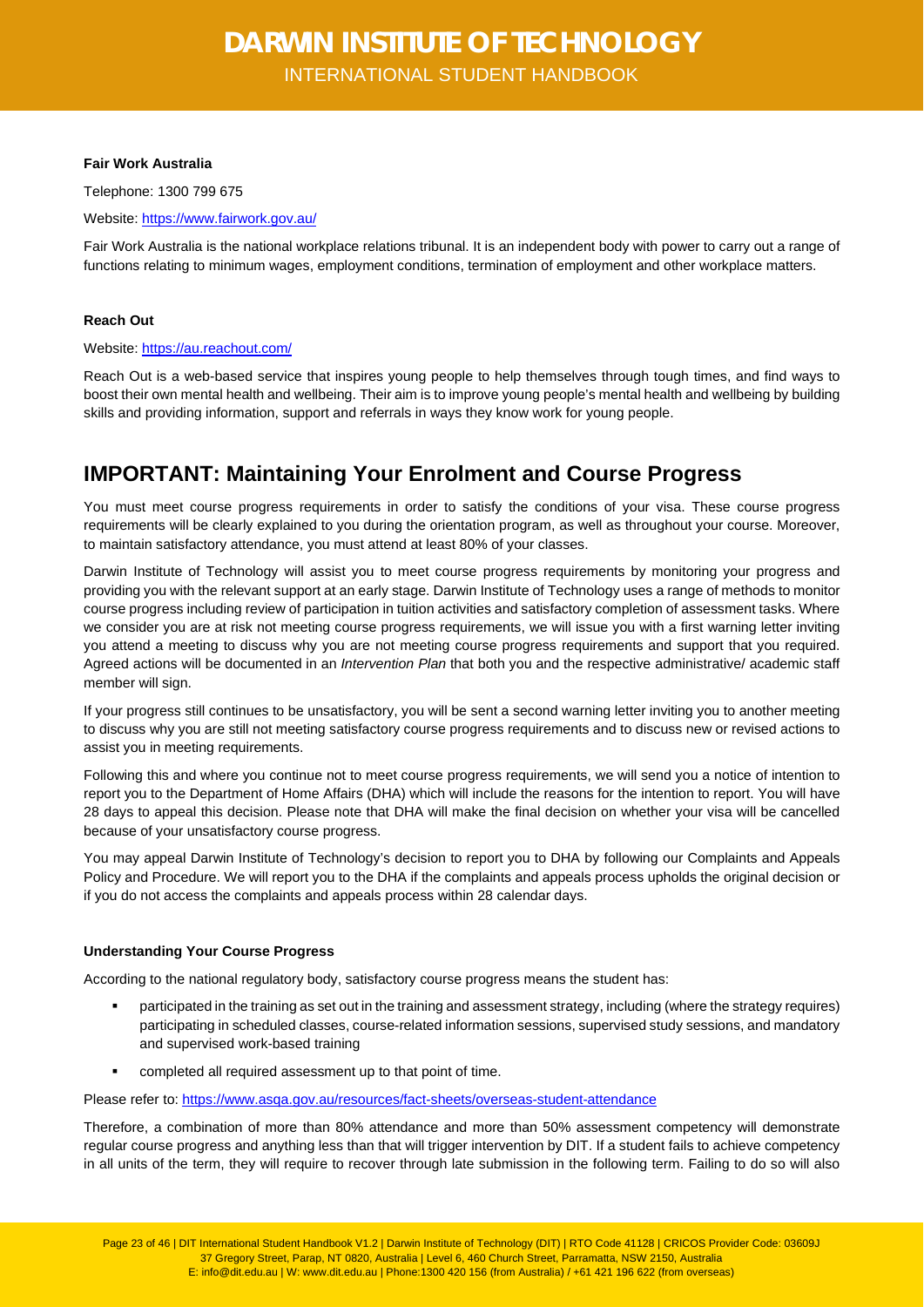result in the intervention process in the subsequent term. Course progress, combined with attendance and assessment competency, is formally monitored at the end of each term. However, satisfactory attendance ratio in particular is additionally monitored during the mid-term as well.

Failure to maintain course progress may result in the cancellation of enrolment. For details of this process, please refer to DIT's *Course Progress and Attendance Monitoring Policy and Procedure*.

#### **Understanding Your Attendance Requirement**

As well as meeting course progress requirements, you must also meet attendance requirements as part of your visa conditions. It is expected that you will attend all classes; however, we understand that in some cases you may not be able to get to a class because of your personal circumstances such as illness or family matters. To maintain satisfactory attendance, you must attend at least 80% of your classes.

Where you are at risk of not meeting attendance requirements, we will contact you to arrange a meeting to discuss your attendance and any support we can offer you to meet requirements. Once the process for warning you that you are not meeting attendance requirements and we have provided you with assistance, if you do not or cannot meet attendance requirements, we will be required to report you to DHA. DHA will make the final decision on whether your visa will be cancelled because of your unsatisfactory attendance.

In some cases, you may not be reported if attendance falls below 80%. Your attendance will not be reported if it is at least 70% and you are maintaining satisfactory academic performance.

You may also not be reported in the case of compassionate or compelling circumstance i.e. those beyond your control and which have an impact on your course progress or wellbeing (see course progress requirements for details of compassionate and compelling circumstances).

For details about course progress requirements, please refer to DIT's *Course Progress and Attendance Monitoring Policy & Procedure*.

### <span id="page-23-0"></span>**Course Transfer**

All decisions made by Darwin Institute of Technology with regard to student transfer requests will be made in accordance with this policy and procedure, will be fair and taken into account the student's individual circumstances and any other relevant factors.

### <span id="page-23-1"></span>**1. Transferring from another registered provider**

- Darwin Institute of Technology will not knowingly enrol a student wishing to transfer from another registered provider's course prior to the overseas student completing six months of his or her principal course unless one or more of the following conditions apply:
	- − the releasing registered provider or the course in which the student is enrolled has ceased to be registered; or
	- − the releasing registered provider has had a sanction imposed on its registration by the ESOS agency that prevents the student from continuing his or her principal course at that registered provider; or
	- − the releasing registered provider has agreed to the overseas student's release and recorded the date of effect and reason for release in PRISMS; or
	- − any government sponsor of the student considers the change to be in the student's best interest and has provided written support for that change.

### <span id="page-23-2"></span>**2. Transferring to another registered provider**

 For Darwin Institute of Technology students seeking to transfer to another registered provider's course of study prior to completing six months of their principle course, the transfer request will be assessed and granted in any of the following circumstances:

Page 24 of 46 | DIT International Student Handbook V1.2 | Darwin Institute of Technology (DIT) | RTO Code 41128 | CRICOS Provider Code: 03609J 37 Gregory Street, Parap, NT 0820, Australia | Level 6, 460 Church Street, Parramatta, NSW 2150, Australia E: info@dit.edu.au | W: www.dit.edu.au | Phone:1300 420 156 (from Australia) / +61 421 196 622 (from overseas)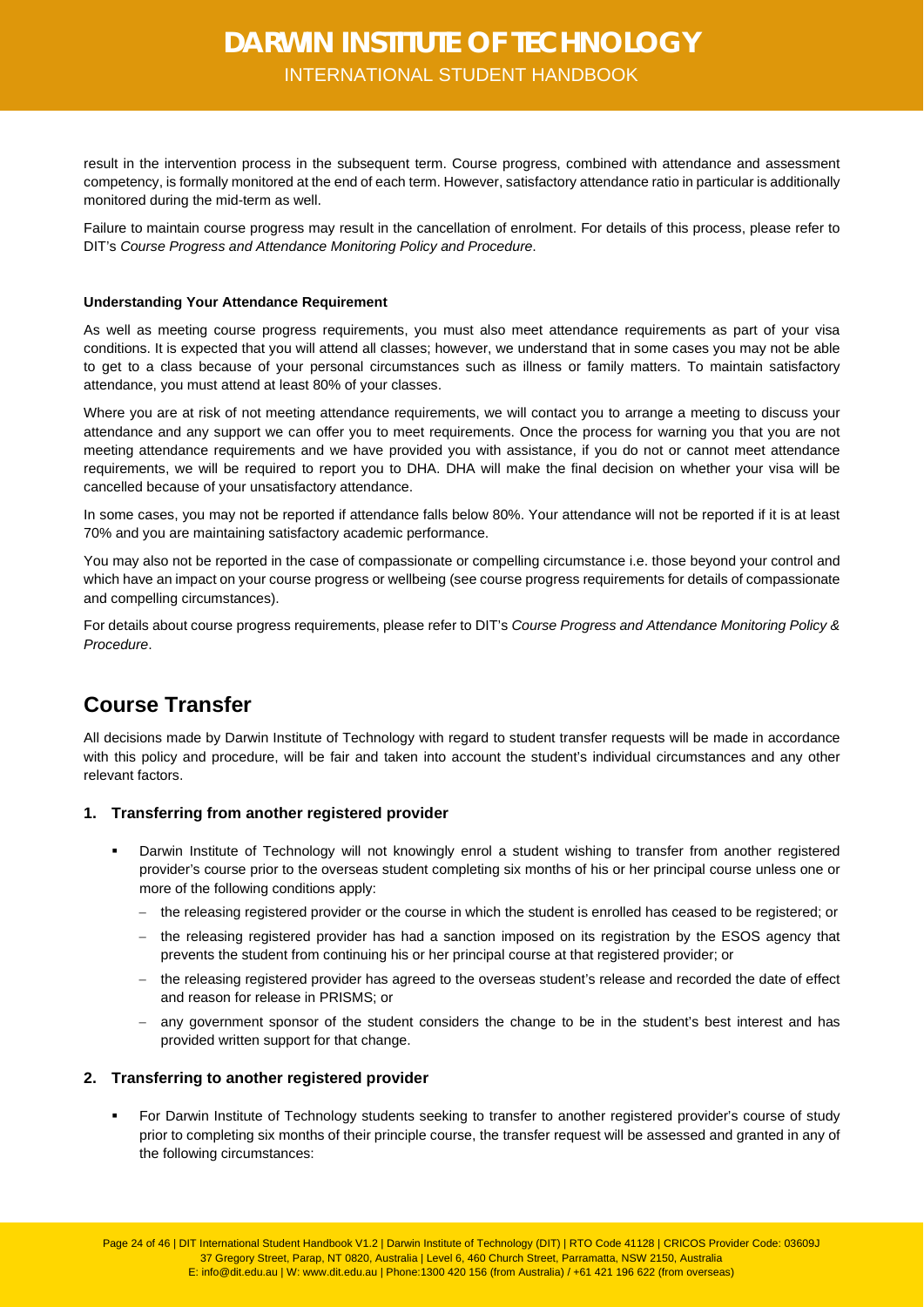- − the student will be reported because they are unable to achieve satisfactory course progress at the level they are studying, even after engaging with Darwin Institute of Technology's intervention strategy to assist the overseas student in accordance with Standard 8 (Overseas student visa requirements).
- − there is evidence of compassionate or compelling circumstances.
- − Darwin Institute of Technology fails to deliver the course as outlined in the student agreement.
- − there is evidence that the student's reasonable expectations about their current course are not being met.
- − there is evidence that the student was misled by Darwin Institute of Technology or an education or migration agent regarding Organisation and/or its course and the course is therefore unsuitable to their needs and/or study objectives.
- − an appeal (internal or external) on another matter results in a decision or recommendation to release the student.
- A transfer to another course will not be granted where:
	- − The transfer may jeopardise the student's progression through a package of courses.
	- − The student has recently started studying the course and the full range of support services are yet to be provided or offered to the student. In this case, the student will be requested to wait a further 4 weeks before applying for a transfer to another registered provider during which time the full range of support services will be provided to the student.
	- − The student is trying to avoid being reported to DHA for failure to meet the provider's attendance or academic progress requirements.
	- − There are no legitimate compassionate or compelling circumstances.
- In order for a request for transfer to be considered and a letter of release provided, students must provide a valid offer of enrolment from another registered provider.
- The outcome of the student's application for course transfer will be provided in writing within 10 working days of receipt of application.
- Where a student's application is refused, the reasons for this will communicated plus the right to access the complaints and appeals process as outlined below.
- There is no cost in releasing students. However, where a student transfers to another registered provider, any refund of course fees, where applicable, will be paid will be in accordance with Darwin Institute of Technology's *Fees and Refunds Policy and Procedure*.

### <span id="page-24-0"></span>**3. Transferring to another course offered by Darwin Institute of Technology**

- Students may transfer to another course offered by Darwin Institute of Technology in the following circumstances:
	- − Where it is considered that the course that the student wishes to transfer to:
		- better meets the study capabilities of the student; and/or
		- better meets the long-term goals of the student, whether these relate to future work, education or personal aspirations; and/or
		- where the student claims or can provide evidence that his or her reasonable expectations about the current course are not being met.
- A transfer to another course within Darwin Institute of Technology will not be granted where:
	- − The transfer may jeopardise the student's progression through a package of courses.
	- − The student has recently started studying the course and the full range of support services are yet to be provided or offered to the student.
	- − The student is trying to avoid being reported to DHA for failure to meet the provider's attendance or academic progress requirements.
- In order for a request for transfer to be considered, students must complete an *Internal Course Transfer Application Form*.

Page 25 of 46 | DIT International Student Handbook V1.2 | Darwin Institute of Technology (DIT) | RTO Code 41128 | CRICOS Provider Code: 03609J 37 Gregory Street, Parap, NT 0820, Australia | Level 6, 460 Church Street, Parramatta, NSW 2150, Australia E: info@dit.edu.au | W: www.dit.edu.au | Phone:1300 420 156 (from Australia) / +61 421 196 622 (from overseas)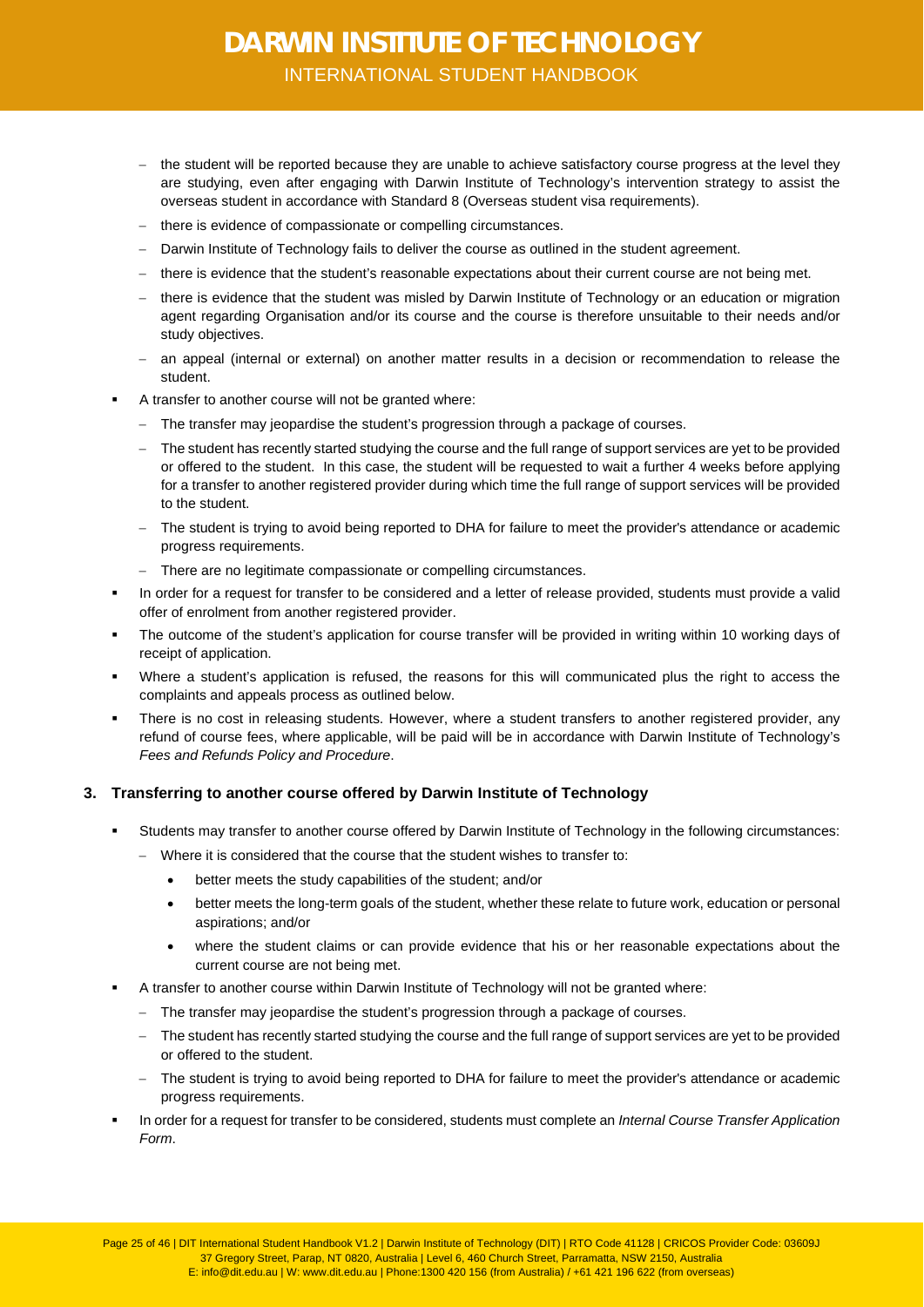- The outcome of the student's application for course transfer will be provided in writing within 10 working days of receipt of application.
	- − Cost involved in transferring to another course plus any refund of course fees paid for the student's current course will be in accordance with Darwin Institute of Technology's *Fees and Refunds Policy and Procedure.*

### <span id="page-25-0"></span>**4. Visa advice**

 All students who are either considering a course transfer, or have had their transfer request approved, will be advised that they must contact DHA to seek advice on whether a new visa is required. To find out more about visa requirements, students will be advised to contact DHA on 131 881 or visit the following website: <https://immi.homeaffairs.gov.au/visas/getting-a-visa/visa-finder/study>

### <span id="page-25-1"></span>**5. Complaints and Appeals**

- Where the decision is made to refuse a course transfer or Darwin Institute of Technology does not respond to the request in the timeframe set out in this Policy, the student may appeal against the decision by accessing Darwin Institute of Technology's complaints and appeals process within 20 days. If the appeal finds in favour of a student wishing to transfer, a letter of release will be granted.
- The refusal status will not be finalised in PRISM until the complaints and appeals process is finalised within the 28 day period for complaints and appeal process or the student withdraws from the course.

### <span id="page-25-2"></span>**6. Records**

 All records relating to course transfers will be kept for two years after the student ceases to be an enrolled student. This includes requests for release, the assessment of the request and the decision.

### <span id="page-25-3"></span>**Deferral, suspension and cancellation**

### <span id="page-25-4"></span>**1. Deferral and suspension of studies**

- Requests from students for deferral and suspension of studies will only be granted in compassionate or compelling circumstances which are generally those beyond the control of the student and which have an impact upon the student's course progress or wellbeing. These could include, but are not limited to:
	- serious illness or injury, where a medical certificate states that the student was unable to attend classes
	- bereavement of close family members such as parents or grandparents (Where possible a death certificate should be provided)
	- major political upheaval or natural disaster in the home country requiring emergency travel and this has impacted on the student's studies
	- a traumatic experience that has impacted on the student which could include involvement in or witnessing of a serious accident or witnessing or being the victim of a serious crime. Such cases supported by police or psychologists' reports
	- − where Darwin Institute of Technology is unable to offer a pre-requisite unit
	- inability to begin studying on the course commencement date due to delay in receiving a student visa
- These circumstances are an example of what may be considered compassionate or compelling circumstances, however each case will be assessed on its individual merits.
- When determining whether compassionate or compelling circumstances exist, Darwin Institute of Technology considers documentary evidence provided to support the claim, and stores copies of these documents in the student's file.
- A retrospective deferment or suspension may be justified if the student was unable to contact Darwin Institute of Technology because of a circumstance such as being involved in a car accident.

Page 26 of 46 | DIT International Student Handbook V1.2 | Darwin Institute of Technology (DIT) | RTO Code 41128 | CRICOS Provider Code: 03609J 37 Gregory Street, Parap, NT 0820, Australia | Level 6, 460 Church Street, Parramatta, NSW 2150, Australia E: info@dit.edu.au | W: www.dit.edu.au | Phone:1300 420 156 (from Australia) / +61 421 196 622 (from overseas)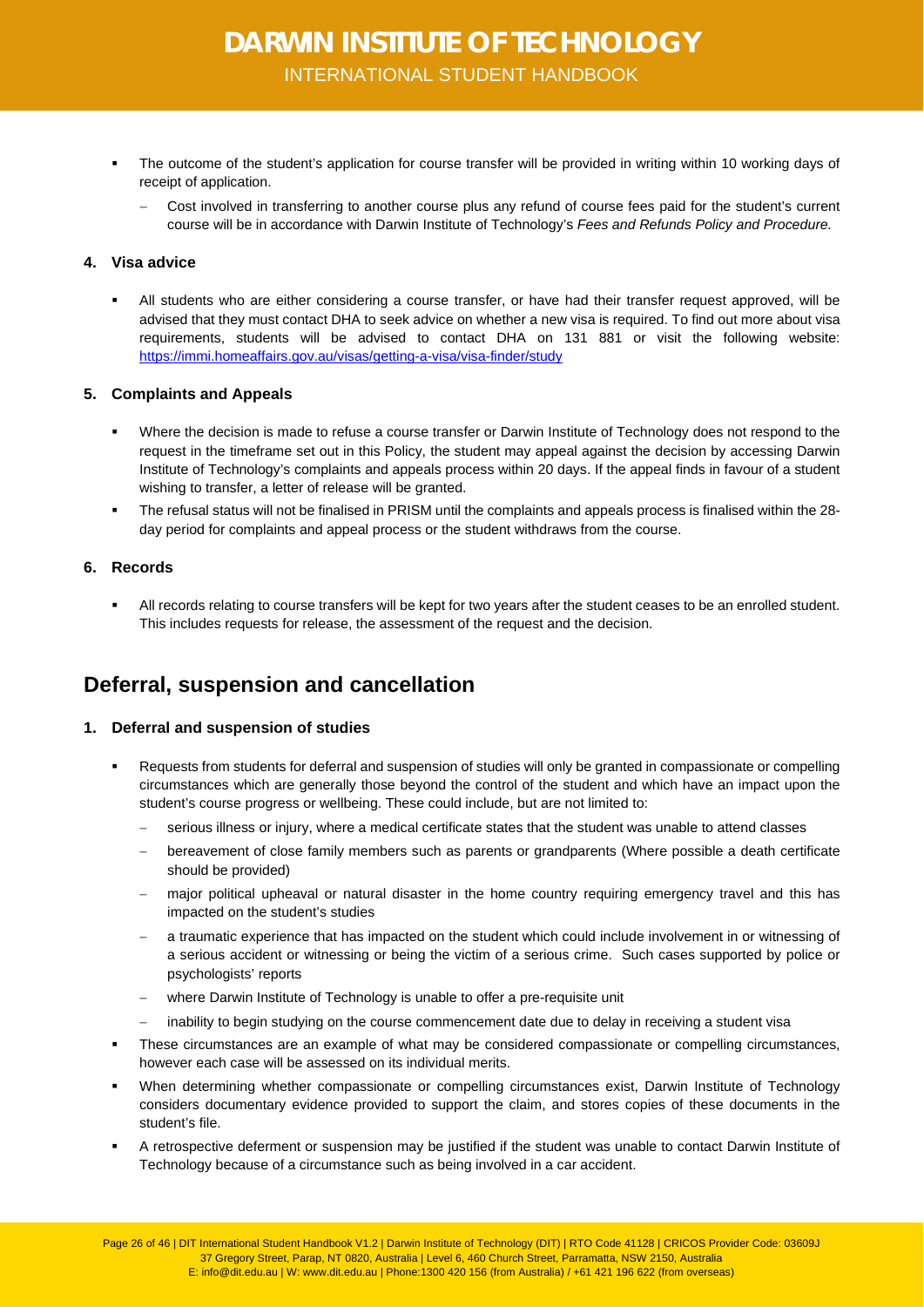Where a student initiated deferral or suspension of enrolment is granted, Darwin Institute of Technology will suspend an enrolment for an agreed period of time - to a maximum of 12 months. If the deferral is required for longer than 12 months, the student's application will be re-assessed. If the suspension period has expired and the student does not return, the student's enrolment will be cancelled.

### <span id="page-26-0"></span>**2. Provider initiated suspension or cancellation**

- Darwin Institute of Technology may suspend or cancel a student's enrolment including, but not limited to, on the basis of:
	- misbehaviour by the student (including plagiarism, collusion and cheating)
	- the student's failure to pay an amount he or she was required to pay the registered provider to undertake or continue the course as stated in the written agreement
	- a breach of course progress or attendance requirements by the overseas student, which will occur in accordance with Standard 8 (Overseas student visa requirements) and as specified in Darwin Institute of Technology's *Course Progress Policy and Procedure*.
- Standards of behaviour required are outlined in the *International Student Handbook*.
- Where Darwin Institute of Technology suspends or cancels a student's enrolment, before imposing a suspension or cancellation Darwin Institute of Technology will inform the student in writing of that intention and the reasons for doing so and advise the overseas student of their right to appeal through the provider's internal complaints and appeals process, in accordance with Standard 10 (Complaints and appeals), within 28 days.
- Under no circumstances will the suspension or cancellation of the overseas student's enrolment under Standard 9.3 cannot take effect until the internal appeals process is completed, unless the overseas student's health or wellbeing, or the wellbeing of others, is likely to be at risk.

### <span id="page-26-1"></span>**3. Student initiated cancellation of studies**

- Students may initiate cancellation of their studies at any time during their course.
- Students who wish to withdraw within six months of their course to transfer to another provider will be processed as per Darwin Institute of Technology's *Course Transfer Policy and Procedure*.

### <span id="page-26-2"></span>**4. Visa Status**

- When there is any deferral, suspension or cancellation action taken under this standard, Darwin Institute of Technology will inform the student of the need to seek advice from DHA on the potential impact on their student visa, as well as the report the change to the overseas student's enrolment under section 19 of the ESOS Act i.e. notification via PRISMS.
- Students are referred to the DHA web site at [https://www.homeaffairs.gov.au](https://www.homeaffairs.gov.au/) or Helpline (131 881) for information and their local DHA office for advice on how the potential change to enrolment status may impact upon his or her visa.

### <span id="page-26-3"></span>**5. Complaints and appeals**

 Where a student accesses the Complaints and Appeals process, Darwin Institute of Technology will not notify DESE via PRISMS until the internal appeals process is complete unless the student's health or wellbeing, or the wellbeing of others, is likely to be at risk. Where the student chooses to access an external appeals process, DESE will still be notified via PRISMS.

### <span id="page-26-4"></span>**6. Records**

 All records relating to deferrals, suspensions and cancellations will be kept on the student's file. This will include all decisions made.

Page 27 of 46 | DIT International Student Handbook V1.2 | Darwin Institute of Technology (DIT) | RTO Code 41128 | CRICOS Provider Code: 03609J 37 Gregory Street, Parap, NT 0820, Australia | Level 6, 460 Church Street, Parramatta, NSW 2150, Australia E: info@dit.edu.au | W: www.dit.edu.au | Phone:1300 420 156 (from Australia) / +61 421 196 622 (from overseas)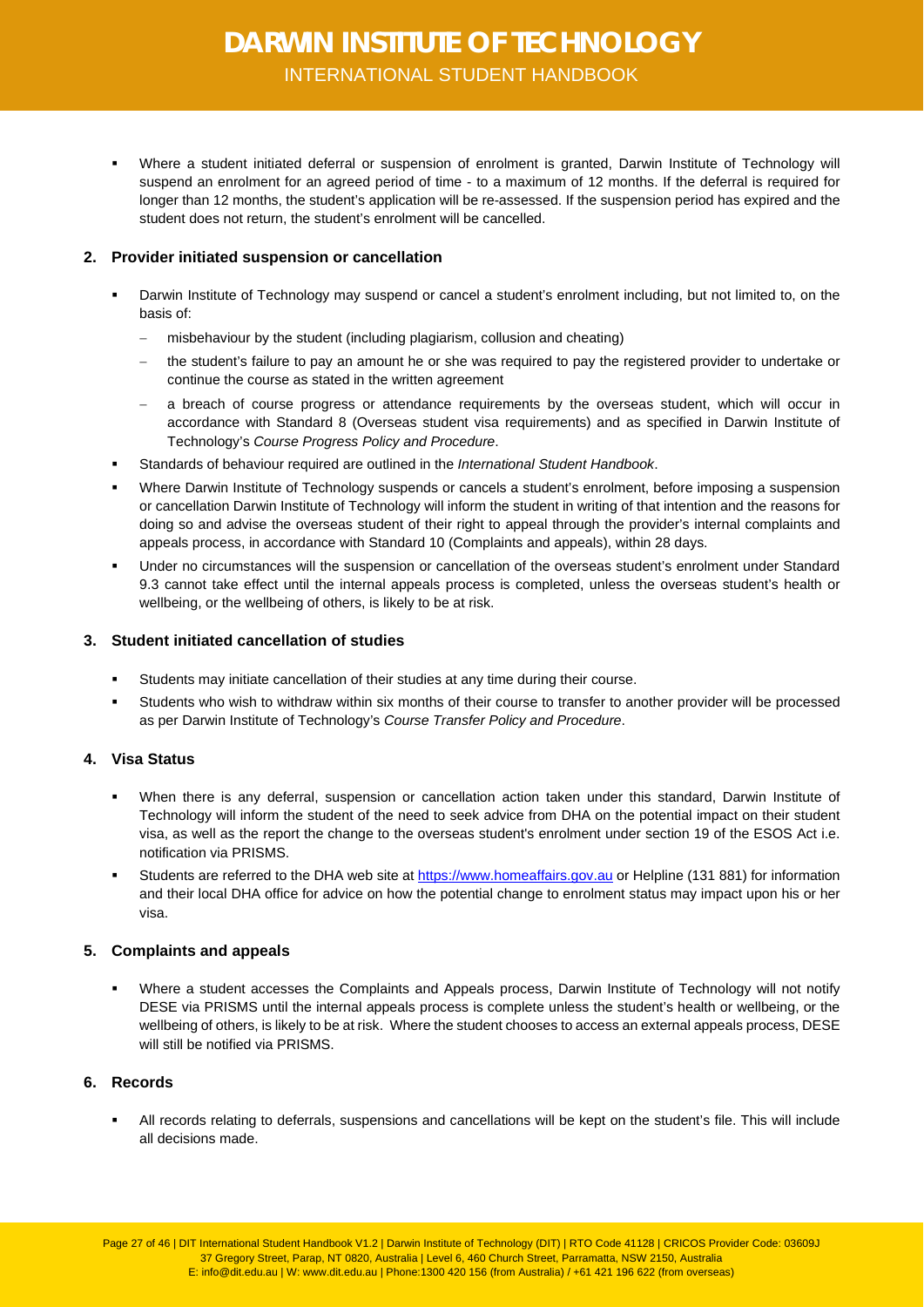### <span id="page-27-0"></span>**Change in visa status**

Deferment, suspension or cancellation of a student's visa may affect the student's visa. When a student's enrolment is deferred, suspended or cancelled, Darwin Institute of Technology will notify the Department of Education, Skills and Employment (DESE) and Department of Home Affairs (DHA) via the *Provider Registration and International Student Management System* (PRISMS) of the change in enrolment status.

Students will be referred to the DHA web site at<https://immi.homeaffairs.gov.au/visas/getting-a-visa/visa-finder/study> or telephone 31 881 for information and their local DHA office for advice on how the potential change to enrolment status may impact upon his or her visa.

Regardless of whether the suspension of enrolment is the result of a student request for suspension or a suspension imposed by Darwin Institute of Technology, the period of suspension of enrolment (as entered in PRISMS) will not be included in attendance monitoring calculations.

Where a suspension of enrolment is granted, Darwin Institute of Technology will suspend an enrolment for an agreed period of time - to a maximum of 12 months. If the suspension is required for longer than 12 months the student shall have to reapply once the initial suspension period has expired

If a student's enrolment is suspended for a period of 28 days or longer, the student must return home (unless special circumstances exist). Students will be referred to DHA via the DHA helpline on 131 881 regarding whether they may remain in Australia during a period of suspension of enrolment.

Darwin Institute of Technology will always use its professional judgement to assess each student's case on its individual merits when determining whether compassionate or compelling circumstances exist.

In cases, where a student's enrolment is cancelled, the student must leave Australia, obtain enrolment in an alternative course or apply for a different visa within 28 days of cessation. If the student leaves Australia, the student's visa will be cancelled. A student who has left Australia and wishes to return to his or her studies must apply for a new student visa.

### <span id="page-27-1"></span>**Your feedback**

Your feedback is important to us and assists in ensuring that our services meet your needs. We use feedback from students to contribute to our continuous improvement processes, so we are always striving to do better.

All VET students will be provided with a *Quality Indicator Survey* issued by the *National Centre for Vocational Education and Research* (NCVER) that they are required to complete. Please help us by completing the surveys that are provided to you by your trainer/assessor. Some may also be mailed or emailed to you from our office.

<span id="page-27-2"></span>We also welcome feedback from you at any time by email and phone.

### **Access to your records**

You may access or obtain a copy of the records that Darwin Institute of Technology holds about you at any time. This includes personal information and records of participation and progress.

If you want to access or obtain a copy of records, you must make a request in writing using the Access to Records Request Form outlining which records you wish to access. There is no charge to access your records.

Access to records may be provided by:

- making copies of the records held in a file
- **•** providing a time for you to review your file
- providing access to the online portal where some records about the course can be viewed.

#### **Amendment to records**

If a student considers the information that Darwin Institute of Technology holds about them to be incorrect, incomplete, out of date or misleading, they can request that the information be amended.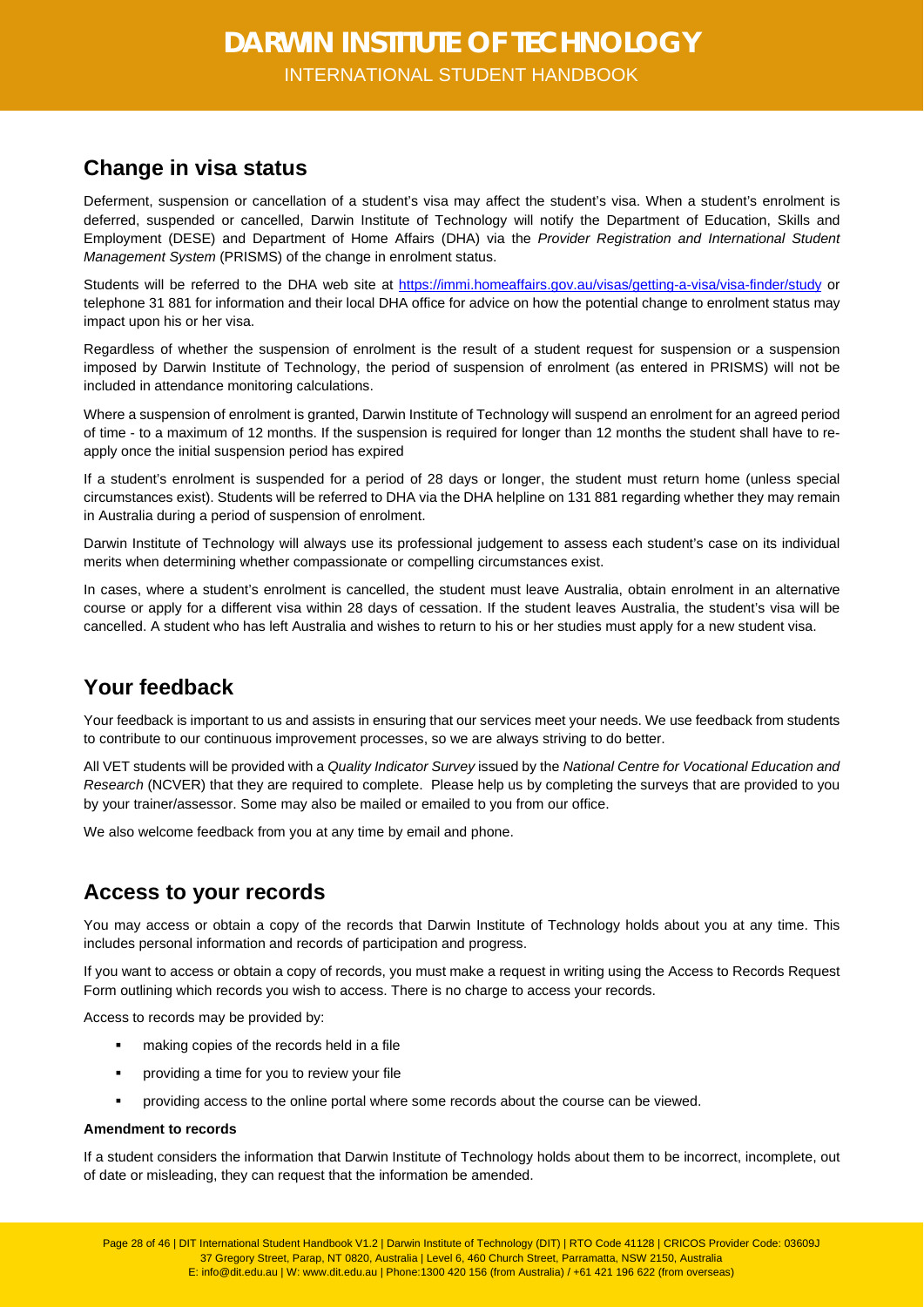Where a record is found to be inaccurate, a correction will be made. Where a student requests that a record be amended because it is inaccurate, but the record is found to be accurate, the details of the request for amendment will be noted on the record.

### <span id="page-28-0"></span>**Notifying changes**

As an RTO under the VET Quality Framework and CRICOS Education Provider under the National Code, we must notify you promptly if there are any changes to our RTO, the course, or the arrangements for training and assessment.

This would include if there were any changes of ownership, and any new third party arrangements or changes to third party arrangements that relate to your enrolment, or if we were unable to provide the services you agreed to in your Student Agreement because we are no longer able to deliver the course you have enrolled in, or no longer operating as an RTO.

If this occurs, Darwin Institute of Technology will devise a strategy to minimise impact on you and notify you of the changes and how you will be affected as soon as practicable.

Depending on the type of change, we may send a letter to your home address; send you an email, or an SMS message.

Please make sure we always have your most current home address, email address, mobile number and emergency contact on file so we can notify you of any changes if applicable.

You can let us know of any changes to your details by using the Change of Details Form. As an international student, you are required to provide this form to us within 7 days of any change occurring,

### <span id="page-28-1"></span>**Legislation and you**

As a student, you have both rights and responsibilities under applicable legislation.

### **Education Services for Overseas Students**

The Australian Government wants overseas students in Australia to have a safe, enjoyable and rewarding place to study. Australia's laws promote quality education and consumer protection for overseas students. These laws are known as the ESOS Framework and they include the Education Services for Overseas (ESOS) Act 2000 and the National Code 2007. For more information about your rights and responsibilities under the ESOS Framework, visit the following website: <https://www.studyinaustralia.gov.au/English/Australian-education/Education-system/ESOS-Act>

If you are unable to access this information, contact us via email or phone and we will provide the information to you.

You also have certain rights and responsibilities under the following legislation as discussed below.

### **Workplace Health and Safety**

Under the Workplace Health and Safety Act 2011, Darwin Institute of Technology must provide a safe environment for both staff and students, as well as providing information to staff and students in relation to health and safety and welfare. Darwin Institute of Technology has policies and procedures in place to ensure your safety and on commencement of your course you will be provided with information about health and safety.

As a student you also have a responsibility to follow instructions and rules and to behave in ways that are safe and do not endanger the health and safety of others. Always ensure that you:

- Immediately report hazards to your trainer/assessor.
- Seek assistance from a member of staff if you become ill or injured on campus.
- Only assist another person who is ill or injured if it is safe to do so. If you're not sure, call on a member of staff for assistance.
- Complete an incident report as required.

Page 29 of 46 | DIT International Student Handbook V1.2 | Darwin Institute of Technology (DIT) | RTO Code 41128 | CRICOS Provider Code: 03609J 37 Gregory Street, Parap, NT 0820, Australia | Level 6, 460 Church Street, Parramatta, NSW 2150, Australia E: info@dit.edu.au | W: www.dit.edu.au | Phone:1300 420 156 (from Australia) / +61 421 196 622 (from overseas)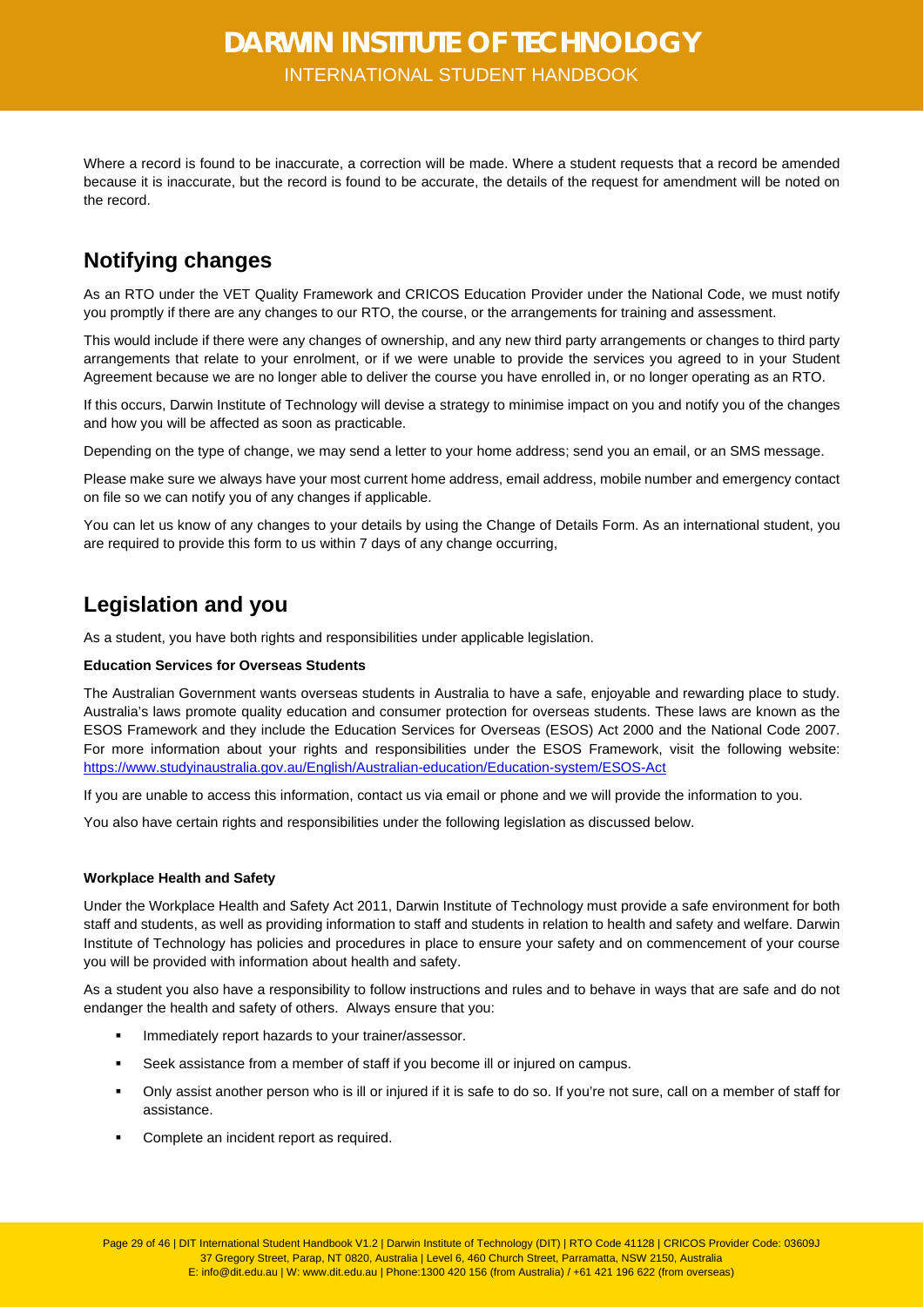- Ensure you are familiar with Darwin Institute of Technology emergency evacuation procedures and in the case of an emergency, follow the instructions given to you.
- Do not leave bags or personal belongings lying around where someone else could trip over them.
- Do not smoke or drink alcohol on the premises.
- Observe basic hygiene practices such as hand washing before handling and eating food and leaving toilets and wash basins clean and tidy, etc).

#### **Harassment, victimisation or bullying**

DIT is committed to providing all people with an environment free from all forms of harassment, victimisation and bullying. Darwin Institute of Technology will not tolerate any behaviour that harms, intimidates, threatens, victimises, offends, degrades or humiliates another person.

Anti-discrimination law defines harassment as any form of behaviour that you do not want, that offends, humiliates or intimidates you and that creates a hostile environment. Examples of harassment are making fun of someone, spreading rumours, offensive jokes, ignoring someone, etc.

Victimisation is where a person is treated unfairly because they have made a discrimination complaint.

Bullying is verbal, physical, social or psychological abuse by a staff member or student. Bullying falls under health and safety legislation.

If you at any time feel that you are being harassed, victimised or bullied by a staff member or student, you should follow these steps.

If you feel that you are being harassed, victimised or bullied, ideally you should tell the person that you don't like the behaviour and ask them to stop. However, if you are not comfortable doing this, you should lodge a complaint as per Darwin Institute of Technology's *Complaints and Appeals Policy and Procedure* and relevant section in this Handbook.

#### **Equal opportunity**

The principles and practices adopted by Darwin Institute of Technology aim to ensure, that current and prospective students, clients and other stakeholders are treated fairly and equitably in their dealings with Darwin Institute of Technology.

All people will be treated courteously and expeditiously throughout the process of enquiry, selection and enrolment and throughout their participation in a course.

Darwin Institute of Technology provides equity in access to the level of training and support required by each student. All students are supported in a manner that enables them to achieve their full potential and success in their training outcomes. All students are provided with opportunities to develop and successfully gain skills, knowledge and experience through education and training.

#### **National VET Regulator Act 2011**

As a student in Australia's vocational education and training (VET) sector, you should expect high-quality training in your area of interest, leading to a qualification that improves your prospects of gaining the job you want or provides a pathway to further study.

As a Registered Training Organisation registered with the Australian Skills Quality Authority, we are required to comply with the National VET Regulator Act 2011. This involves meeting a series of Standards that ensure that the training and assessment and support services are provided to you in accordance with nationally mandated standards.

#### **Student Identifiers Act 2014**

Under this Act, we are required to ensure that all students have a USI. We are unable to issue a qualification of a statement of attainment for any student if we don't have a USI on file.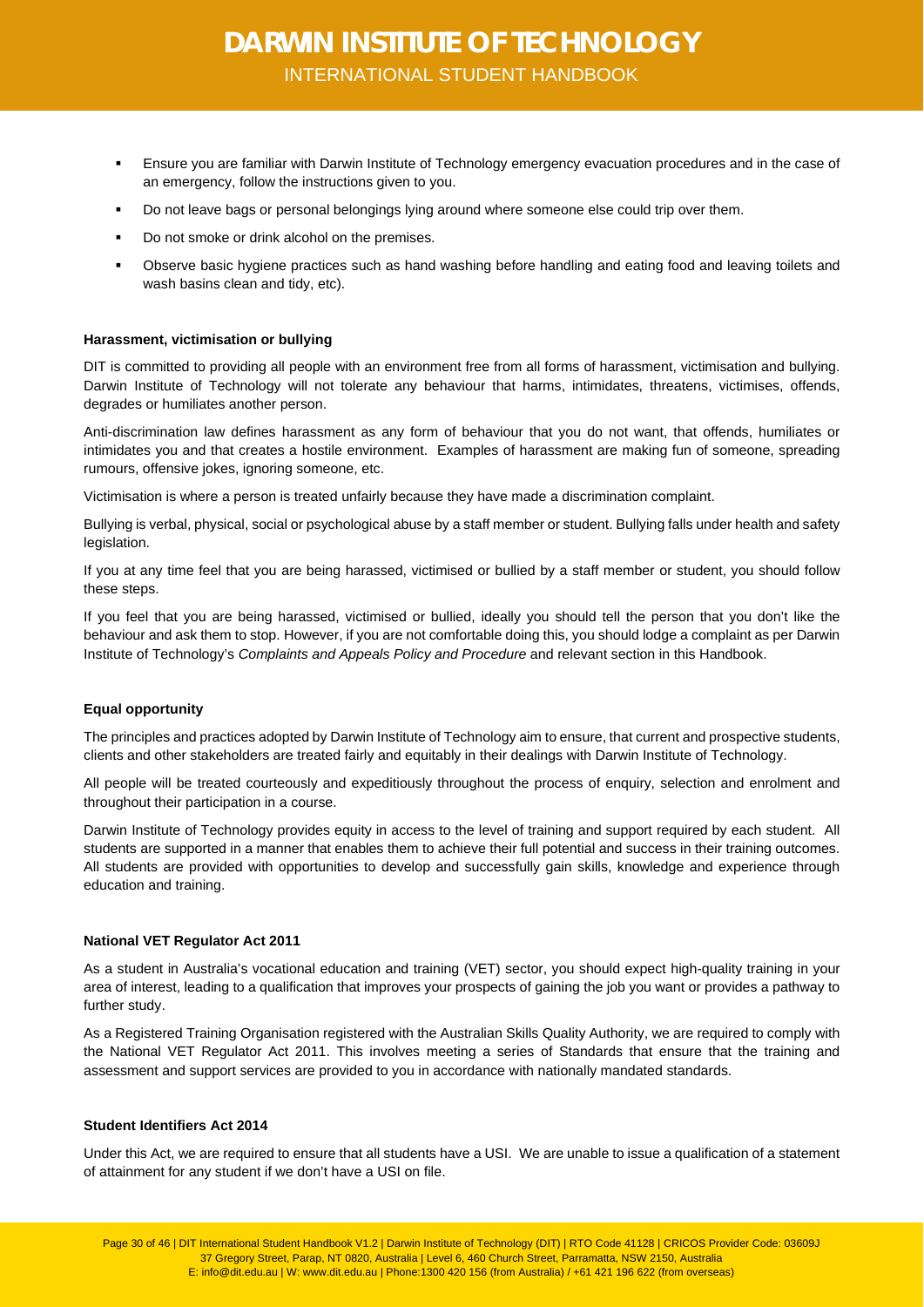If you're studying [nationally recognised training](http://usi.gov.au/Students/Pages/nationally-recognised-training.aspx) in Australia from 1 January 2015, you will be required to have a Unique Student Identifier (USI). Your USI links to an online account that contains all your [training records and results](http://usi.gov.au/Students/Pages/training-records-and-results.aspx) (transcript) that you have completed from 1 January 2015 onwards. Your results from 2015 will be available in your USI account in 2016.

For students and training organisations, the main benefits of the USI are:

- Students will be able to get a complete record of their Australian-wide VET achievements from a single, secure and accurate online source.
- There will be immediate access to VET records. This means they can be quickly given to employers, other training organisations etc as proof of VET achievements.
- It will be easier for training organisations to assess students' pre-requisites, credit transfers and Recognition of Prior Learning (RPL).

For more information about the USI please refer to[: https://www.usi.gov.au/about](https://www.usi.gov.au/about)

### <span id="page-30-0"></span>**Privacy Policy**

### <span id="page-30-1"></span>**1. Privacy information**

- In collecting students' personal information Darwin Institute of Technology will comply with the requirements set out in the Privacy Act 1988, the Privacy Amendment (Private Sector) Act 2001 and the relevant state privacy legislation.
- This means that DIT will:
	- Inform the students of the purpose for which the information is collected.
	- − Only use the personal information that the students provide to DIT in relation to their study with DIT.
	- Ensure that students' personal information is securely handled and stored.
	- − DIT will inform the student of any organisation and the type of organisation to which DIT discloses personal information e.g. the Australian Government or the National Centre for Vocational Education Research, as well as the purpose of disclosing this information e.g. for statistical purposes..
	- DIT will not disclose the students' personal information to another person or organisation unless:
		- DIT has made the student aware that information of that kind is usually passed to that person or organisation.
		- The student has given written consent.
		- DIT believes that the disclosure is necessary to prevent or lessen a serious and imminent threat to the student's life or health or that of another person.
		- The disclosure is required or authorised by or under law; or
		- The disclosure is reasonably necessary for the enforcement of the criminal law or of a law imposing a pecuniary penalty, or for the protection of the public revenue.

### <span id="page-30-2"></span>**2. Privacy Principles**

- In collecting personal information, Darwin Institute of Technology complies with the requirements set out in the Privacy Act 1988, including Australian Privacy Principles 3 and 5 (in accordance with the National VET Provider Collection Data Requirements Policy clause 4.4) and the relevant privacy legislation and regulations of the state in which Darwin Institute of Technology operates.
- Personal information, including sensitive information, is collected from individuals in order that Darwin Institute of Technology can carry out its business functions. Darwin Institute of Technology only collects and stores information that is directly related to its business purposes and legal requirements of providing nationally recognised training and assessment.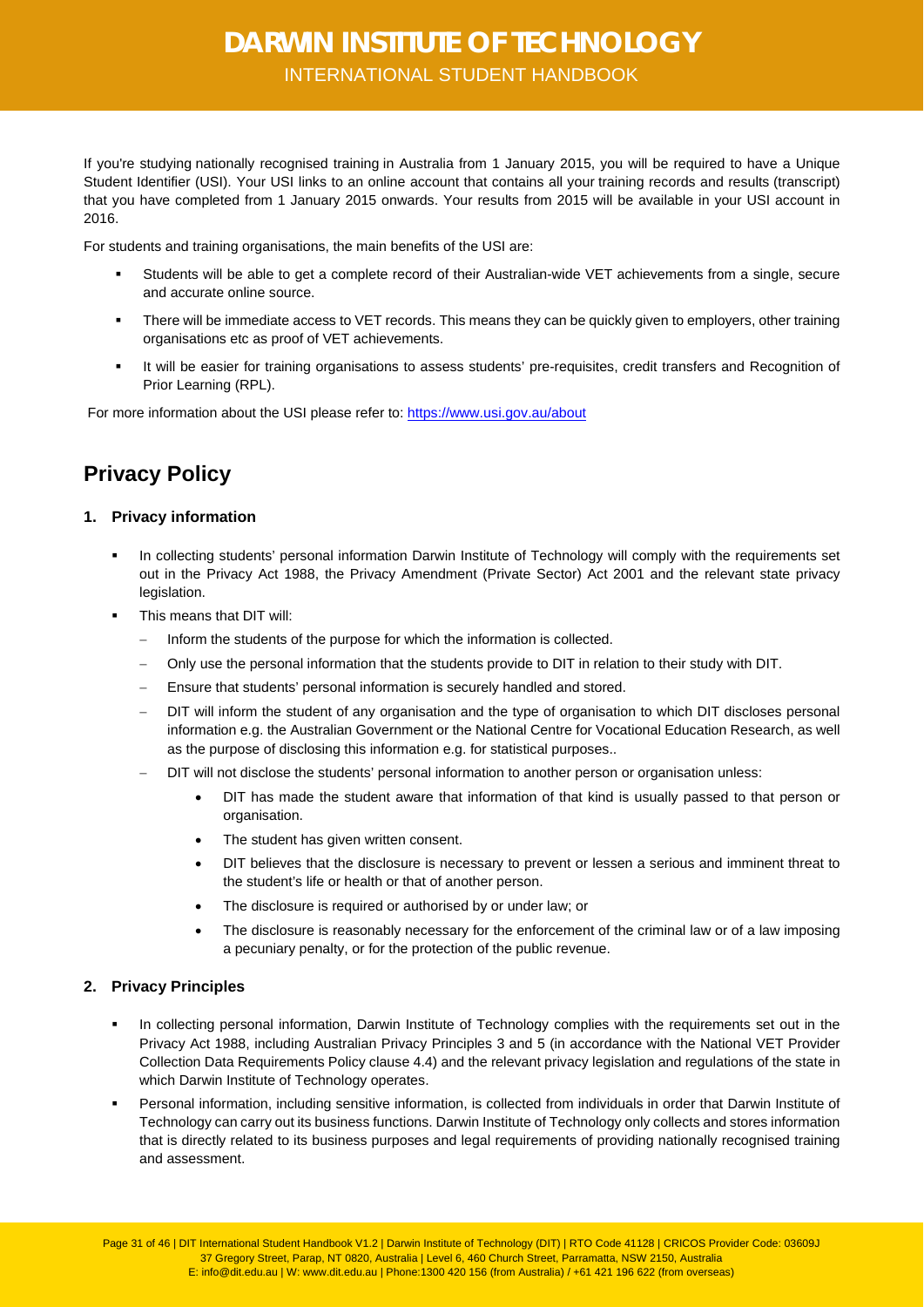- Sensitive information is only collected by Darwin Institute of Technology if a permitted general or health situation applies in accordance with the Privacy Act (16A, 16B) such as, if:
	- The collection of the information is required or authorised by, or under, an Australian law or a court/tribunal order.
	- − It is unreasonable or impracticable to obtain the individual's consent to the collection, use or disclosure.
	- It genuinely and reasonably believes that:
		- The collection, use or disclosure is necessary to lessen or prevent a serious threat to the life, health or safety of any individual, or to public health or safety.
		- Unlawful activity, or misconduct of a serious nature, that relates to Darwin Institute of Technology's functions or activities has been, is being or may be engaged in, and the collection, use or disclosure is necessary in order for the entity to take appropriate action in relation to the matter.
		- The collection, use or disclosure is reasonably necessary to assist any APP entity, body or person to locate a person who has been reported as missing.
		- The collection, use or disclosure is reasonably necessary for the establishment, exercise or defense of a legal or equitable claim.
- Darwin Institute of Technology ensures each individual:
	- Knows why their information is being collected, how it will be used and who it will be disclosed to.
	- Is made aware of any legal requirement for Darwin Institute of Technology to collect the information.
	- Is able to access their personal information upon request.
	- Does not receive unwanted direct marketing.
	- Can ask for personal information that is incorrect to be corrected.
	- − Can make a complaint about Darwin Institute of Technology if they consider that their personal information has been mishandled.
	- Is made aware of any consequences for not providing the information requested.
	- Whether the information is likely to be disclosed to overseas recipients, and if so, which countries such recipients are likely to be located in.
	- Darwin Institute of Technology retains evidence that that the student has acknowledged the following Privacy Notice and Student Declaration as part of their enrolment process: [https://www.employment.gov.au/privacy](https://www.employment.gov.au/privacy-notice)[notice](https://www.employment.gov.au/privacy-notice)

### <span id="page-31-0"></span>**3. Collection of information**

- Under the Data Provision Requirements 2012, Darwin Institute of Technology is required to collect personal information about students undertaking nationally recognised training and disclose that personal information to the National Centre for Vocational Education Research Ltd (NCVER). NCVER will collect, hold, use and disclose personal information in accordance with the Privacy Act 1988 (Cth), the VET Data Policy and all NCVER policies and protocols (including those published on NCVER's website at[: www.ncver.edu.au.](http://www.ncver.edu.au/)
- In general, personal information will be collected through course application and/or enrolment forms, training records, assessment records and online forms and submissions.
- The types of personal information collected include:
	- − personal and contact details
	- employment information, where relevant
	- − academic history
	- − background information collected for statistical purposes about prior education, schooling, place of birth, disabilities and so on
	- training, participation and assessment information
	- fees and payment information
	- information required for the issuance of a USI

Page 32 of 46 | DIT International Student Handbook V1.2 | Darwin Institute of Technology (DIT) | RTO Code 41128 | CRICOS Provider Code: 03609J 37 Gregory Street, Parap, NT 0820, Australia | Level 6, 460 Church Street, Parramatta, NSW 2150, Australia E: info@dit.edu.au | W: www.dit.edu.au | Phone:1300 420 156 (from Australia) / +61 421 196 622 (from overseas)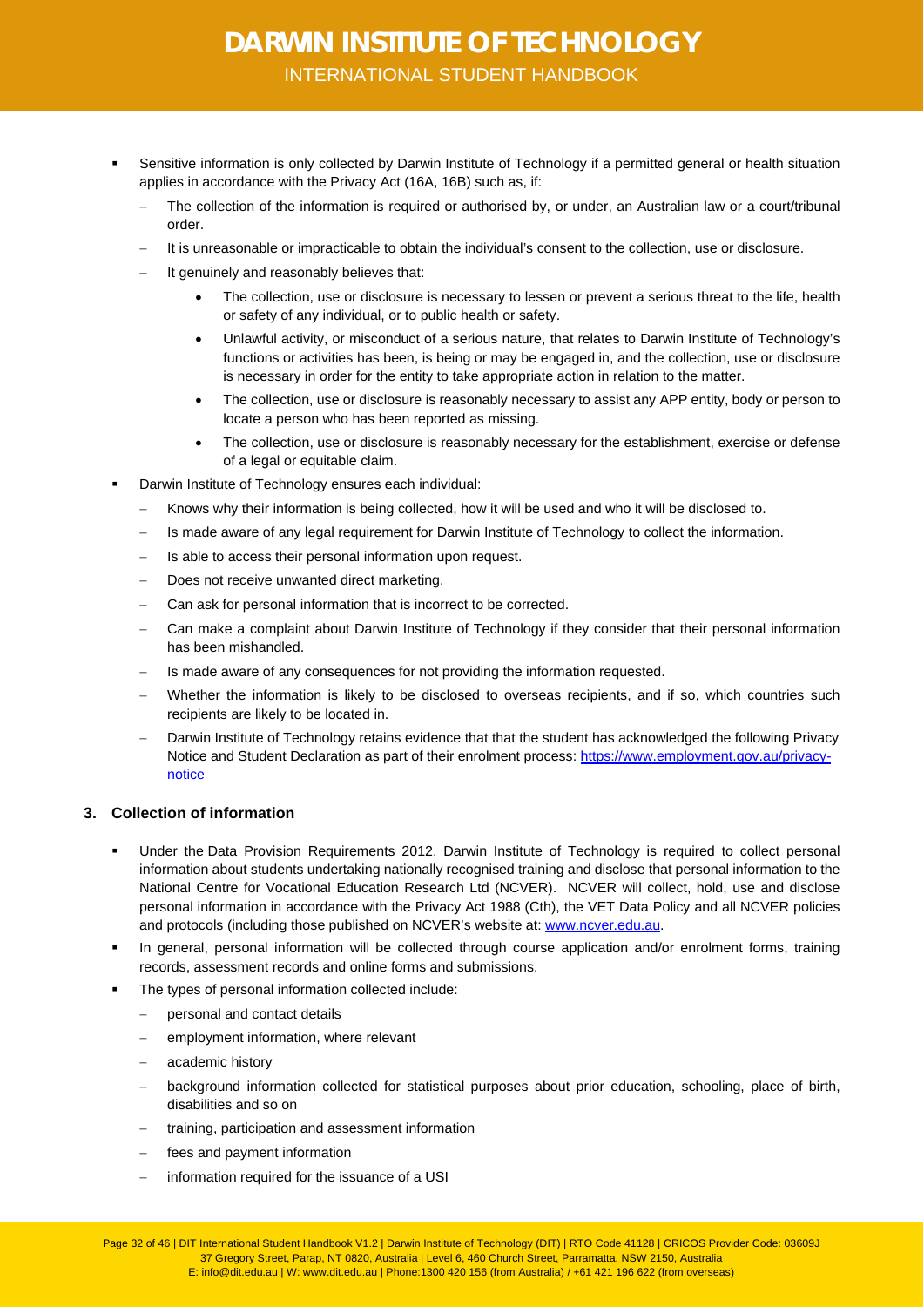- for international students:
	- current course information including CRICOS code, agreed starting date, expected completion date if the student did not start on the agreed date
	- Information about any terminations for change to identity and duration of the course
	- English language proficiency including the name of the test and the score received
	- visa information, including the DHA office where the visa application was made and current local DHA office
	- passport information including whether the student was in Australia when they became an accepted student

### <span id="page-32-0"></span>**4. Unique Student Identifiers (USI)**

- All students participating in nationally recognised training from 1 January 2015 are required to have a Unique Student Identifier (USI) and provide it to Darwin Institute of Technology upon enrolment. Alternatively, Darwin Institute of Technology can apply for a USI on behalf of an individual.
- The Student Identifiers Act 2014 authorises the Australian Government's Student Identifiers Registrar to collect information about USI applicants. When Darwin Institute of Technology applies for a USI on behalf of a student who has authorised us to do so, we need to collect personal information about the student which will be passed on to the Student Identifiers Registrar. This will include:
	- name, including first or given name(s), middle name(s) and surname or family name
	- − date of birth
	- city or town of birth
	- country of birth
	- − gender
	- − contact details, so the Student Identifiers Registrar can provide individuals with their USI and explain how to activate their USI account.
- In order to create a USI on behalf of a student, Darwin Institute of Technology will be required to verify the identity of the individual by receiving a copy of an accepted identification document. This document will only be used for the purposes of generating the USI and confirming the identity of the individual with the Registrar. Once the USI has been generated and validated, the identity documents used or collected for this purpose will be securely destroyed.
- The information provided by an individual in connection with their application for a USI:
	- is collected by the Registrar as authorised by the Student Identifiers Act 2014.
	- is collected by the Registrar for the purposes of:
		- applying for, verifying and giving a USI
		- resolving problems with a USI
		- creating authenticated vocational education and training (VET) transcripts
	- may be disclosed to:
		- Commonwealth and State/Territory government departments and agencies and statutory bodies performing functions relating to VET for:
			- $\checkmark$  the purposes of administering and auditing VET, VET providers and VET programs
			- $\checkmark$  education related policy and research purposes
			- $\checkmark$  to assist in determining eligibility for training subsidies
		- VET Regulators to enable them to perform their VET regulatory functions
		- VET Admission Bodies for the purposes of administering VET and VET programs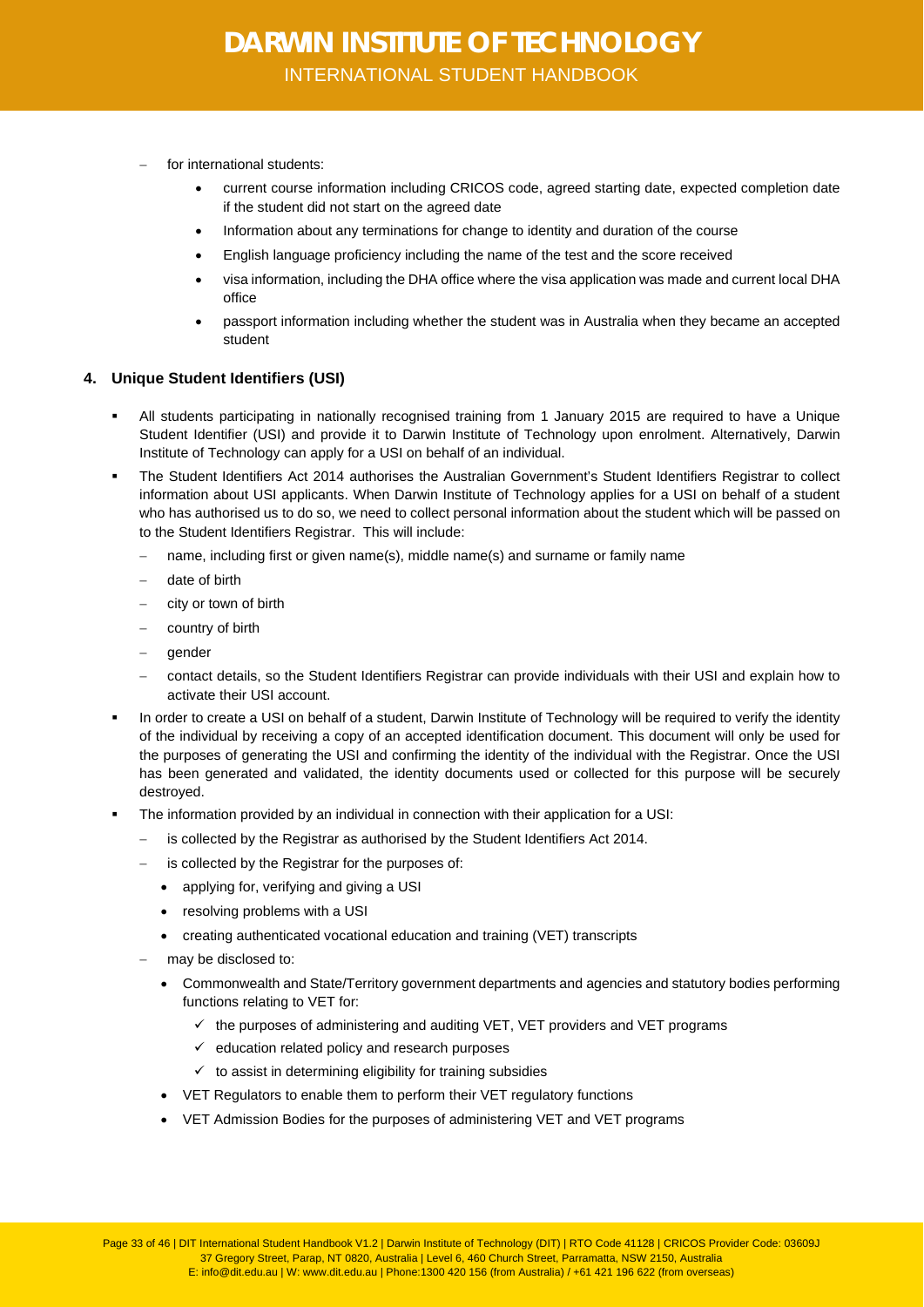- current and former Registered Training Organisations to enable them to deliver VET courses to the individual, meet their reporting obligations under the VET standards and government contracts and assist in determining eligibility for training subsidies
- schools for the purposes of delivering VET courses to the individual and reporting on these courses
- the National Centre for Vocational Education Research for the purpose of creating authenticated VET transcripts, resolving problems with USIs and for the collection, preparation and auditing of national VET statistics
- researchers for education and training related research purposes
- any other person or agency that may be authorised or required by law to access the information
- any entity contractually engaged by the Student Identifiers Registrar to assist in the performance of his or her functions in the administration of the USI system
- will not otherwise be disclosed without the student's consent unless authorised or required by or under law
- The consequences to the student of not providing the Registrar with some or all of their personal information are that the Registrar will not be able to issue the student with a USI, and therefore Darwin Institute of Technology will be unable to issue a qualification or statement of attainment.

#### <span id="page-33-0"></span>**5. Storage and use of information**

- Darwin Institute of Technology will store all records containing personal information securely and take all reasonable security measures to protect the information collected from unauthorised access, misuse or disclosure. Personal information will be stored in paper-based files that are kept in a secure location and electronically in a secure environment to which only authorised staff have access.
- The personal information held about individuals will only be used by Darwin Institute of Technology to enable efficient student administration, report data to provide information about training opportunities, issue statements of attainment and qualifications to eligible students, and to maintain accurate and detailed records of student course participation, progress and outcomes. Information about international students may also be shared to promote compliance with the conditions of student visas and the monitoring and control of visas.
- Darwin Institute of Technology may use the personal information provided by an individual to market other internal products and services to them. An individual may opt out of being contacted for marketing purposes at any time by contacting our office. Information will not be passed onto any third-party marketing companies without the prior written consent of the individual.

### <span id="page-33-1"></span>**6. Disclosure of information**

- Darwin Institute of Technology will not disclose an individual's personal information to another person or organisation unless:
	- They are aware that information of that kind is usually passed to that person or organisation.
	- The individual has given written consent.
	- Darwin Institute of Technology believes on reasonable grounds that the disclosure is necessary to prevent or lessen a serious threat to the life or health of the individual concerned or another person.
	- The disclosure is required or authorised by, or under, law.
	- The disclosure is reasonably necessary for the enforcement of the criminal law or of a law imposing a pecuniary penalty, or for the protection of public revenue.
- Any person or organisation to which information is disclosed is not permitted to use or disclose the information for a purpose other than for which the information was supplied to them.
- Personal information may be used or disclosed by Darwin Institute of Technology for statistical, regulatory and research purposes. Darwin Institute of Technology may disclose personal information for these purposes to third parties, including:

Page 34 of 46 | DIT International Student Handbook V1.2 | Darwin Institute of Technology (DIT) | RTO Code 41128 | CRICOS Provider Code: 03609J 37 Gregory Street, Parap, NT 0820, Australia | Level 6, 460 Church Street, Parramatta, NSW 2150, Australia E: info@dit.edu.au | W: www.dit.edu.au | Phone:1300 420 156 (from Australia) / +61 421 196 622 (from overseas)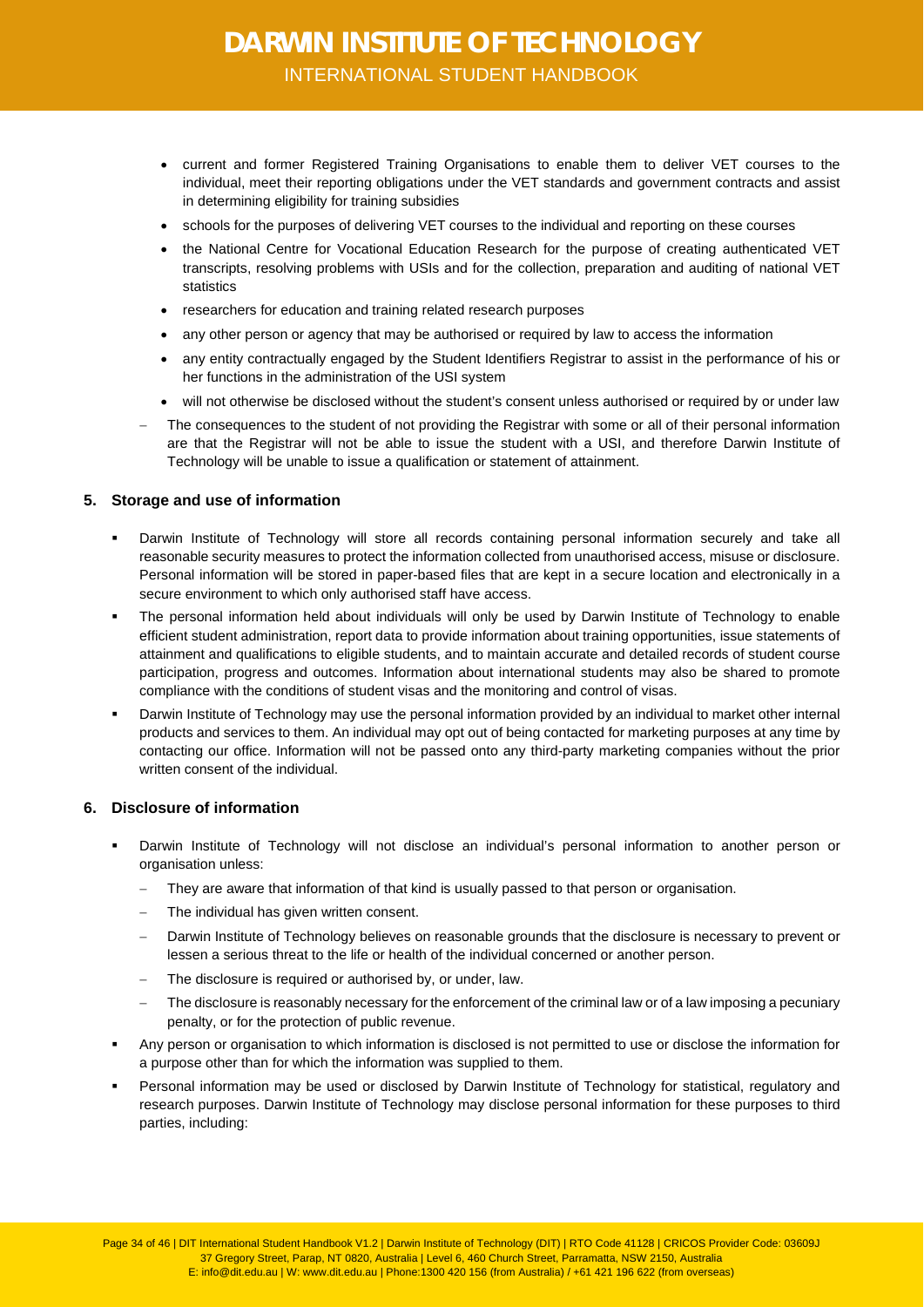- − Commonwealth and State or Territory government departments and authorised agencies, such as the Australian Skills Quality Authority (ASQA), Department of Education, Skills and Employment (DESE), the Department of Home Affairs (DHA) and the Tuition Protection Service (TPS).
- − NCVER
- − Organisations conducting student surveys
- − Researchers.
- Personal information disclosed to NCVER may be used or disclosed for the following purposes:
	- − Issuing a VET Statement of Attainment or VET Qualification, and populating Authenticated VET Transcripts
	- − Facilitating statistics and research relating to education, including surveys
	- − Understanding how the VET market operates, for policy, workforce planning and consumer information
	- − Administering VET, including program administration, regulation, monitoring and evaluation.

### <span id="page-34-0"></span>**7. Access to and correction of records**

- Individuals have the right to access or obtain a copy of the information that Darwin Institute of Technology holds about them including personal details, contact details and information relating to course participation, progress and AQF certification and statements of attainment issued.
- Requests to access or obtain a copy of the records held about an individual must be made by contacting our office using the *Request to Access Records Form*. The individual must prove their identity to be able to access their records.
- There is no charge for an individual to access the records that Darwin Institute of Technology holds about them, Arrangements will be made within 10 days for the individual to access their records.

### <span id="page-34-1"></span>**8. Complaints about privacy**

 Any individual wishing to make a complaint or appeal about the way information has been handled within Darwin Institute of Technology can do so by following Darwin Institute of Technology's *Complaints and Appeals Policy and Procedure*.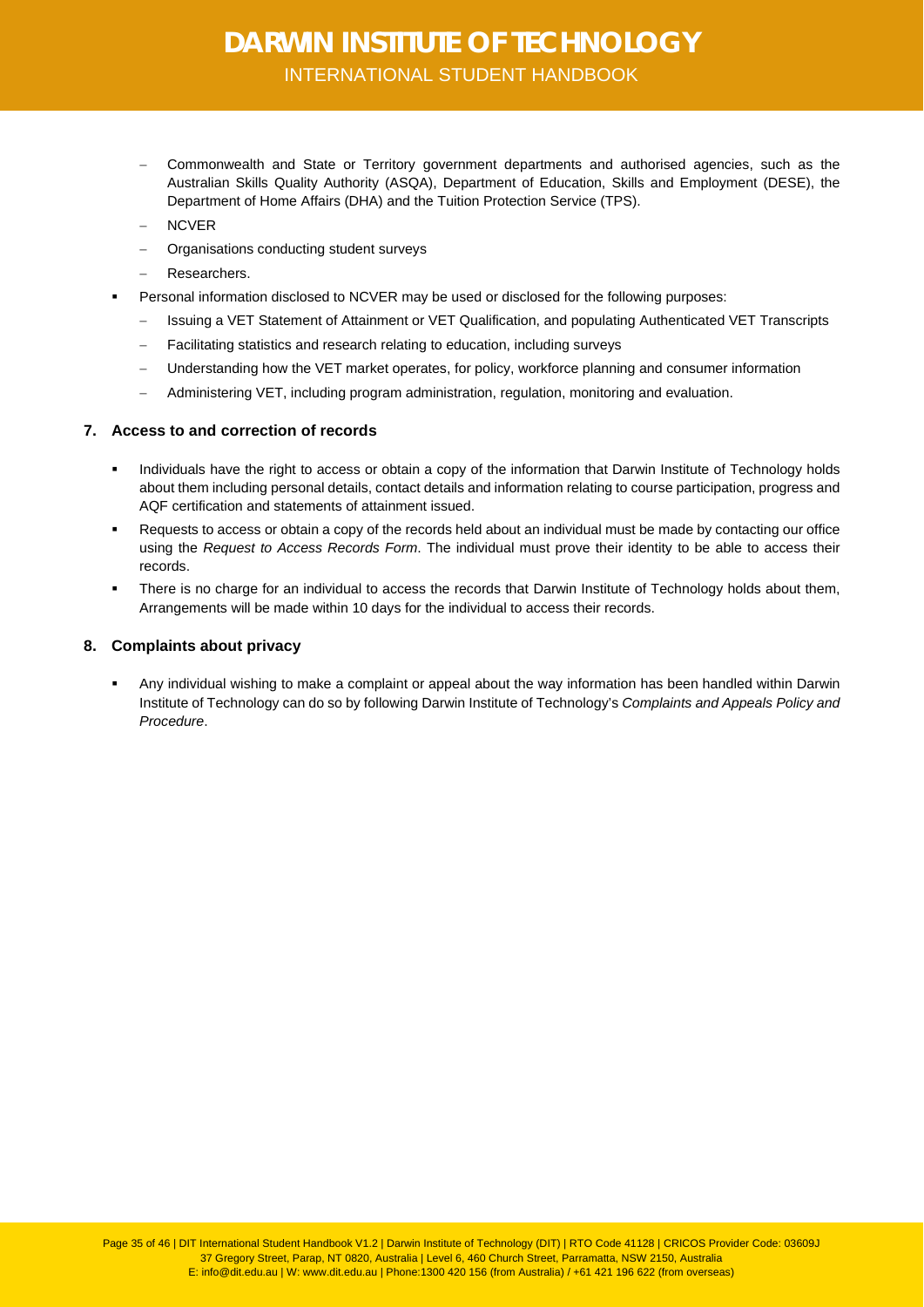### <span id="page-35-0"></span>**Fees and Refunds**

### <span id="page-35-1"></span>**7. Protection of fees paid in advance**

- Darwin Institute of Technology (DIT) protects the fees that are paid in advance by both domestic and international students.
- For domestic students, fee protection is ensured through:
	- − DIT does not require a domestic student to ever pay more than \$1500 in advance for services not yet provided, either prior to course commencement or at any stage during their course. Fees will be paid off during the course in instalments according to a set payment plan.
	- − If DIT is unable to provide services for which a student has prepaid, the student will be placed into an equivalent course such that the new location is geographically close to where the student had enrolled with DIT and the student will receive the full service for which they had prepaid at no additional cost to the student. If an equivalent course cannot be found, the student is paid a refund of any prepaid fees for services that are yet to be delivered.
- For international student fee protection is ensured as follows:
	- Darwin Institute of Technology does not require international students to pay more than 50% of course fees prior to course commencement. However, Darwin Institute of Technology provides students with the opportunity to pay more than 50% of their tuition fees prior to course commencement if they wish. Where a student chooses not to pay more than 50% upfront, the remaining amount will be collected according to an agreed payment schedule. Note, however, that where a course is less than 25 weeks, Darwin Institute of Technology will require students to pay the full cost of the course prior to course commencement.
	- Darwin Institute of Technology pays into the Tuition Protection Service (TPS) provided by the Australian Government. The role of the TPS is to assist international students whose education providers are unable to fully deliver their course of study. The TPS ensures that international students are able to either complete their studies in another course or with another education provider or receive a refund of their unspent tuition fees.

### <span id="page-35-2"></span>**8. Fees and refund information**

- Fee information relevant to a course is outlined in detail on the respective student's *Letter of Offer and Agreement* and summarised on the Course Brochure. In compliance with Clause 5.3 of the Standards, detailed fee information is provided prior to enrolment or commencement of training, whichever is first.
- For international students, fee information is always provided prior to enrolment or receipt of payment as per the requirements of the National Code 2018 Standard 2 and 3.
- Fee information provided to all students includes:
	- − All course fees, including both tuition fees and non-tuition fees and the period to which these fees apply
	- Any additional charges that may apply and the circumstances in which they apply
	- The potential for changes to fees over the duration of the course
	- Payment options (including that international students may choose to pay more than 50% tuition fees before their course commences).
- The *Letter of Offer and Agreement* and the *International Student Handbook* which are provided prior to enrolment, includes policy information from this *Fees and Refunds Policy and Procedure* and informs the student of their consumer rights. Students are required to sign the agreement (*International Student Letter of Offer and Agreement*) in acknowledgement of the terms and conditions of the enrolment and this policy.
- Darwin Institute of Technology does not use direct approach marketing or tele-sales and therefore no cooling-off period applies to its courses.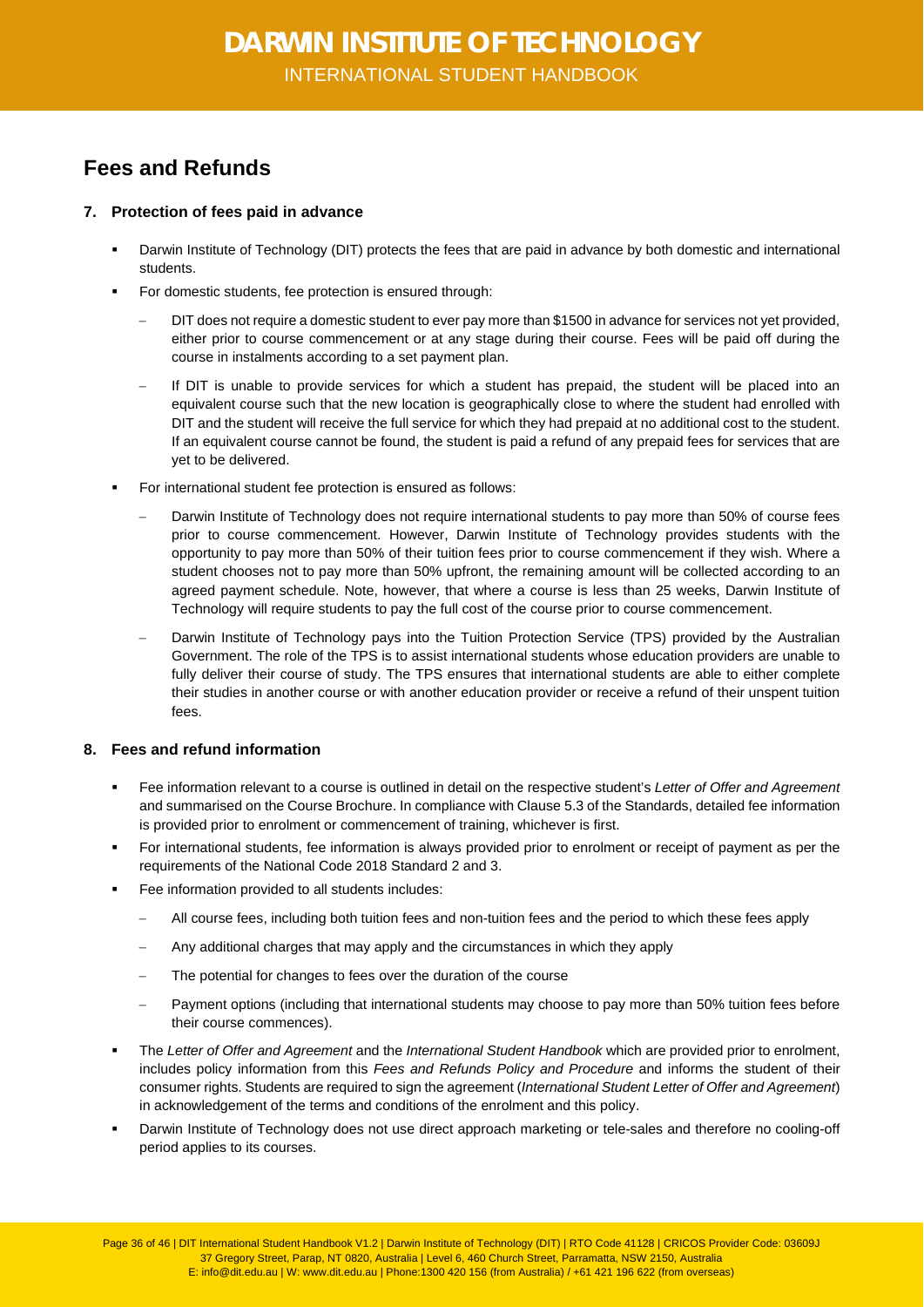### <span id="page-36-0"></span>**9. Course fee inclusions**

- The *Letter of Offer and Agreement* will clearly itemise all course fees, which mean both tuition and non-tuition fees including material fees and additional charges.
- Course fees include a one-off non-refundable enrolment fee of A\$300.
- Tuition fees include:
	- − All of the training and assessment required for students to achieve the qualification or course in which they are enrolling within the attempts allowed.
	- − One copy of the learning materials for each student unless otherwise stated on the *Course Brochure*. Note a material fee applies as part of non-tuition fees.
	- − Issuance of one set of certification documents including the testamur (certificate) and record of results and/or a Statement of Attainment (in the case of withdrawal or partial completion).
- Non-tuition fees include:
	- − Material fees (for course-specific material fee, please refer to DIT's *Prospectus* and *Letter of Offer and Agreement*).
	- − Additional fees that apply for re-assessment, where a student fails to achieve a satisfactory outcome after two attempts at an assessment task.
	- Re-issuance or additional copies of certification documents.
	- Late payment of tuition fees.
	- Fee for late submission of assessment.
- Non-tuition fees are clearly itemised in the '*Schedule of Additional Charges (including non-tuition fees)*' included in the *International Student Handbook* and *Letter of Offer and Agreement*.
- Otherwise course fees (tuition or non-tuition) do not include:
	- − Any optional textbooks and materials that may be recommended but not required to complete a course.
	- Stationery such as paper and pens.
	- Uniform (if required for placement).
	- − Overseas Student Health Cover
	- − Airport pick ups
	- − Accommodation
	- − Direct debit setup, transaction and dishonour fees (where applicable).
	- − Credit card payment surcharges.
- Darwin Institute of Technology cannot guarantee that students will successfully complete the course in which they enrol regardless of whether all fees due have been paid.

### <span id="page-36-1"></span>**10. Payments**

- Payments must be made either by bank transfer or in person by credit card or by EFTPOS.
- Students who are experiencing difficulty in paying their fees are invited to call our office to make alternative arrangements for payment during their period of difficulty.
- Debts will be referred to a debt collection agency where fees are more than 40 days past due.
- Darwin Institute of Technology reserves the right to suspend the provision of training and/or other services until fees are brought up to date. Students with long term outstanding accounts may be withdrawn from their course if payments have not been received and no alternative arrangements for payment have been made.

Page 37 of 46 | DIT International Student Handbook V1.2 | Darwin Institute of Technology (DIT) | RTO Code 41128 | CRICOS Provider Code: 03609J 37 Gregory Street, Parap, NT 0820, Australia | Level 6, 460 Church Street, Parramatta, NSW 2150, Australia E: info@dit.edu.au | W: www.dit.edu.au | Phone:1300 420 156 (from Australia) / +61 421 196 622 (from overseas)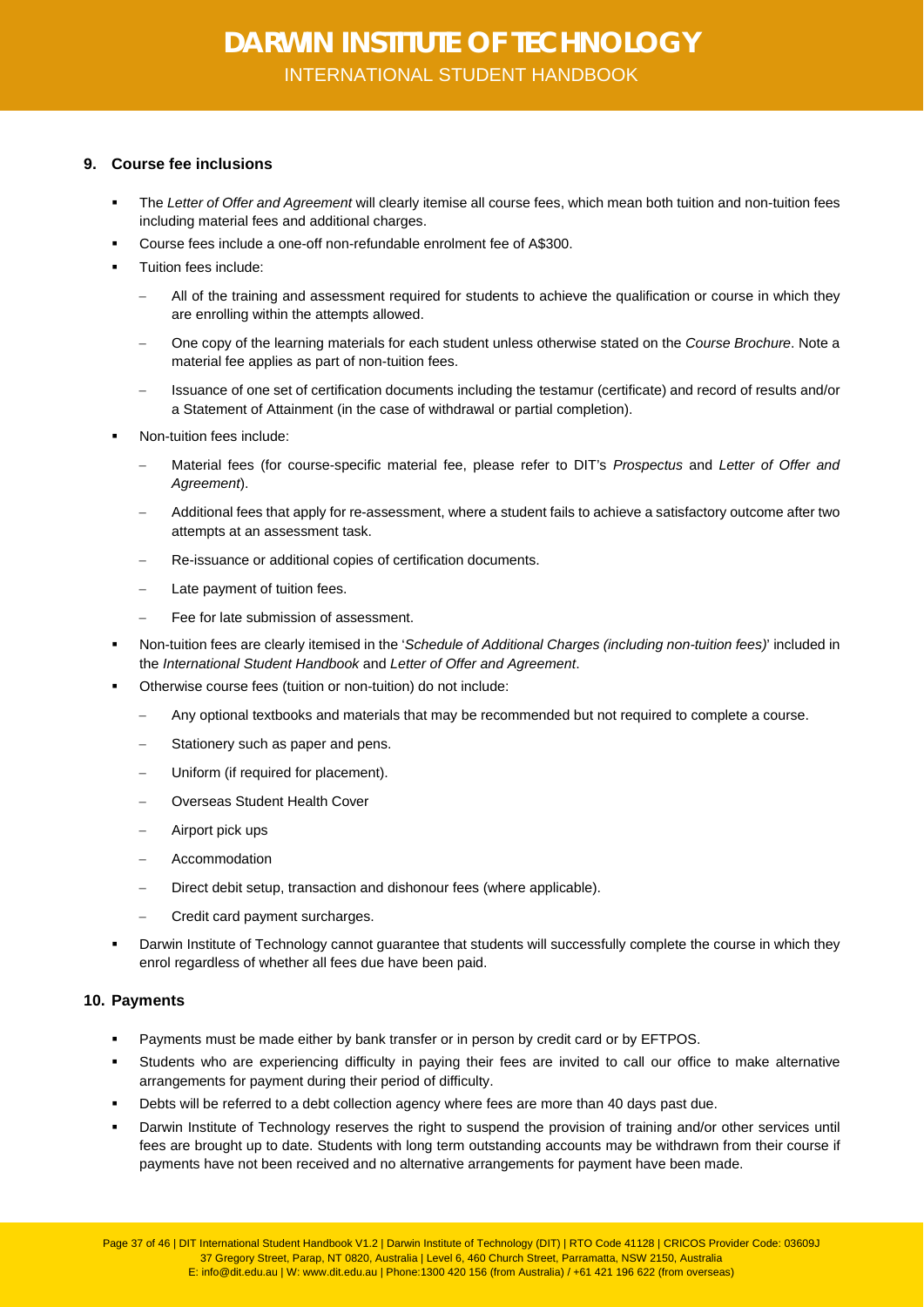- International students who do not pay their fees will receive two warnings regarding non-payment of fees and thereafter will be reported to DESE via PRISMS under student default.
- Receipts of payments made by international students will be kept for at least 2 years after the person ceases to be an accepted student.

### <span id="page-37-0"></span>**11. Refunds for International students**

 All course fees include a non-refundable enrolment fee which is detailed on the *Course Brochure* and *Letter of Offer and Agreement*.

### Full refunds

- A full refund (including Application Processing Fee) of any course fees paid will be provided to students in any of the following circumstances:
- If DIT is required to cancel a course before it commences due to insufficient numbers or for other unforeseen circumstances.
- Where a course does not start on the starting date outlined in the Letter of Offer (Provider Default)
- If a student cannot commence the course because of illness, disability or where there is death of a close family member of the student (parent, sibling, spouse or child).
- At the discretion of DIT's CEO or approved representative, when other special or extenuating circumstances have prevented the student from commencing their studies including political, civil or natural events.
- If an offer of a place is withdrawn by DIT and this is not due to incorrect or incomplete information being provided by the student.

#### Claiming a full refund

 In any of the above situations, DIT will automatically conduct a refund assessment of all affected students and issue the refunds due accordingly. In these cases, there is no need for a student to make an individual application for a refund. Refunds will be issued within 28 business days.

### Partial Refunds

- Provider default
	- Partial refunds will be paid in the event of provider default. The refund will be calculated from the day of the default as per section 7 of the Education Services for Overseas Students (Calculation of Refund) Specification 2014.
	- − Partial refunds will also be provided in the same manner as for provider default (as above) where DIT fails to enter into a written agreement with a student or the Student Agreement is not compliant with the requirements of the ESOS Act or the National Code.
- Student default
	- If an international student is refused a visa (student default) before commencing their course, DIT will refund the total amount of all course fees (tuition and any non-tuition fees e.g., material fee) received for the course less whichever is the lower amount of 5% of the total amount of the fees (tuition and non-tuition) or the sum of \$500. However, the Application Processing Fee will not be refunded.
	- − If an international student is refused a visa (student default) but has already commenced their course, nontuition fees will not be refunded. However, tuition fees will be refunded from the day of the student default as per Section 7 of the Education Services for Overseas Students (Calculation of Refund) Specification 2014.
	- Where a student is refused a visa and the reason for the refusal was because the student did not start the course at the location on the agreed starting day or the student withdrew from the course at that location, or the student did not pay the fees due; there will be no refund.

Page 38 of 46 | DIT International Student Handbook V1.2 | Darwin Institute of Technology (DIT) | RTO Code 41128 | CRICOS Provider Code: 03609J 37 Gregory Street, Parap, NT 0820, Australia | Level 6, 460 Church Street, Parramatta, NSW 2150, Australia E: info@dit.edu.au | W: www.dit.edu.au | Phone:1300 420 156 (from Australia) / +61 421 196 622 (from overseas)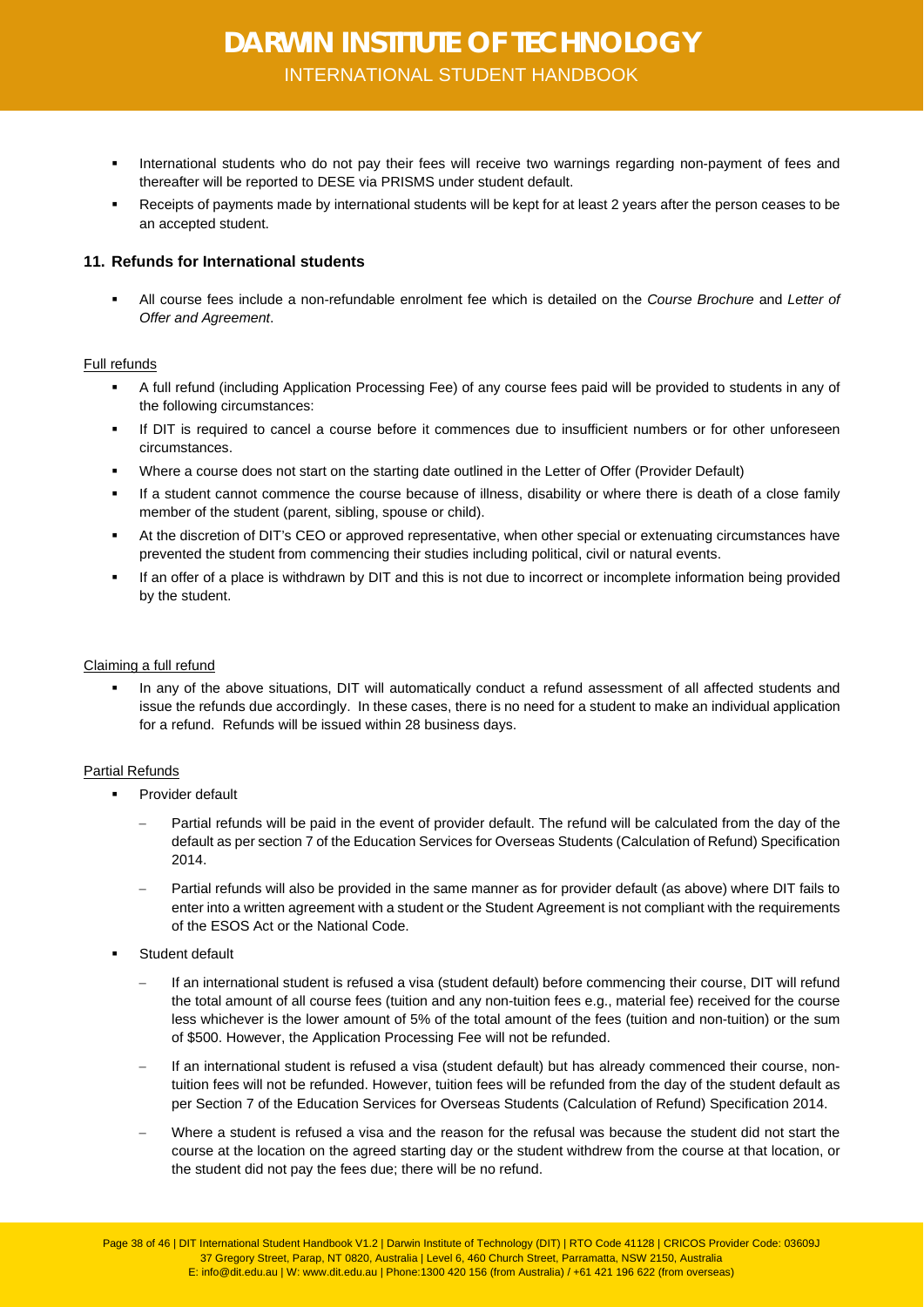- − If a student has supplied incorrect or incomplete information and as a result DIT withdraws the offer prior to commencement of the course, the student will be eligible to receive a refund of all course fees paid less a 20% administration fee.
- − Where a student has not met the conditions included in the letter of offer and/or withdraws 28 (or more) days before class commencement, the deposit paid, will be refunded less a 20% administration fee.
- Where a student withdraws from a course less than 28 days before the course commencement, except for the reasons set out circumstances for full refunds, 50% of the deposit paid, will be refunded.
- − Withdrawals notified in writing by the student and received by Canterbury Skills and Language Academy on the commencement date or after the class commences of a unit/cluster, no refund of course fee for that unit/cluster. In this case, if the student has also paid for units/clusters that have not been commenced yet, the refund will be calculated based on a per unit or cluster cost. Tuition Fee of those units/modules will be refunded after deducting 20% administration fee and unutilized materials fees of those units/modules (total materials fees divided by the total number of units or clusters or modules in the course minus utilized portion).

#### Claiming a partial refund

- Students who withdraw from a course may seek a refund or a reduction in fees owing by making an application for a refund in writing using the Application for Refund Form. The application must include the details and reason for the request. Students who have not completed a Withdrawal Form are not eligible for consideration of a refund or reduction in fees.
- The refund assessment will be based on reviewing the services provided to the student and the costs incurred by DIT to provide those services.
- The outcome of the refund assessment will be provided in writing to the student's registered address within 28 business days, outlining the decision and reasons for the decision along with any applicable refund or adjustment note. Refund decisions can be appealed following our Complaints and Appeals Policy and Procedure.
- A student not achieving the qualification or unit/s in which they enrolled due to exhausting their attempts at assessment, does not entitle the student to a refund.

#### Circumstances in which a refund will not be paid

- A student is not entitled to a refund in the following circumstances:
	- Where a student is refused a visa and the reason for the refusal was because the student did not start the course at the location on the agreed starting day or the student withdrew from the course at that location, or the student did not pay the fees due.
	- Where DIT terminates the student's enrolment because of a failure to comply with DIT policies, misbehaviour or unsatisfactory course progress.

### <span id="page-38-0"></span>**12. Recording and payment of refunds**

- Refunds will be paid to the person or organisation that made the original payment.
- Refund assessments can be appealed following our *Complaints and Appeals Policy and Procedure*.
- Records of refund assessments and issuance of refunds will be stored securely on the student's file and in our accounts keeping system. Records of refund assessments and issuance of refunds will be stored securely on the student's file and in our accounts keeping system for a minimum duration of 2 years after the student ceases to be an enrolled student.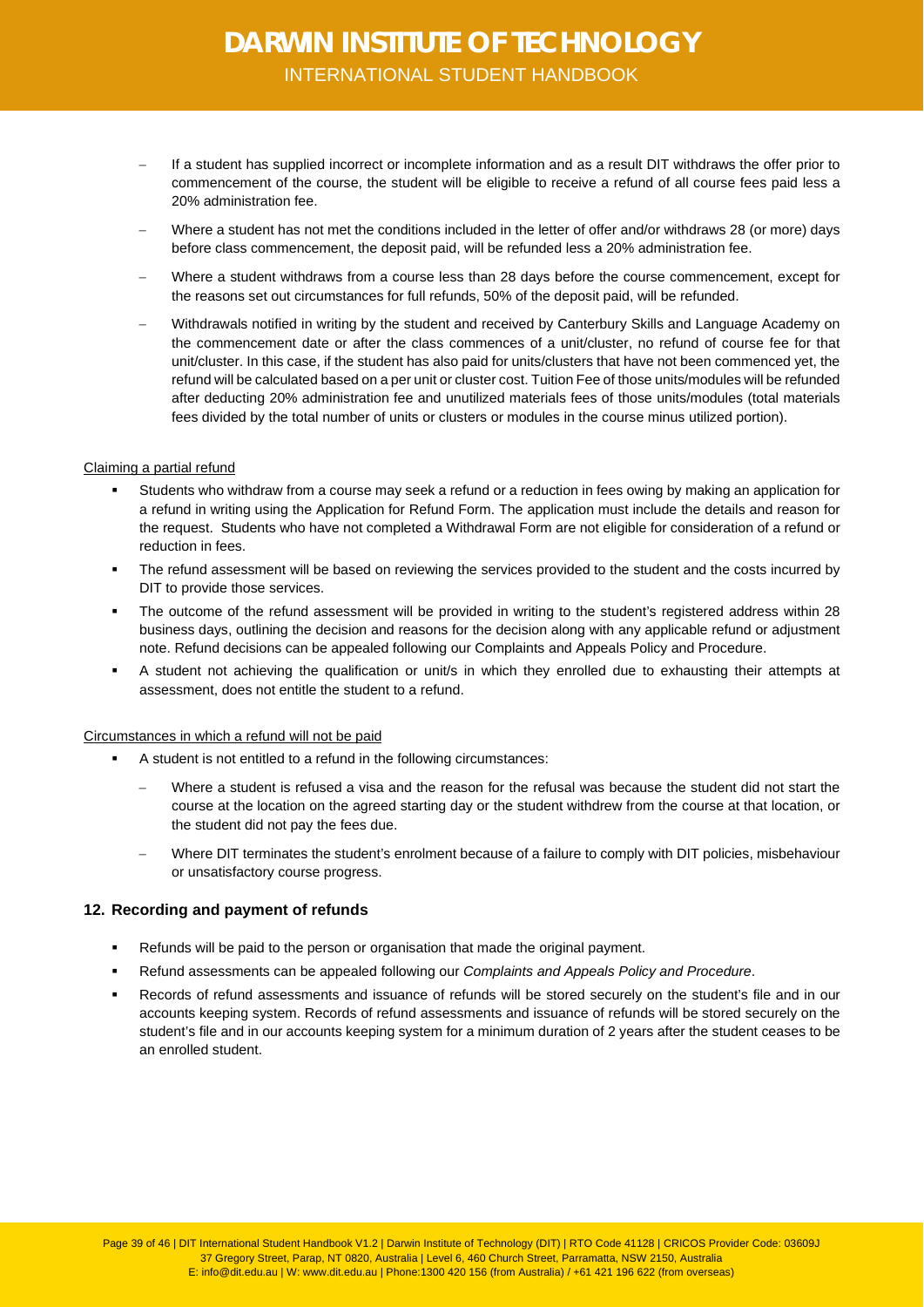### <span id="page-39-0"></span>**13. Schedule of Additional Charges (including non-tuition fees)**

| <b>Enrolment fee</b>                                                                                                                                                                                                                                           | \$300                                         |
|----------------------------------------------------------------------------------------------------------------------------------------------------------------------------------------------------------------------------------------------------------------|-----------------------------------------------|
| All applicants need to pay a non-refundable enrolment fee as part of their application process.                                                                                                                                                                |                                               |
| Re-assessment<br>All course fees include up to two (2) attempts at assessment per unit. Where an additional assessment<br>is required in order to achieve competency, this additional re-assessment fee will be charged per unit<br>for additional assessment. | \$300                                         |
| Re-issuing of testamur and statements of results                                                                                                                                                                                                               | \$80                                          |
| All course fees include the cost for issuing of one copy of the course certificate and record of results.<br>This fee applies to each additional copy of a certificate and/or record of results.                                                               |                                               |
| Replacement course materials                                                                                                                                                                                                                                   | \$200                                         |
| The first copy of required textbooks and/or learning materials are as per the Material Fee advised.                                                                                                                                                            |                                               |
| <b>Library books</b><br>Borrowed library books not returned.                                                                                                                                                                                                   | Replacement cost                              |
| <b>Recognition of Prior Learning</b>                                                                                                                                                                                                                           |                                               |
| Application                                                                                                                                                                                                                                                    | \$200                                         |
| Charge Per Unit                                                                                                                                                                                                                                                | \$300                                         |
| Fine for late payment of Tuition Fees<br>A late payment fine will be charged if the student fails to pay the fees by due date.                                                                                                                                 | \$100                                         |
| Fine for late submission of assessment                                                                                                                                                                                                                         | \$100                                         |
| A fine will be charged if the student fails to submit the assessment by due date.                                                                                                                                                                              |                                               |
| <b>Changes in CoE</b>                                                                                                                                                                                                                                          | \$50                                          |
| A fee is payable where changes are required to a CoE already issued.                                                                                                                                                                                           |                                               |
| Deferral / suspension fee                                                                                                                                                                                                                                      | \$200                                         |
| A fee is payable when the student defers the start date of their course to a later date or applies for leave<br>from studies (student-initiated suspension).                                                                                                   |                                               |
| <b>Administration fee</b>                                                                                                                                                                                                                                      | \$200                                         |
| A fee is payable when an onshore student applies for refund.                                                                                                                                                                                                   |                                               |
| Reference letter                                                                                                                                                                                                                                               | \$10                                          |
| A fee is payable for any reference letter (e.g. to an employer) that a student requires.                                                                                                                                                                       |                                               |
| Airport pick up/drop fee                                                                                                                                                                                                                                       | Available on request                          |
| Pick up and drop off from the airport. Fees will depend on the location from which the student is taken<br>to or picked up from.                                                                                                                               |                                               |
| <b>Temporary accommodation</b>                                                                                                                                                                                                                                 | Available on request                          |
| Fees for organising temporary accommodation.                                                                                                                                                                                                                   |                                               |
| <b>Replacement of student ID Card</b>                                                                                                                                                                                                                          | \$20                                          |
| <b>Material fee</b>                                                                                                                                                                                                                                            | Course fees overview in                       |
| For course-specific material fee, please refer to DIT's Prospectus for International Students and<br>International Student Letter of Offer and Agreement.                                                                                                      | the<br>prospectus<br>and<br>student agreement |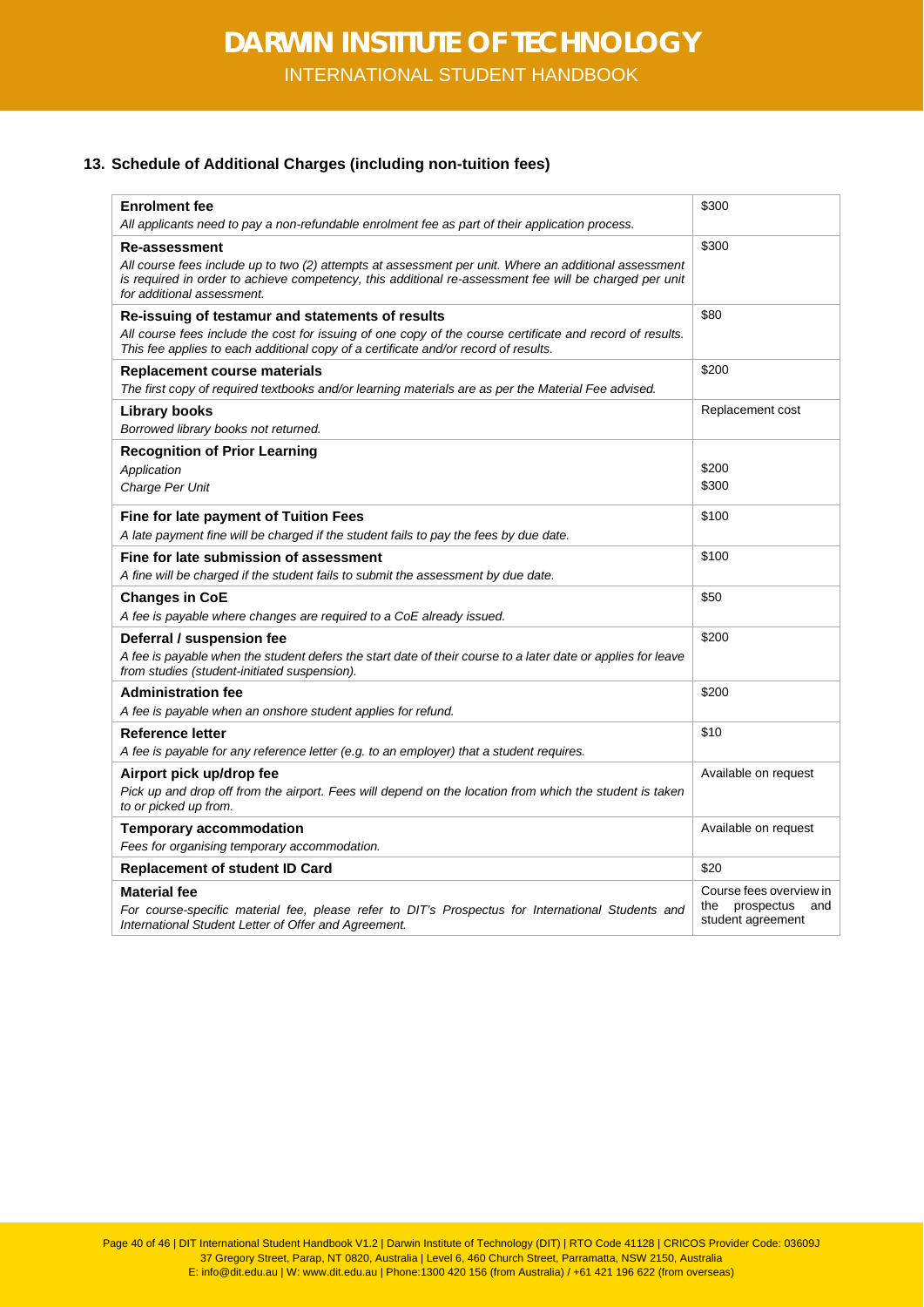### <span id="page-40-0"></span>**Complaints and Appeals**

### <span id="page-40-1"></span>**1. Nature of complaints and appeals**

- Darwin Institute of Technology responds to all allegations involving the conduct of:
	- − The RTO, its trainers and assessors and other staff.
	- − Any third-party providing Services on behalf of Darwin Institute of Technology and including education agents.
	- Any student or client of Darwin Institute of Technology.
- Complaints may be made in relation to any of Darwin Institute of Technology's services and activities such as:
	- − the application and enrolment process
	- − marketing information
	- the quality of training and assessment provided
	- − training and assessment matters, including student progress, student support and assessment requirements
	- − the way someone has been treated
	- the actions of another student
- An appeal is a request for a decision made by Darwin Institute of Technology to be reviewed. Decisions may have been about:
	- − course admissions
	- − refund assessments
	- − response to a complaint
	- assessment outcomes / results
	- − other general decisions made by Darwin Institute of Technology

### <span id="page-40-2"></span>**2. Principles of resolution**

- Darwin Institute of Technology is committed to developing a procedurally fair complaints and appeals process that is carried out free from bias, following the principles of natural justice. Through this policy and procedure, Darwin Institute of Technology ensures that complaints and appeals:
	- − are responded to in a professional, consistent and transparent manner.
	- − are responded to promptly, fairly, objectively, with sensitivity and confidentiality.
	- are able to be made at no cost to the individual.
	- − are used as an opportunity to identify potential causes of the complaint or appeal and take actions to prevent the issues from recurring as well as identifying any areas for improvement.
- Darwin Institute of Technology will inform all persons or parties involved in any allegations made as well as providing them with an opportunity to present their side of the matter.
- There are no charges for students to submit a complaint or appeal to Darwin Institute of Technology, or to seek information or advice about doing so.
- Nothing in this policy and procedure limits the rights of an individual to take action under Australia's Consumer Protection laws and it does not circumscribe an individual's rights to pursue other legal remedies.

### <span id="page-40-3"></span>**3. Making a complaint or appeal**

- Complaints about a particular incident should be made as soon as possible after the incident occurring and appeals must be made within twenty-eight (28) calendar days of the original decision being made.
- Complaints and appeals should be made in writing using the *Complaints and Appeals Form*, or other written format and sent to Darwin Institute of Technology's head office at attention to the Chief Executive Officer.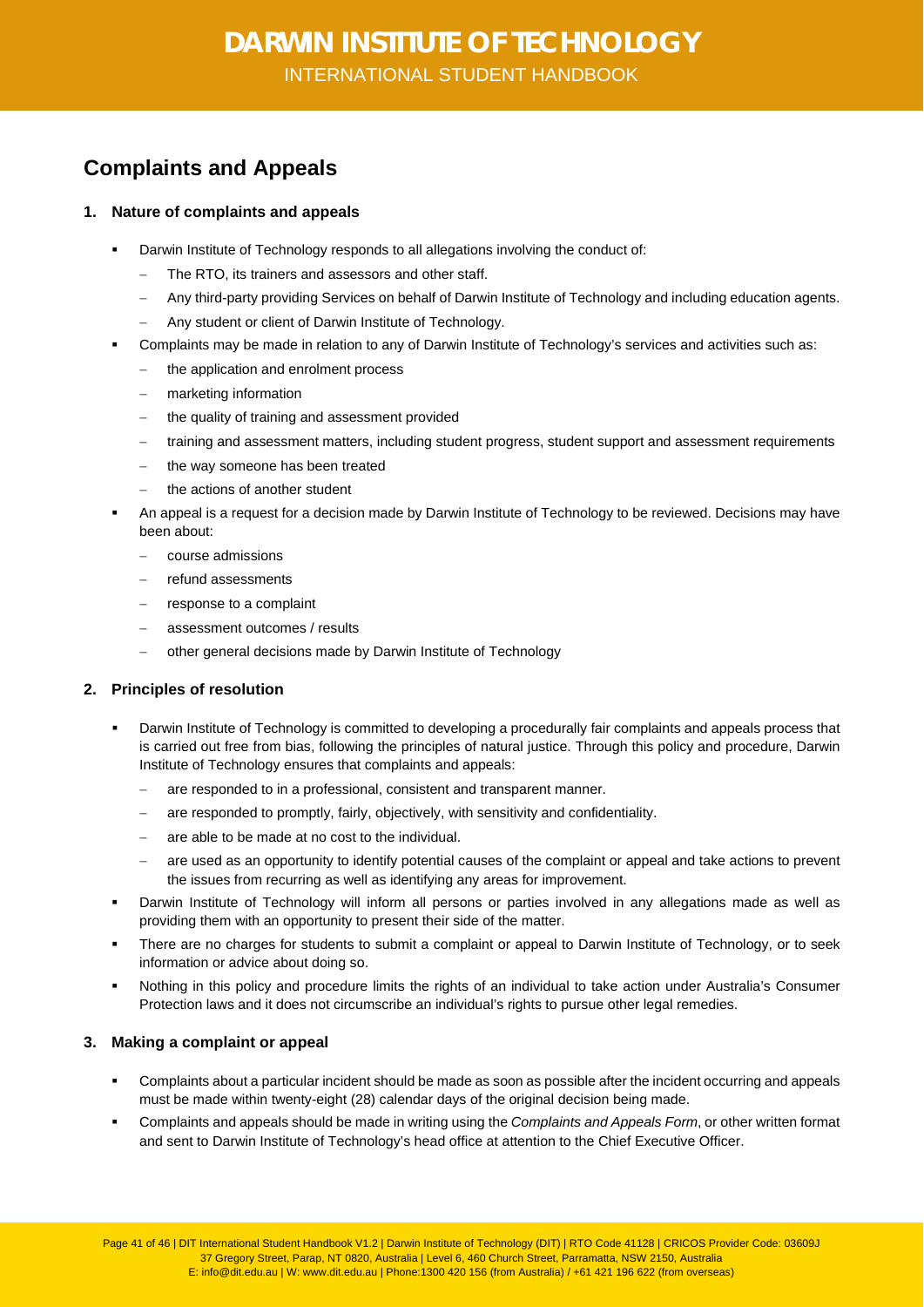- When making a complaint or appeal, provide as much information as possible to enable Darwin Institute of Technology to investigate and determine an appropriate solution. This should include:
	- The issue you are complaining about or the decision you are appealing describe what happened and how it affected you.
	- Any evidence you have to support your complaint or appeal.
	- − Details about the steps you have already taken to resolve the issue.
	- Suggestions about how the matter might be resolved.

### <span id="page-41-0"></span>**4. Timeframe for resolution**

- The complaint or appeal will be acknowledged in writing within 3 business days.
- The complaints and appeals process will commence within 10 business days of receipt of the application. Complaints and appeals will be finalised as soon as practicable or at least within 30 calendar days unless there is a significant reason for the matter to take longer.
- In matters where additional time is needed, the complainant or appellant will be advised in writing of the reasons and will be updated weekly on the progress of the matter until such a time that the matter is resolved.

### <span id="page-41-1"></span>**5. Resolution of complaints and appeals**

- Some or all members of the management team of Darwin Institute of Technology will be involved in resolving complaints and appeals as outlined in the procedures.
- Where a complaint or appeal involves another individual or organisation, they will be given the opportunity to respond to any allegations made.
- Where a third-party delivering Services on behalf of the DIT is involved, they will also be included in the process of resolving the complaint or appeal.
- Each party involved in the complaint or appeal may have a support person of their choice present at meetings scheduled to resolve the issue.
- In the case of an assessment appeal, an assessor who is independent from the original decision will assess the original task again. The outcome of this assessment will be the result granted for the assessment task. The complainant or appellant will be advised in writing of the outcome of the process and the reasons for the findings made.
- The enrolment status of student will be handled as follows:
	- − For international students, Darwin Institute of Technology will maintain a student's enrolment throughout the internal appeals processes without notifying DESE via PRISMS of a change in enrolment status. In the case of an external appeals process it will depend on the type of appeal as to whether Darwin Institute of Technology maintains the student's enrolment as follows:
	- − If the appeal is against Darwin Institute of Technology's decision to report the student for unsatisfactory course progress or attendance, the student's enrolment will be maintained until the external process is completed and has supported or not supported Darwin Institute of Technology's decision to report.
	- − If the appeal is against Darwin Institute of Technology's decision to defer, suspend or cancel a student's enrolment due to misbehaviour, Darwin Institute of Technology will notify DESE via PRISMS of a change to the student's enrolment after the outcome of the internal appeals process

### <span id="page-41-2"></span>**6. Independent parties**

 Darwin Institute of Technology acknowledges the need for an appropriate independent party to be appointed to review a matter where this is requested by the complainant or appellant and the internal processes have failed to resolve the matter. Costs associated with independent parties to review a matter must be covered by the complainant/appellant unless the decision to include an independent party was made by Darwin Institute of Technology.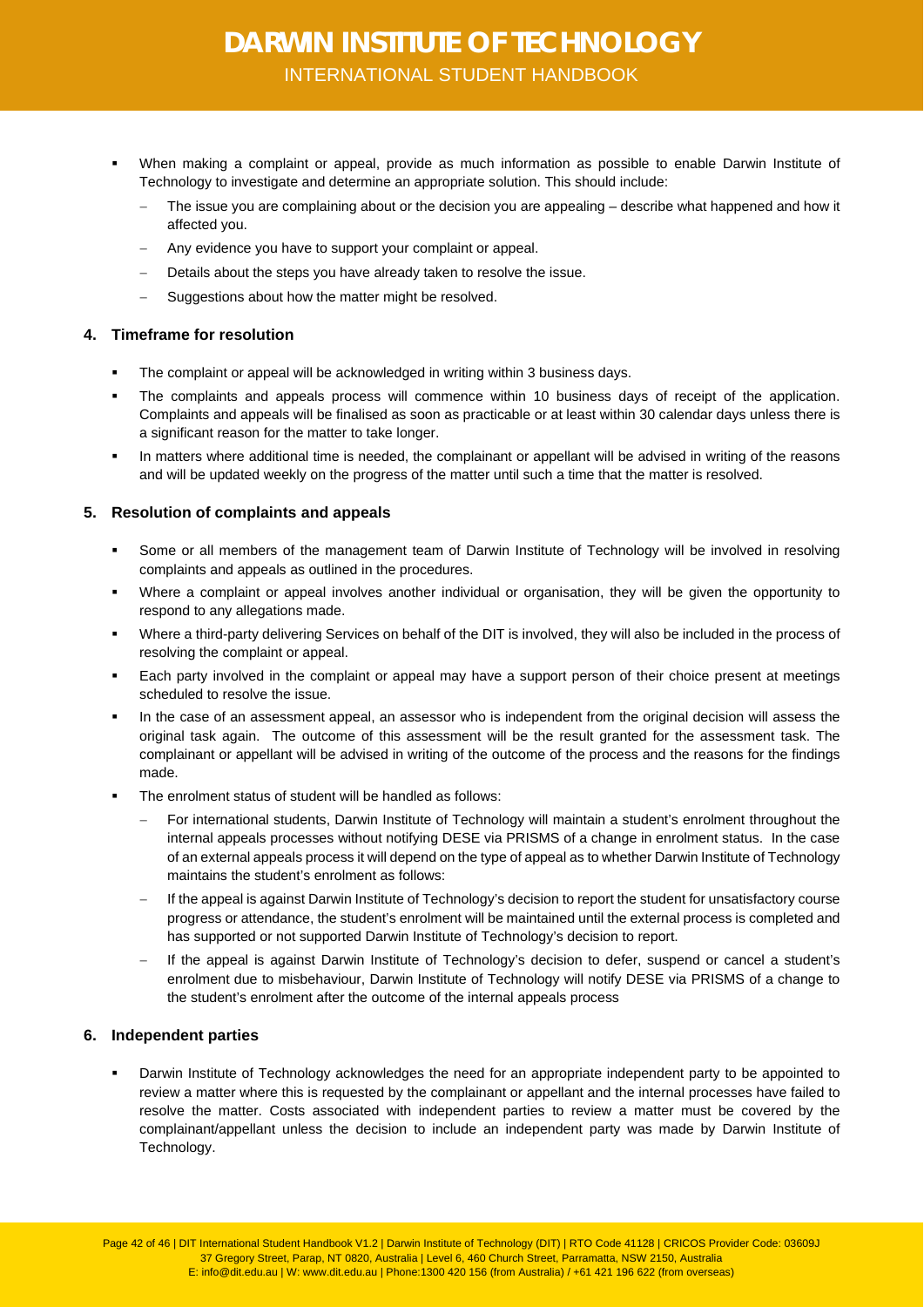- − For international students, the independent party is the Overseas Students Ombudsman. This service is free of charge. Where an international student is not satisfied with the outcome or conduct of the internal process, they are referred to the Overseas Students Ombudsman (OSO). See information under external complaint avenues.
- − Darwin Institute of Technology will provide complete cooperation with the external mediator investigating the complaint/appeal and will be bound by the recommendations arising out of this process.
- − The CEO will ensure that any recommendations made are implemented within twenty (20) days of being notified of the recommendations. The complainant or appellant will also be formally notified in writing of the outcome of the mediation, and any recommendations being actioned by Darwin Institute of Technology.

### <span id="page-42-0"></span>**7. External complaint avenues**

Complaints can also be made via the following avenues:

### − National Training Complaints Hotline:

The National Training Complaints Hotline is a national service for consumers to register complaints concerning vocational education and training. The service refers consumers to the appropriate agency/authority/jurisdiction to assist with their complaint. Consumers can register a complaint with the National Training Complaints Hotline by:

Phone: 13 38 73, Monday–Friday, 8am to 6pm nationally.

Email: ntch@education.gov.au

− Australian Skills Quality Authority (ASQA):

Complainants may also complain to Darwin Institute of Technology's registering body, Australian Skills Quality Authority (ASQA).

ASQA can investigate complaints about Darwin Institute of Technology in relation to:

- the quality of training and assessment
	- marketing and advertising practices
	- For students:
		- $\checkmark$  ASQA may not be able to investigate complaint if the student does not include evidence that they have already exhausted DIT's formal internal complaints process as above.
		- $\checkmark$  If the complaint does not fall within ASQA's jurisdiction, it may be resolved more quickly if the student directly contacts the agency responsible as listed on the relevant webpage below.
		- $\checkmark$  Please refer to the relevant webpage below before making a complaint to ASQA:
			- International students: [https://www.asqa.gov.au/complaints/make-complaint-overseas](https://www.asqa.gov.au/complaints/make-complaint-overseas-students/before-you-submit-complaint)[students/before-you-submit-complaint](https://www.asqa.gov.au/complaints/make-complaint-overseas-students/before-you-submit-complaint)
	- For other stakeholders:
		- Information about the process and information you should provide is available here: <https://www.asqa.gov.au/complaints/make-complaint-other-stakeholders>
- The Overseas Student Ombudsman (OSO)

International students may complain to the OSO if their complaint is in relation to Darwin Institute of Technology:

- refusing admission to a course
- − course fees and refunds
- course or provider transfers
- course progress or attendance
- cancellation of enrolment
- accommodation or work arranged by the provider
- incorrect advice given by an education agent.
- if the student believes that DIT has failed to take action or is taking too long to take some action. This might include (for example), failing to provide their results in the normal timeframe, or failing to provide services included in their written agreement with Darwin Institute of Technology.

Page 43 of 46 | DIT International Student Handbook V1.2 | Darwin Institute of Technology (DIT) | RTO Code 41128 | CRICOS Provider Code: 03609J 37 Gregory Street, Parap, NT 0820, Australia | Level 6, 460 Church Street, Parramatta, NSW 2150, Australia E: info@dit.edu.au | W: www.dit.edu.au | Phone:1300 420 156 (from Australia) / +61 421 196 622 (from overseas)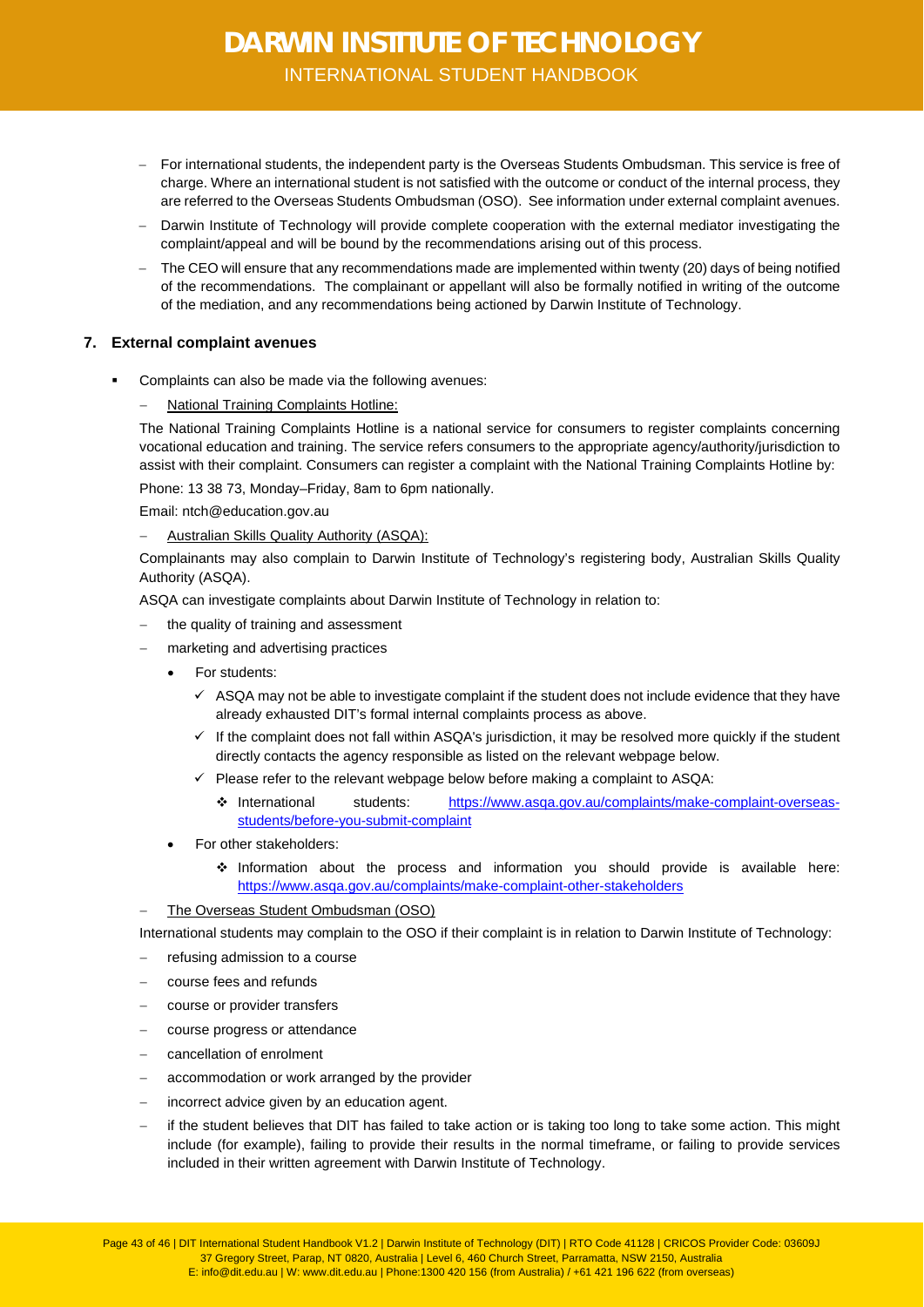The OSO may not be able to investigate a complaint if the student has not already exhausted DIT's formal internal complaints process as above.

Please refer to the following website while considering making a complaint: <http://www.ombudsman.gov.au/making-a-complaint/overseas-students#quality-of-education-provider>

### <span id="page-43-0"></span>**8. Records of complaints and appeals**

 Darwin Institute of Technology will maintain a record of all complaints and appeals and their outcomes and reasons for the outcomes on the Complaints and Appeals Register, which will be securely and confidentially stored in the DIT premises.

### <span id="page-43-1"></span>**Certificate Issuance**

### <span id="page-43-2"></span>**1. Certification issuance**

- In accordance with the Standards, Darwin Institute of Technology issues AQF certification documentation to students who have been assessed as meeting the requirements of a unit, module, qualification or course as specified in the relevant Training Package or VET Accredited Course.
- On completion of the course and payment of all relevant fees, DIT will issue a qualification (testamus/ certificate) and record of results withing thirty (30) days. The record of results will show the units of competency achived in the course and corresponding results.
- All AQF certification documents issued by Darwin Institute of Technology will meet the requirements of Schedule 5 of the Standards, as well as the requirements of the National AQF Qualifications Issuance Policy.
- Certification documents will be issued within 30 days of the student being assessed as meeting the requirements of the Course, providing that all course/tuition fees have been paid.
- Where a student withdraws or partially completes a course, a S*tatement of Attainment* will be issued within thirty (30) days of withdrawal as long as all relevant fees have been paid. A record of results will only be provided with a statement of attainment where requested.
- Darwin Institute of Technology reserves the right to with-hold the issuance of qualifications and Statements of Attainment until all fees related to the course or qualification have been paid, except where Darwin Institute of Technology is not permitted to do so by law.
- Darwin Institute of Technology must have a valid USI on file for the student for a qualification or Statement to be issued.

### <span id="page-43-3"></span>**2. Re-Issuing Statements and Qualifications**

 Records of qualifications and unit achievement are kept on record for a period of at least thirty (30) years. Students can request copies of any certification at any time for an additional charge. Refer to our Fees and Charges section for the current fee.

### <span id="page-43-4"></span>**3. Authenticity**

- To ensure authenticity of our certification documents and to ensure they cannot be fraudulently reproduced, our certification documents:
	- Include a student ID number on them that can be authenticated against our database.
	- Include a watermark which is difficult to re-produce.
- Members of the public are welcome to contact our office to confirm the details of any qualification, statement of attainment or record of results issued by Darwin Institute of Technology. The person making the enquiry must provide the details of the document including student name, qualification or unit details, issue date and document number.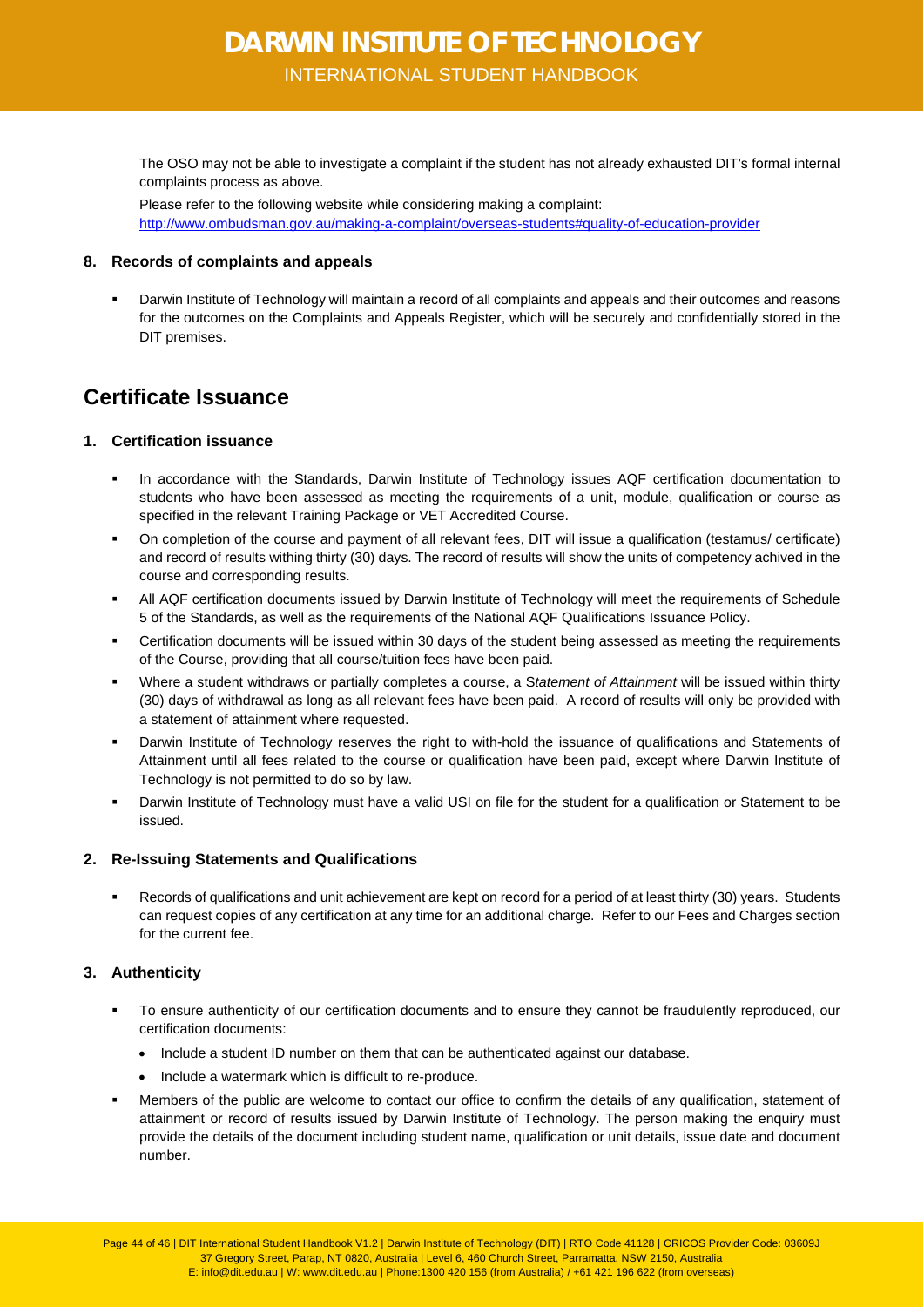### <span id="page-44-0"></span>**4. Record keeping**

- Darwin Institute of Technology:
	- Retains a register of AQF qualifications it is authorised to issue and of all AQF qualifications issued. The AQF qualification is also available in its LMS (Learner Management System).
	- Retains records of AQF certification documentation issued for a period of 30 years in its internal database.
	- Reports the AQF Qualifications issued to ASQA on a regular basis as required by ASQA.

### <span id="page-44-1"></span>**5. Unique Student Identifier (USI)**

- Darwin Institute of Technology:
	- Will not issue AQF certification documentation to an individual without being in receipt of a verified USI for that individual, unless an exemption applies under the Student Identifiers Act 2014.
- Unique Student identifiers will not be included on a Statement of Attainment or a Testamur.

### <span id="page-44-2"></span>**6. Reissuing**

 Current and past students can request a copy of their certification documents at any time. There is an additional cost for re-issuance, as detailed in the *Fees and Refunds Policy & Procedures*.

### <span id="page-44-3"></span>**Miscellaneous**

Darwin Institute of Technology strives to offer the best experience in terms of training and assessment delivery and various student services to its students. Our student-centric operations mean that all our staff members, including the trainers and assessors, are actively engaged in providing student services so that a learner will receive their best learning experience with us. If you have any enquiry, please talk to our staff member in the front desk at campus, call us or write an email to us. We wish you all the best in your learning endeavours with DIT.